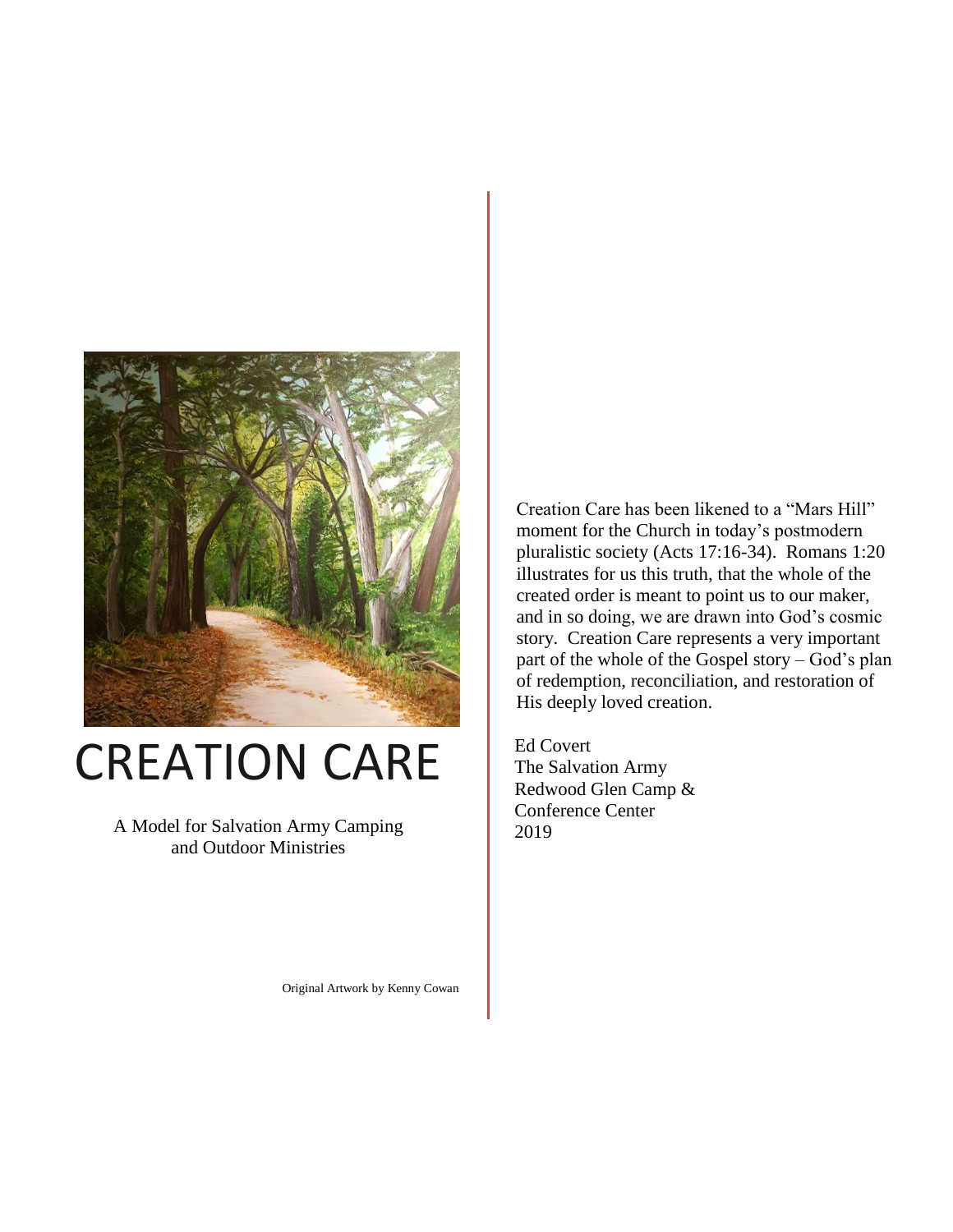#### *INTRODUCTION*

This project is designed and created for the purpose of introducing a model of Creation Care and sustainability to be used at Salvation Army Camps and Outdoor Ministries. By design, the model when implemented would provide Campers and staff with Creation Care knowledge and experiences within the temporary community of Camp, that are seen as transferable to their homes and permanent community. An essential marker to the success of this model will be the extent that children and staff while at Camp are provided opportunity to explore and discover the values of Creation Care and sustainable practices, and that these practices when embraced at Camp build capacity for their implementation at home, school, and community.

It is important here for the purpose of this model to make a distinction between Creation Care and environmentalism. Creation Care is an apolitical topic and one that seeks first to honor God, care for humanity, and work to care for the planet that has been entrusted to us. Environmentalism, in my view, all to often puts care for the planet above the care for humanity, and well before any acknowledgement of God as the master designer/creator who is worthy of honor and respect. I will not be taking a political position except to say that I am convinced that there is good data to suggest that climate change is occurring and that the resulting conversations should be about helping people respond first to crop failures, food insecurity, drought, rising sea levels, etc., through our commitment to Creation Care and good stewardship of the planet.<sup>1</sup>

I have heard many scholars refer to Creation Care as the birthright of all humanity and a mandate for every Christian. Genesis 1-2 tells not only the narrative of the sequencing of the events of creation, but also the why of creation and for who and what purpose God set the world in place. As the birthright of all humanity, Creation Care should be of critical importance in shaping and broadening our world view to engage systems and practices that ensure access to resources and demonstrate good stewardship for the benefit of all inhabitants of the earth. There is an important principle of reciprocity to be found in Creation Care. The better we, the inhabitants of the earth care for the garden that God has placed us in, the more fruitful it becomes and yields beauty, sustenance, shelter, and a growing awareness of God's presence.

Creation Care as the mandate for every Christian should inform and impact everyday choices and be a regular matter of prayer and reflection. These daily choices, prayer, and reflection, then lead to life change that can transform the world view within the individual, and influence and shape culture more broadly. As a means to Gospel proclamation and demonstration, Creation Care has been likened to a "Mars Hill" moment for evangelism in today's postmodern pluralistic society (Acts 17:16-34). Romans 1:20 illustrates for us this truth that the whole of the created order is meant to point us to our maker, and in so doing, we are drawn into God's cosmic story.

 $<sup>1</sup>$  (Hescox and Douglas 2016, 104)</sup>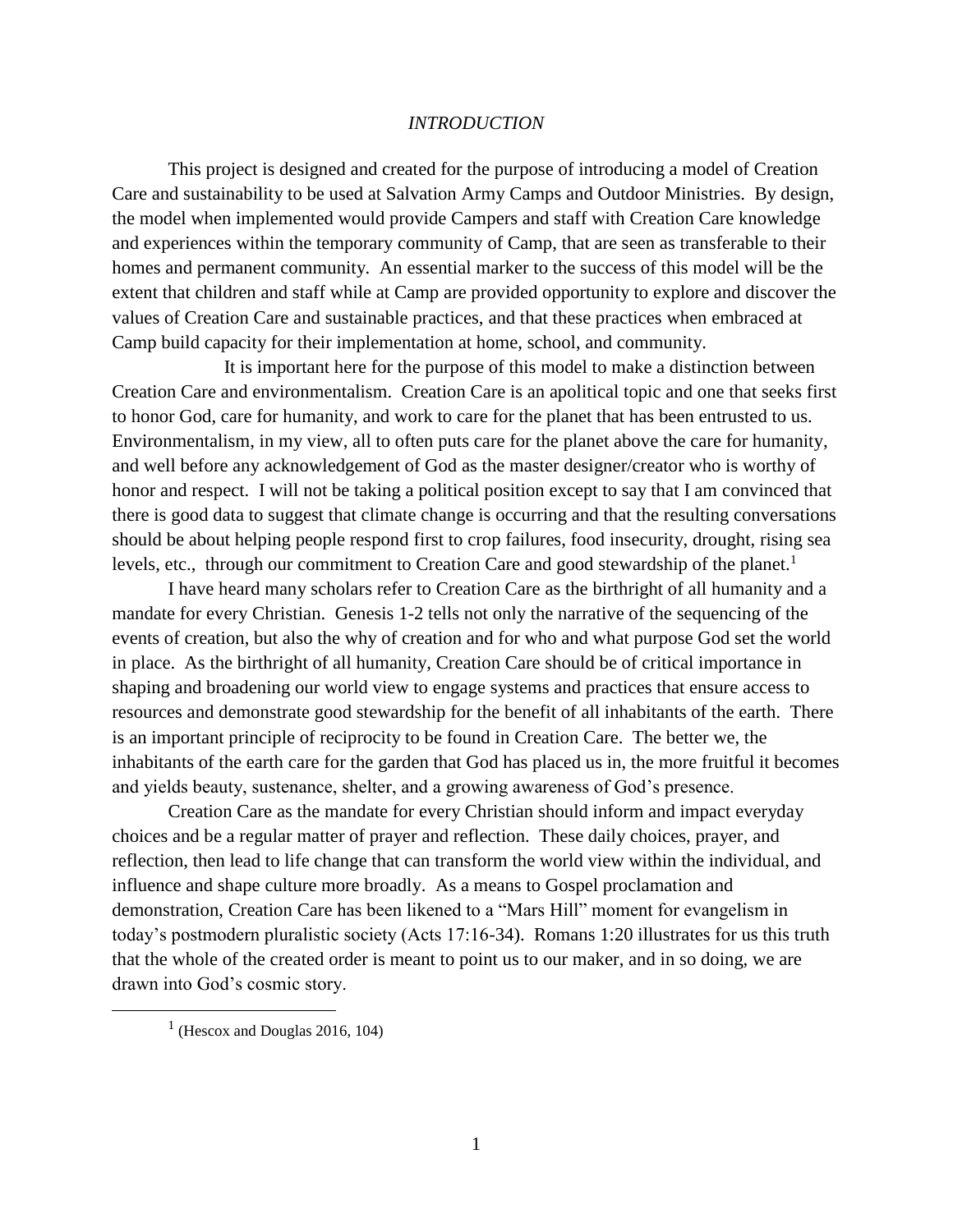So that, "we are without excuse," Creation Care becomes a very important part of the whole of the Gospel story – God's plan of redemption, reconciliation, and restoration of His deeply loved creation.

This model of Creation Care for The Salvation Army will be divided into three sections. The first section will be a theology of Creation Care as experienced through the lens of, The Salvation Army, and in particular its Camping and outdoor ministries. For this I will present the Scriptural basis for setting a solid theological foundation for which to build the model of Creation Care and take a historical look at how the founders of the Salvation Army shaped the movement by this understanding.

The second section will be the actual model for Creation Care and sustainability at Camp. Camp ministry is uniquely suited to provide access to the natural world and to demonstrate a holistic approach to Creation Care.

By holistic I mean a deep understanding of our relationship to God through His created order, the importance of loving our neighbor as God has loved us, His creation, and a proper understanding of our role to care for the earth as a reflection of how God cares for us. This model will address structure and process that should be considered in the development of a critical path to implementation and ensure continuity of a Creation Care plan of action. This section will also include discussion on the importance of engaging the cycle of "increasing awareness" while assessing, reviewing, and revising action plans. $2$ 

It is my hope that this model creates some disturbance and disequilibrium within the cosmos of Salvation Army Camping that will lead to growth, transformation, and measurable change in our commitment to Creation Care. It is also my desire that Camp would be seen as the leader and subject matter expert on issues of Creation Care, and that this leadership would translate into transferable knowledge and skills to be used at the church or congregational level.

The third and final section will focus on influencing and leading change within the Salvation Army as a whole, and within the community of our Camps in specific. Peter Drucker famously said, "Culture eats strategy for breakfast", and it is to the issue of culture change that this section will speak into. I believe that strategic planning is an important first step to any process, but it must be aligned with a commitment to address culture change where necessary to bring the strategic plan to life. Without a strong commitment to address culture change where needed, the strategic plan can lose steam and become just another exercise stored in a notebook collecting dust on a bookshelf.

As Christians we have a mandate from God expressly directed in the pages of Scripture to care for all of creation according to God's design. If Creation Care is truly a "Mars Hill" moment for the Christian Camping community to proclaim and demonstrate the truth and hope of the gospel to a dying and broken world, then we need to reassert our birthright and start tending to the garden again.

 $2$  (Robinson 2009, 44)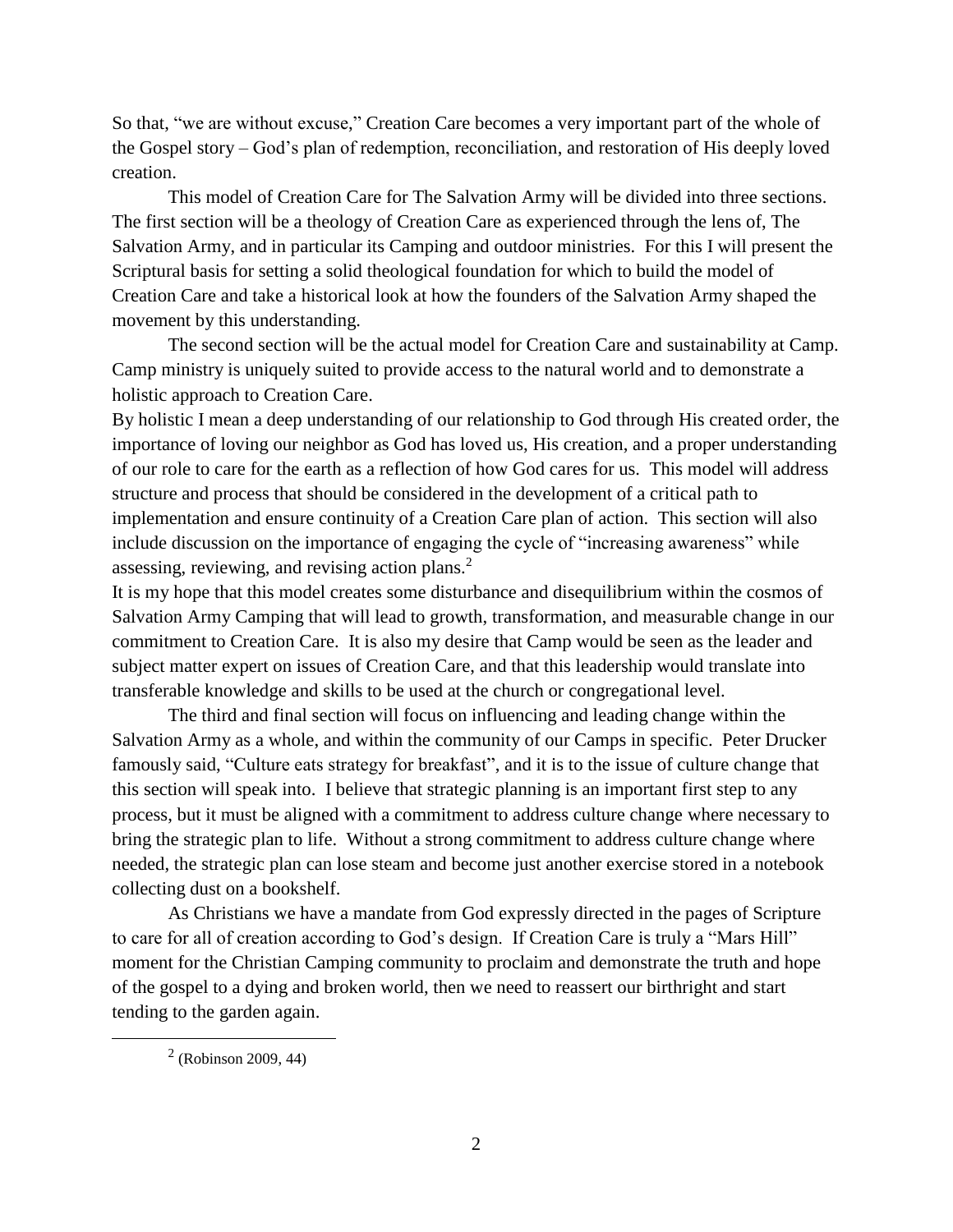My humble and earnest prayer is that this paper will serve not only as a call to action, but that it will serve as catalyst to the development of a culture of Creation Care that is biblically rooted, Holy Spirit led, and spreads from Camp through the church and into society.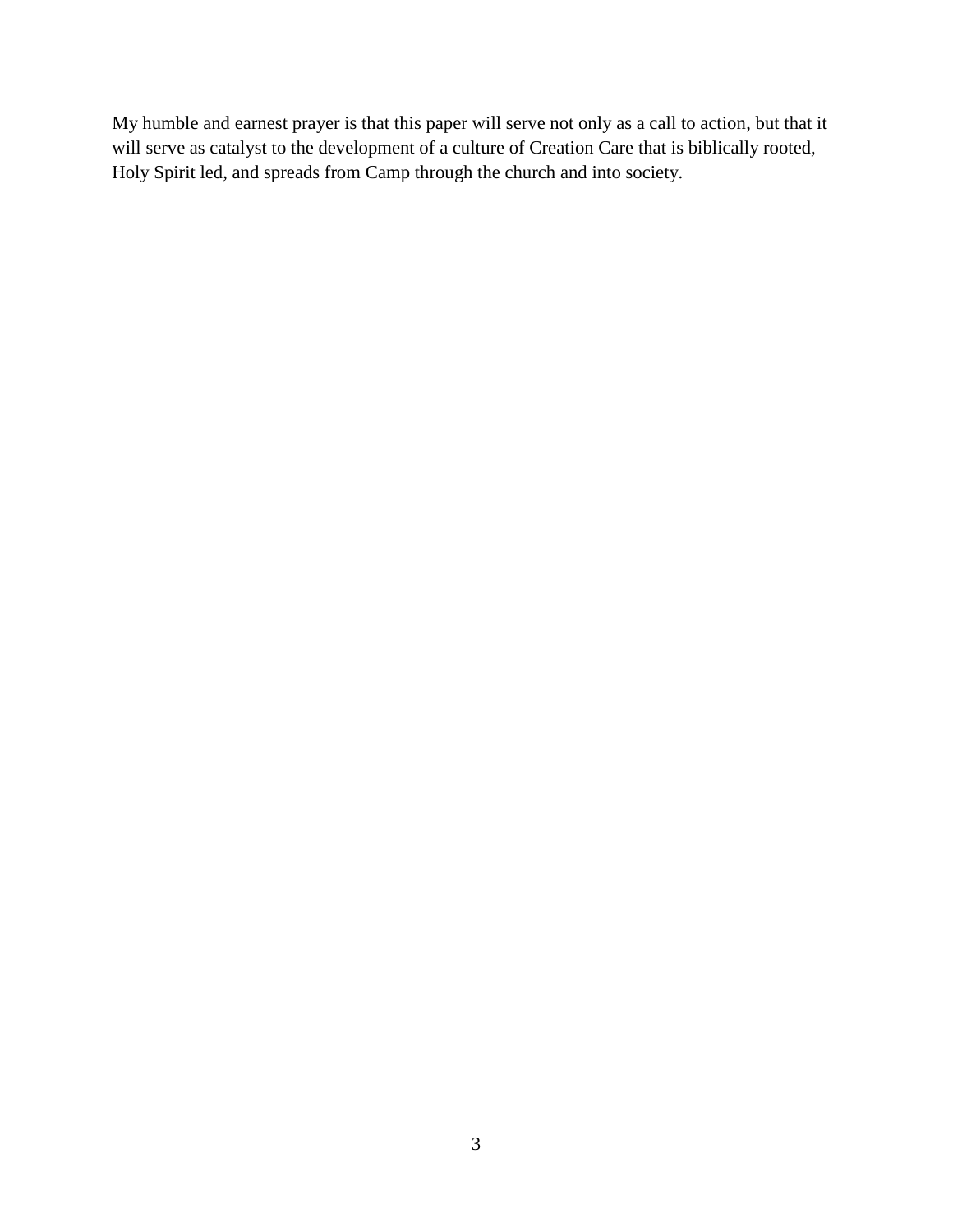#### *SECTION ONE: A THEOLOGY OF CREATION CARE – A Salvation(ist's)Story*

*The earth is created, sustained and redeemed by Christ. We cannot claim to love God while abusing what belongs to Christ by right of creation, redemption and inheritance. We care for the earth and responsibly use its abundant resources, not according to the rationale of the secular world, but for the Lord's sake. If Jesus is Lord of all the earth, we cannot separate our relationship to Christ from how we act in relation to the earth. For to proclaim the gospel that says 'Jesus is Lord' is to proclaim the gospel that includes the earth, since Christ's Lordship is over all creation. Creation Care is thus a gospel issue with the Lordship of Christ.<sup>3</sup>*

The Cape Town Commitment, 2011

Creation Care as a gospel issue is further clarified in the words of Pope Francis, "Take care of creation. But above all, take care of people in need." The Salvationist's theology of Creation Care is like a three-legged stool with the legs represented as our relationship with God, our relationship with each other… our shared humanity, and our relationship with *and* to the earth. Damage, breakdown, brokenness, and loss to any one of the three legs, must be repaired so that the stool can function for the purpose it was created for.

Genesis 1:2 tells us that the earth was without form… void… empty and that darkness and chaos covered the surface of the deep, yet God was there. In this primordial chaos and nothingness, God brings order to the chaos and creates life. This act of creation and bringing order to the chaos of life is the anchor for the hope that we find in the gospel story. God can be found amid a chaotic broken world and bring order and beauty to a restored creation through the redeeming power of the resurrection. God's first act of creation was to bring light to the darkness, (Genesis 1:3,14) and establishing perfect rhythm and tempo to guide life on earth. God calls the Church of today to cast His light into the darkness of the human soul to reveal the beauty of the image of God found in all humanity, and to illuminate the path back to right relationship with God. John 3:16-21 and John 8:12 give rich meaning and context to what the light of the world really is and that faith in Jesus as the light of the world means never walking in darkness again. Jesus is not only the light of creation, but was present before the creation of the world, during the creative process and after, and is currently at work to redeem, restore, and make all things right again through the work of the Holy Spirit in the lives of those who believe (Colossians 1:15-20).

In Genesis 1:26-28, God creates humanity in His image and likeness and establishes the depth and scope of what a right relationship will entail. Being created in God's image and likeness means to possess all the attributes of God's character, his loving care for all of humanity, and the careful stewardship of all creation. We also see that being created in the image and likeness of God is accompanied by God's blessing and that that blessing is an essential element in the capacity to thrive and be fruitful.

<sup>3</sup> (Lousanne Movement 2011)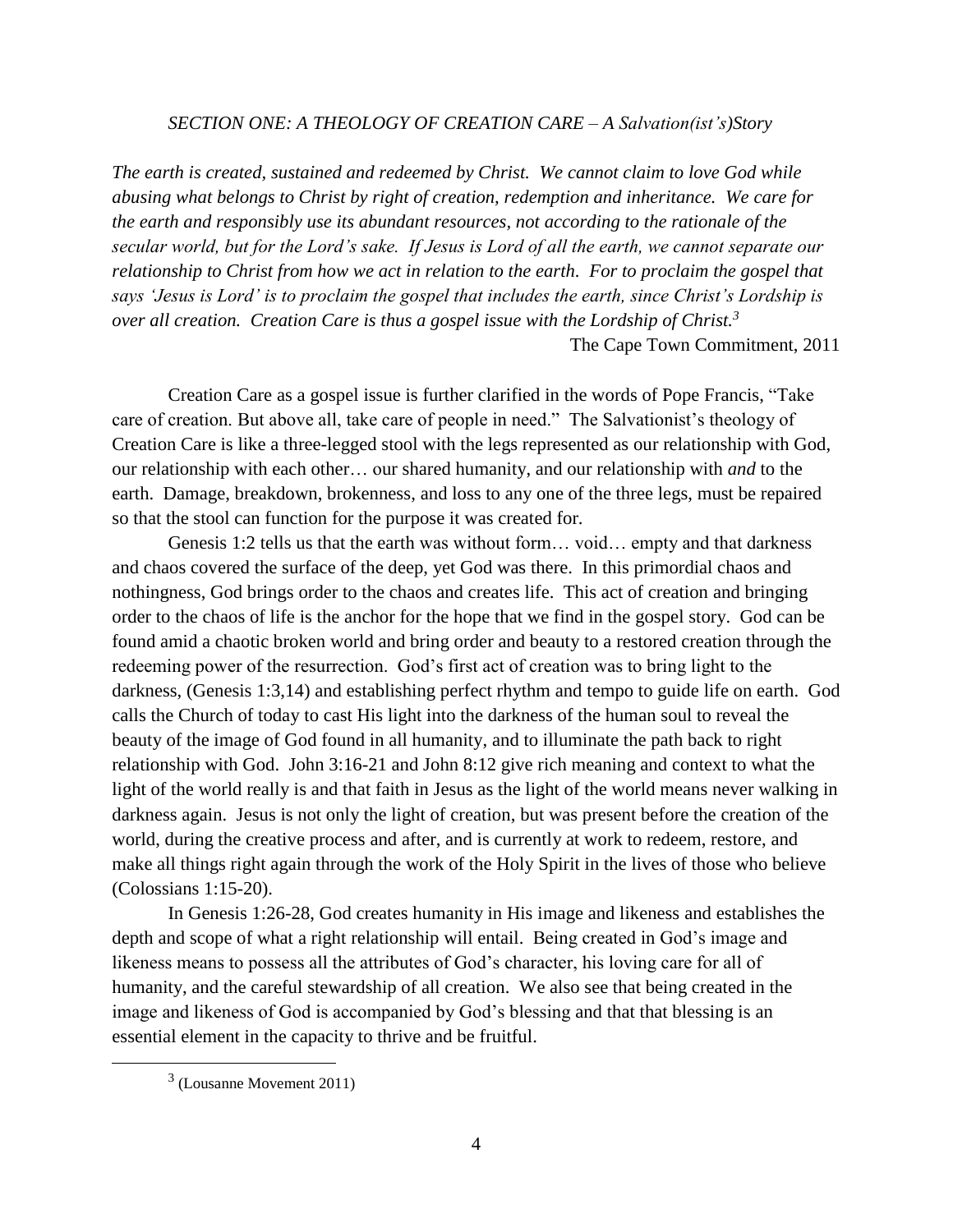A right relationship with God activates a rhythm and tempo for life that opens our eyes to see and ears to hear the 'music of the spheres." The first stanza of a treasured hymn of the church, *This is my Fathers World,* captures beautifully this truth. "This is my Father's world, and to my listening ears all nature sings, and round me rings the music of the spheres. This is my Father's world: I rest me in the thought of rocks and trees, of skies and seas--His hand the wonders wrought." Being in right relationship with the God who brings order to chaos and is the master designer creator of the earth, should evoke a sense of awe and wonder in the Christian and non-Christian alike. Our job at Camp is to protect and preserve the beauty of creation in such a way that it inspires a sense of awe, wonder, praise, and a desirability to know the creator.

The anthem of Creation Care that calls to a right relationship with God is, the doxology, "Praise God from whom all blessings flow, Praise Him all creatures here below, Praise Him above all heavenly hosts, Praise Father, Son and Holy Ghost. We should live lives of doxology. This is our "Mars Hill" moment (Acts 17:16-34).

When Jesus was asked what the greatest commandment was, he responded, "Love the Lord your God with all your heart, and with all your soul, and with all your mind." And then he immediately followed that with the second most important commandment, "Love your neighbor as yourself." (Matthew 22:37-39). The next leg of the stool is our shared humanity and our relationship to each other. This quote from Pope Francis, "Take care of God's creation. But above all, take care of people in need" gets right to the heart of the mission every Christian is called to fulfill for the sake of God's Kingdom here on earth. When God placed Adam in the garden and lovingly showed him how to care for it, all humanity is given a glimpse of what perfect relationship with God and the world was meant to look like. As God invited Adam into relationship and modeled for him what a loving, caring relationship looked and felt like, he also recognized that Adam would need help caring for the garden and that he would also need someone to care for as well (Genesis 2). God introduces Eve to the story and together she and Adam live in a season of perfect harmony with God, each other and the world. God blesses them with the instruction to be fruitful and multiply, he grants them agency to give names to the creation and to create life themselves, and to walk with him in obedience and fellowship. The agency to create life and to give names to the created ultimately would be their undoing however, as they desired equality with God over obedience. Ever since the fall, (Genesis 3), the heart of man has been corrupted and seeks to avoid the obvious good for the thrill of the forbidden.

The forbidden fruit today with respect to Creation Care is runaway exploitation of natural resources on land and sea, the degradation of forests, and over consumption. The pursuit of which creates tremendous wealth and often drives self-serving innovation, but all to often avoids the unintended or disregarded consequences to the poor and marginalized. The obvious good of caring for the earth and our neighbors can no longer be ignored or dismissed but needs to be recaptured as a vital ethic for a sustainable planet.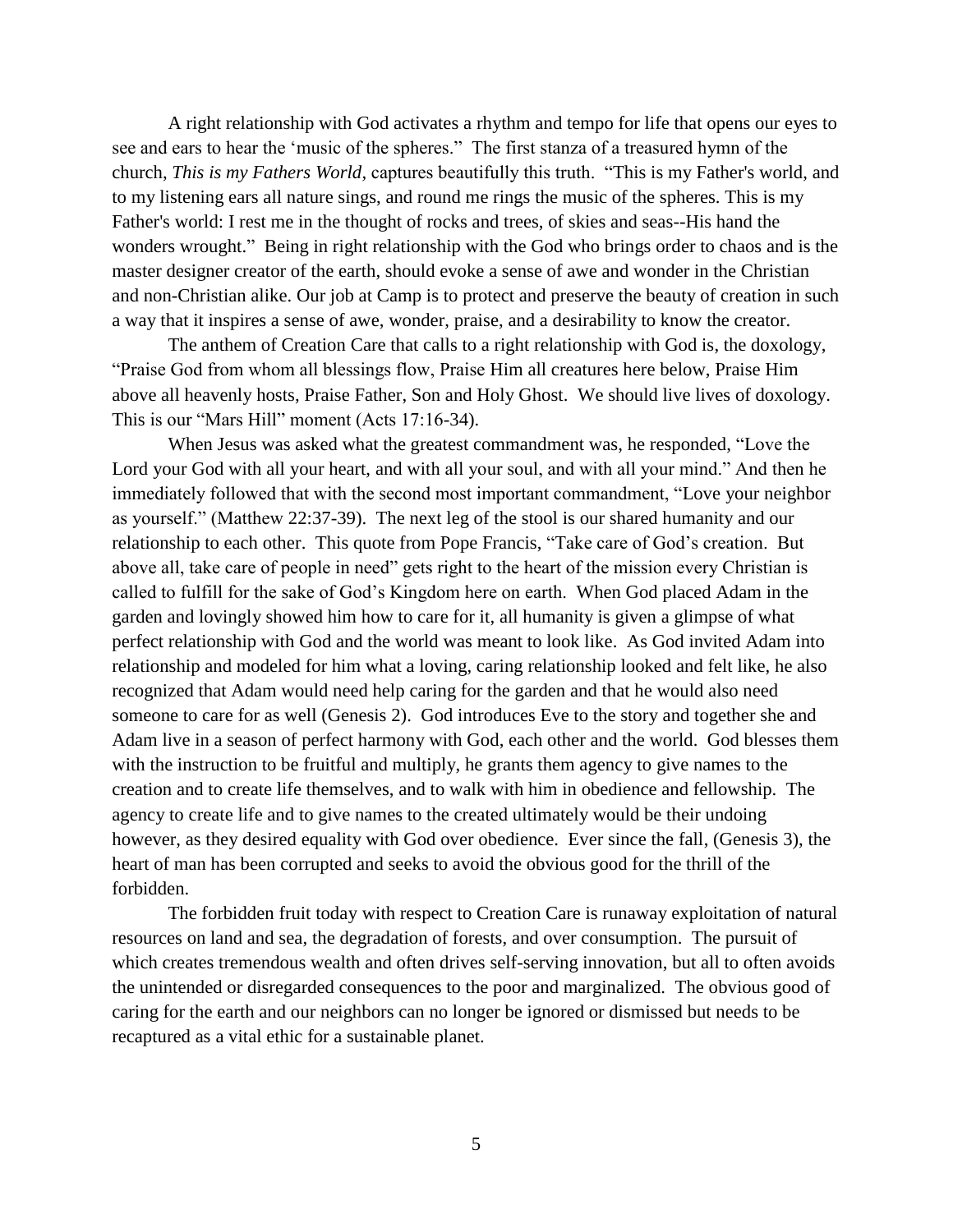So, who exactly is my neighbor? Deuteronomy 10:18,19 reminds us of God's great love for the fatherless, the widow, and the foreigner, and should be great news and comfort to those that are sojourners in a new land or are living on the margins of society. Leviticus 19:33,34, gives clear guidance to how the immigrant or refugee is to be treated within our culture and society when they have arrived. This mandate makes no distinction about how they arrived, just that once among us, they are to be treated with the dignity and respect due one that bears the image of God. Zechariah 7:9,10, further details out the things that should be markers of our care for the immigrant and the refugee. Verse nine says, "This is what the Lord Almighty says: 'Administer justice; show mercy; and compassion to one another. Do not oppress the widow or the fatherless, the alien or the poor. In your hearts do not think evil of each other."

To be in right relationship to each other and to recognize our shared humanity is to listen, know, and seek to understand the "other." Jesus said in Acts 1:8, "But you will receive power when the Holy Spirit comes on you; and you will be my witnesses in Jerusalem, and in all Judea and Samaria, and to the ends of the earth." As a people commissioned by Jesus to go and bear witness to the good news of the gospel, it is imperative that we understand the implications of our choices and/or lack of action in terms of Creation Care on our witness to those most effected by our choices… the "other." Creation Care is a gospel issue, and as the Church more fully embraces this as a reality it is released by the power of the Holy Spirit to activate her true vocation as ambassadors of hope and reconciliation on mission with God.

Because of the resurrection there is hope… where there is hope reconciliation is possible, and where reconciliation is possible joy, peace, and beauty abound. This is the experience of shared humanity that is the marker of Kingdom living, but it must be experienced beyond the boundaries of our own "Jerusalem."

I have often described Camp as Jerusalem for the people of the Golden State Division of the Salvation Army. Camp is the place where they are known, loved, and valued. A place of belonging, a place of safety and sanctuary, where God can be found in the beauty of creation. It is so important for Camp to exist in this way, but if the experience of seeking for a shared humanity is siloed there at Camp, it is left incomplete and lacking. The challenge is to determine how Creation Care informs the gospel in Judea or Samaria, the Tenderloin of San Francisco or the south side of Modesto. More broadly, how does the carbon footprint of the Salvation Army as a worldwide organization impact the lives of those we seek to serve and what are we doing to mitigate the impacts even as we bring a cup of cold water in Jesus name to the outer most parts of the world.

The third leg of the stool is represented by our relationship with the earth *and* to the earth. The National Association of Evangelicals in 2015 acting in solidarity with the Lousanne Cape Town Commitment issued the following call to action:

"We lament over the widespread abuse and destruction of the earth's resources, including its bio-diversity. Probably the most serious and urgent challenge faced by the physical world now is the threat of climate change.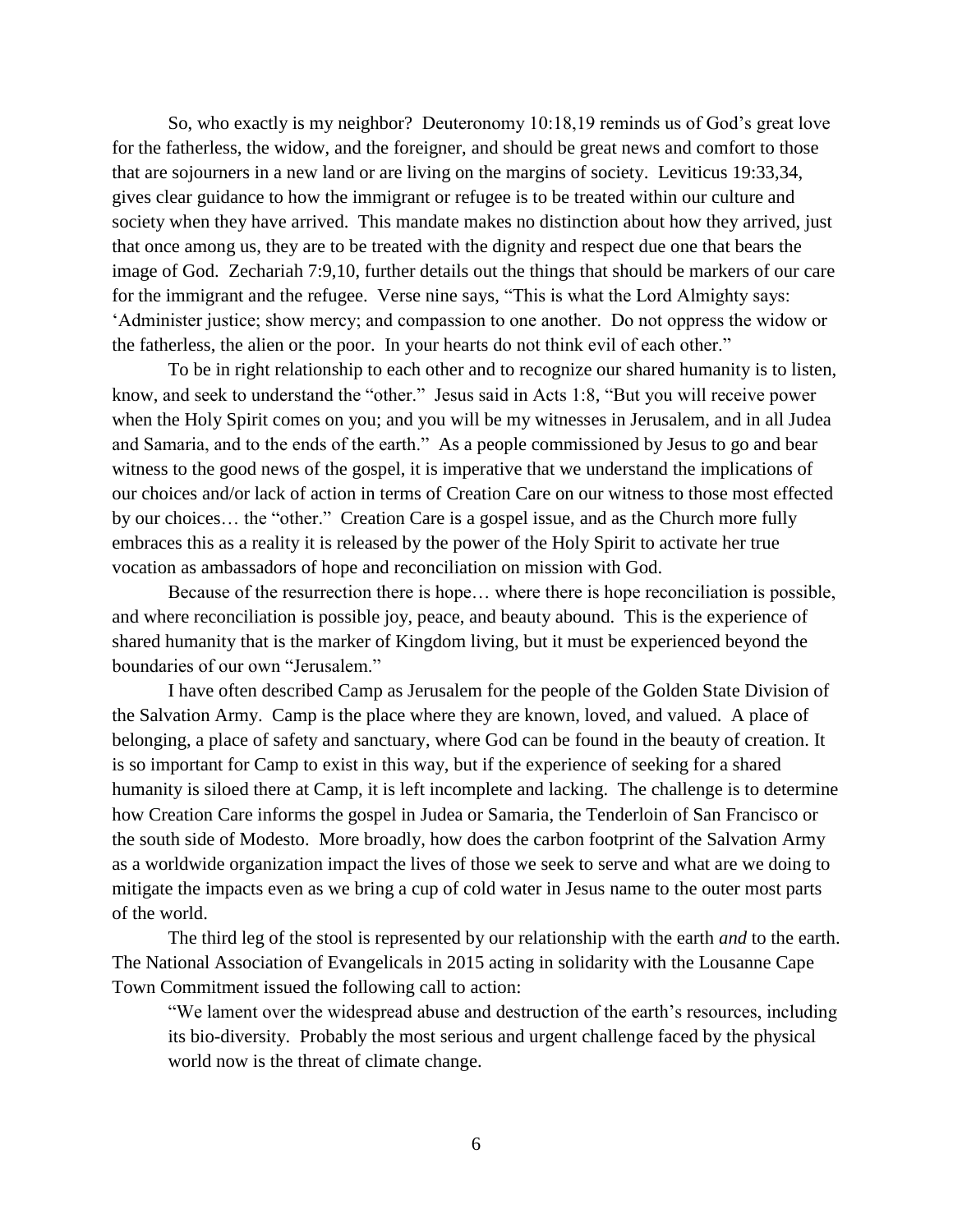This will disproportionately affect those in poorer countries, for it is there that climate extremes will be most severe and where there is little capability to adapt to them. World poverty and climate change need to be addressed together and with equal urgency.

We encourage Christians worldwide to:

A) Adopt lifestyles that renounce habits of consumption that are destructive or polluting;

B) Exert legitimate means to persuade governments to put moral imperatives above political expediency on issues of environmental destruction and potential climate change;

C) Recognize and encourage the missional calling both of (i) Christians who engage in the proper use of the earth's resources for human need and welfare through agriculture, industry and medicine, and (ii) Christians who engage in the protection and restoration of the earth's habitats and species through conservation and advocacy. Both share the same goal for both serve the same Creator, Provider and Redeemer." 4

These are questions, conversations, and commitments that must be had and made at Camp and should catalyze the movement to action locally and globally.

There are eight common principles or maxims from my research of the literature (Rabbi Scherlinder Dobb, 2011; DeWitt, 2011; Bouma-Prediger, 2010), that will guide the remaining discussion of this third leg of the Creation Care stool.

The first of these principles is "Earth Keeping". The biblical support for this is found in Genesis 1:26-28; 2:15 and 13:17; Deuteronomy 20:19-20, among many other passages. These are essential to our grasp of the significance of humanities standing and responsibility before the Lord to care for, guard, and sustain the health and vitality of all creation, and not just the human species. Matt Seaman in his paper *The Salvaging Army*, cites the work of Richard Daake and Darek Jarmola in enlarging the Deuteronomy passage from a "do not waste and destroy" principle, to a broader, "use only as much resource as you need and don't needlessly destroy any resource."<sup>5</sup> This is a critically important ethic to building a foundation for Creation Care.

The Genesis 13 passage is particularly important because of its support for active engagement with the outdoors as a means to hearing and understanding God's voice. Here we see God saying to Abraham, get up out of your tent and take a walk around. I want to show you some things that matter to me and I want you to take good care of them. This is the wheelhouse for Camp, encouraging people to get up out of their tents, take a walk around, and look for ways to protect, care for, and enjoy all that God reveals.

<sup>4</sup> (Hescox and Douglas 2016, 109)

<sup>5</sup> (Seaman, The Salvaging Army 2013)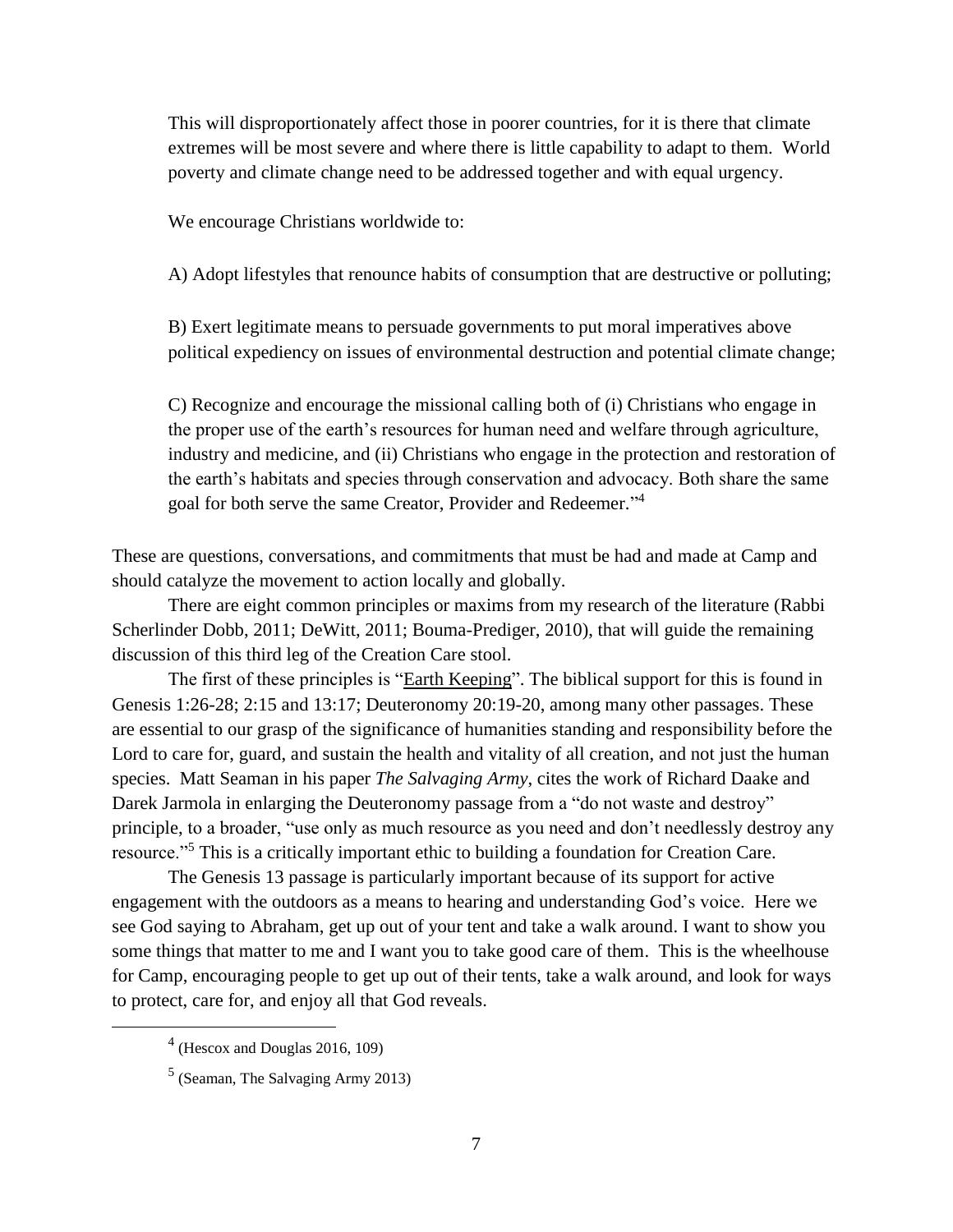When we see our place in creation and experience God's deep love and affection, we should then be moved to care about the totality of creation as a response to God's love for us. "Our aim must be to come to see the world as God sees it, to learn to love and value it as he does."<sup>6</sup>

Principle Two, "Fruitfulness," the biblical foundation for this principle is found in Genesis 1:20-22, 28; Psalm 104:10-13; Psalm 23:2-3; Psalm 148. These verses tell of God's faithful provision for His creation and the command for all creation to be fruitful and multiply. Psalm 148 declares the praise of all creation and establishes the interconnectedness of the world and all living things. The second stanza of the hymn, *This is my Father's World*, beautifully depicts this interconnectedness, "This is my Father's world: The birds their carols raise, the morning light, the lily white, declare their Maker's praise. This is my Father's world: He shines in all that's fair; in the rustling grass, I hear Him pass, He speaks to me everywhere."

This interconnectedness requires that we are attentive to the needs of creation and commit to God's plan to redeem and restore it. I need to make an important distinction here between God's provision and the fruitfulness of the planet. God's provision is endless and timeless (Hebrews 1:1-3). We have seen however that the fruitfulness of the earth is finite. We have lost species, we have nonrenewable sources of energy, etc. Therefore, Creation Care must model a commitment to conservation, a willingness to adjust and manage consumption, and caution to overproduction and waste. "We dare not deplete or permanently damage that which supports, maintains, and nourishes our very existence. Nor ought we needlessly or wantonly impair the ability of other creatures to sustain themselves."<sup>7</sup> There exists an important symbiotic relationship between humanity and creation that needs to be cultivated through a functional commitment to sustainability that preserves, protects and allows all creation to thrive.

Principle Three, "Sabbath," (Genesis 2:1; Exodus 23:10-12; Leviticus 26:3-4; Mark 2:27). We cannot continue to relentlessly exploit the land and arrogantly embrace a dominion mindset over a stewardship mindset for the care of creation. After God's master piece of creation was finished, He saw that it was very good, and He rested. This is the model for all creation, and we would do well to embrace it more fully and obediently, both in how we live and in how we care for the earth. The Exodus passage speaks to the actions of the earth keeper relative to letting the land rest and the importance of that season of rest to the health and vitality of the land and community. The Leviticus passage speaks to the benefits of obeying God's command for Sabbath and the reward of rain in season and the fullness of crops at harvest. The sabbath was made for man as Mark's gospel records and as God has given the sabbath to man to rest, restore, and renew, so are we to provide the same level of care for the creation that God has entrusted to our care and keeping. Basically, give yourself, each other, and the land a break.<sup>8</sup>

<sup>&</sup>lt;sup>6</sup> (Moo and Moo 2018, 52)

 $<sup>7</sup>$  (Bouma-Prediger 2010, 143)</sup>

<sup>8</sup> (Scherlinder Dobb 2011)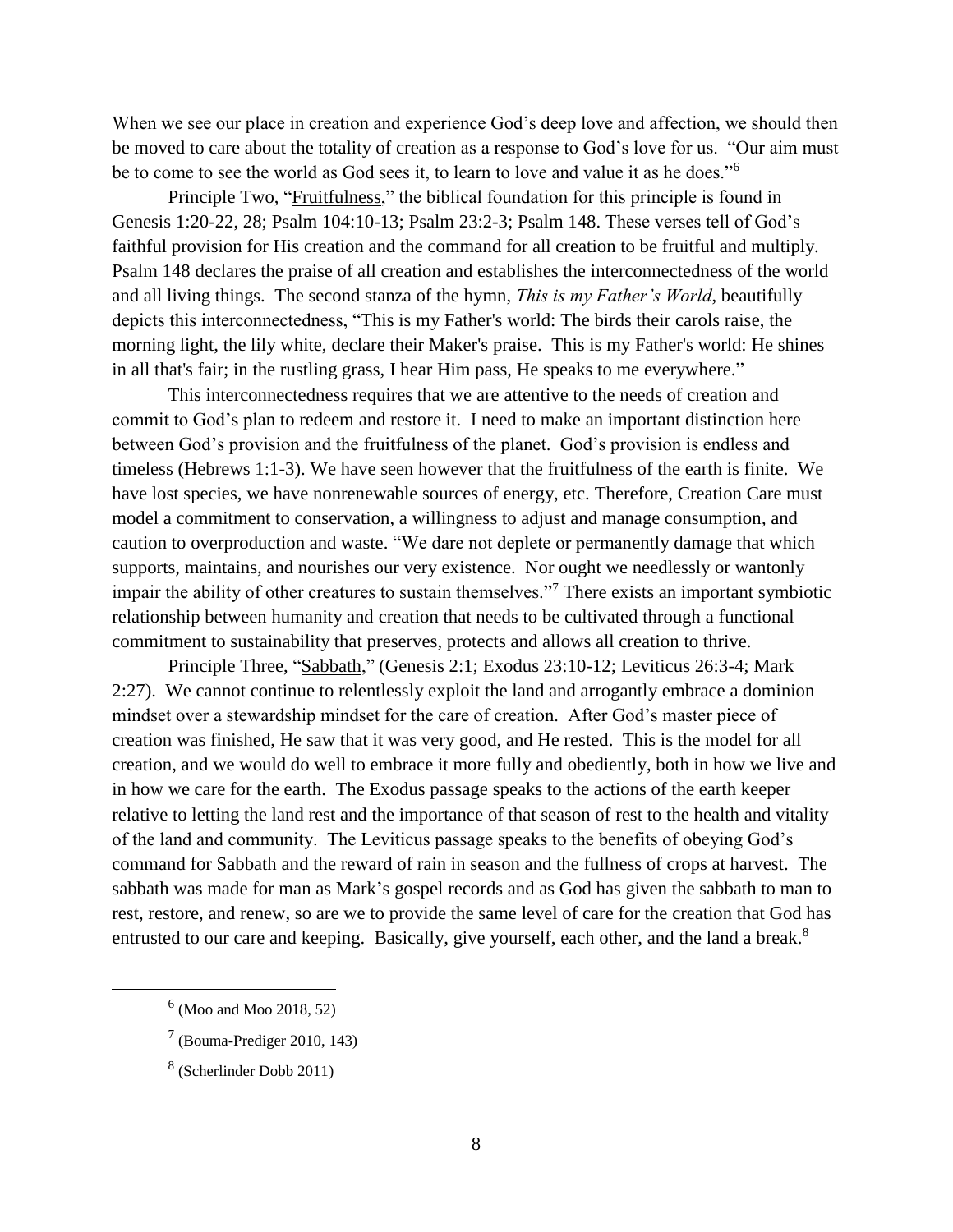Principle Four "Discipleship," (John 1:3-4; John 3:16; Colossians 1:16, 19-20). God in His love for humanity and all creation sent Jesus to earth to put an end to the sin and death that had corrupted the earth from the time of Adam's fall. The incarnate Christ suffered, died, and rose again, and in so doing, ushered in the Kingdom of God and began the process of making all things right again. This is the Jesus to whom we follow, not the first Adam who in his disobedience led humanity down a path of brokenness, and pain, but Jesus, the last Adam, who brought with him healing, redemption, reconciliation and restoration for us and all of creation, (Romans 5:12-17). "We walk in the footsteps of the one who reconciles all things… As disciples of the last Adam, we work to reconcile all things to God in Christ."<sup>9</sup>

Romans 8:19 reminds us that all creation waits in eager expectation for the sons of God to be revealed. For the sake of the earth and all its inhabitants, the Church can no longer be the church in exile when it comes to speaking truth to the issues of Creation Care. Disciples make disciples, who make disciples. Creation Care as a function of discipleship at Camp may provide the catalyst to ignite revival and a renewal of our God given vocation to care for the earth. Creation is waiting and we've not a minute to waste.

Principle Five "Kingdom Priority." The scriptural support for this principle is found in Matthew 6:9-13,33; and Philippians 4:19. Because of Jesus, we are a resurrection community that is living in a redeemed and restored kingdom. Our desire should be to do everything within our power and capacity to ensure that things are done on earth as it is in heaven. An important piece to this is doing our part to help renew and restore creation as God's agents here on earth. Our striving should not be for personal gain, comfort, and happiness, but instead be focused first on the joy and peace found in following the will of God as he makes all things right in anticipation of Christ's return. "In seeking God's kingdom, we discover that happiness and joy are by-products of our stewardship; fulfilment comes as a result of seeking the kingdom."<sup>10</sup> I think that it is important for this Kingdom Priority to be experienced at Camp and in the local community first so that the impact of actions and choices can be seen and felt. This leads to a more intimate reading of the Lord's Prayer found in Matthew 6:9-13. I would propose a paraphrase of verses 9 and10 that reads like this, "Our Father who art in heaven, hallowed be thy name. Thy kingdom come. Thy will be done at *Camp (or name your community)*, as it is in heaven. When the Church lives vocationally into this prayer locally, it is being prepared to be released for global kingdom impact as well. This kingdom is not for those that continue to degrade, abuse, and exploit creation, $11$  but for them who believe we have passed the point of no return, creation is not undone… the sky is not falling, so, it matters what we do today to protect the earth.

 $9$  (DeWitt 2011, 77)

 $10$  Ibid

 $11$  (DeWitt 2011)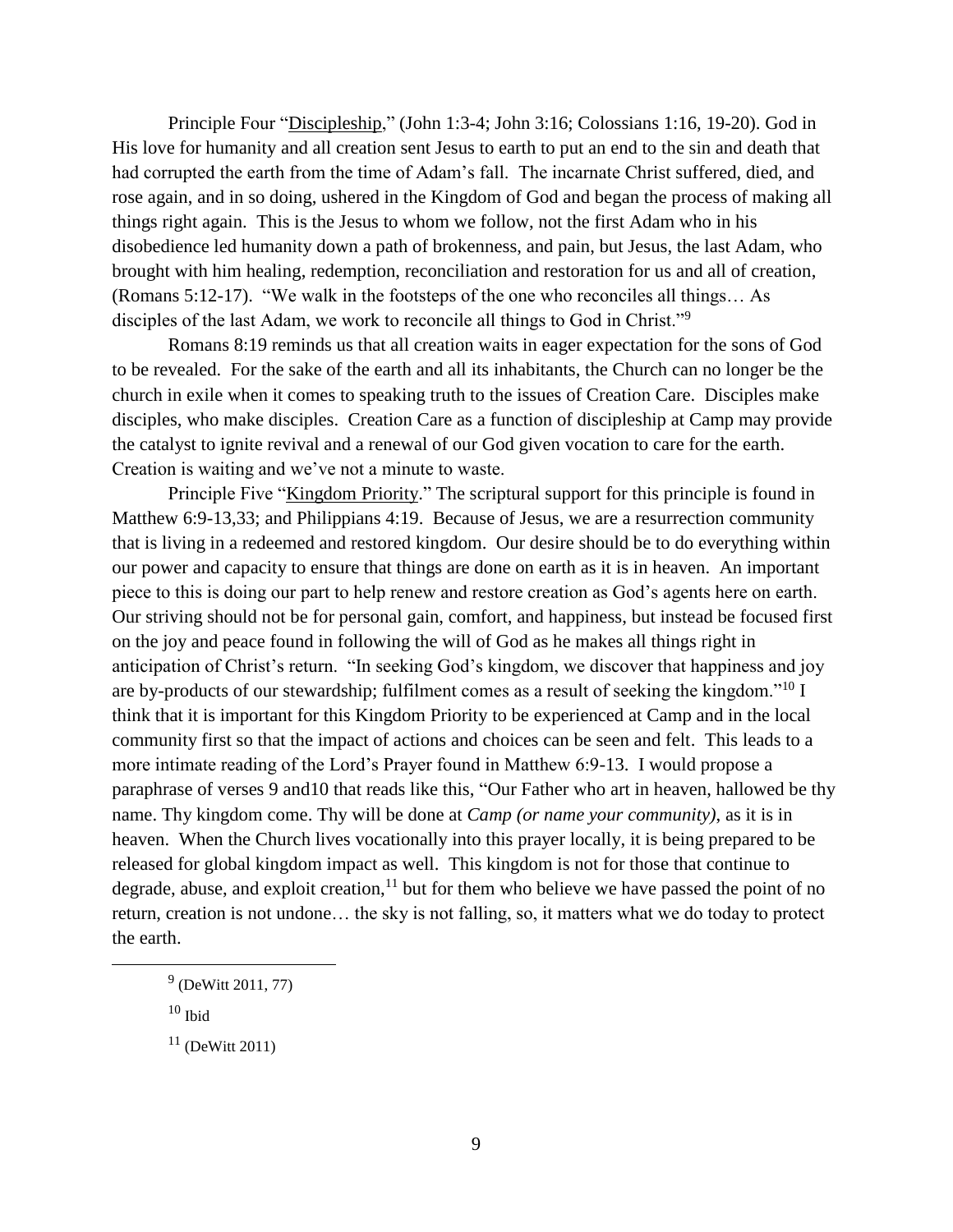We as the Church have a prophetic word to give to the nations. "Save the Earth, religiously"<sup>12</sup> God's will on earth is for a redeemed creation to inhabit a new kingdom here on earth. Obedience to this call to kingdom living results in the fulfilment of this promise, "And my God will meet all your needs according to his glorious riches in Christ Jesus" (Philippians 4:19).

Principle Six "Contentment." There is much to say about the concept of contentment in the context of our postmodern western world. Societies constant drive for more, and bigger, and better, and faster, and richer puts life and the planet on an unsustainable trajectory. The influence of all this striving puts incredible pressure on the earth and all its inhabitants, and in particular, the poor and defenseless. The "least of these" among us have little hope to mitigate the impact of the relentless pursuit of more and its effect on the environment we share. The rich developed nations would do well to encourage a contentment mindset within their cultures. Hebrews 13:5 puts it this way, "Keep your lives free from the love of money and be content with what you have, because God has said, "Never will I leave you; never will I forsake you." Psalm 119:33-36 gives guidance and direction to those that wish to leave a life of endless striving and embrace a life of contentment to move toward God's statutes and commands, and away from selfish gain.

To live a life of true contentment, we must as 1 Timothy 6:11-12 states, "But you, man of God, flee from all this, and pursue righteousness, godliness, faith, love, endurance, and gentleness. Fight the good fight of faith. Take hold of the eternal life to which you were called when you made your good confession in the presence of many witnesses." Contentment in life as with Creation Care is not found in accepting things as they are without care or concern for how they ought to be in God's economy. Contentment is found in seeking and doing God's will in life and for the care of the earth and all its inhabitants. We must then flee from those things that relentlessly exploit and degrade the planet, and then find our contentment in God's faithful provision… that will always be enough.

Principle Seven "Praxis." We must practice what we preach. There are two very powerful passages of scripture that are an admonishment against being a people who say one thing but do another, (Ezekial 33:31-32 and Luke 6:46). The Luke passage cuts right to the heart of the matter, "Why do you call me "Lord, Lord" and do not do what I say?" God's call to care for creation and all inhabitants of the earth reverberates all through the pages of scripture and we are without excuse when we ignore the groanings of the earth, (Romans 1:20).

The practice of Creation Care will need to be multigenerational if it is to be embedded into culture. Numbers 14:18, says. "The Lord is slow to anger, abounding in love, and forgiving sin and rebellion. Yet, he does not leave the guilty unpunished; he punishes the children for the sin of the fathers to the third and fourth generation." Moses goes on in verse 19 to plead on behalf of the people, "In accordance with your great love, forgive the sin of these people, just as you have pardoned them from the time, they left Egypt until now." We are no longer a people in exile, as Christians, we are citizens of a new kingdom that is here and now.

<sup>12</sup> (Scherlinder Dobb 2011)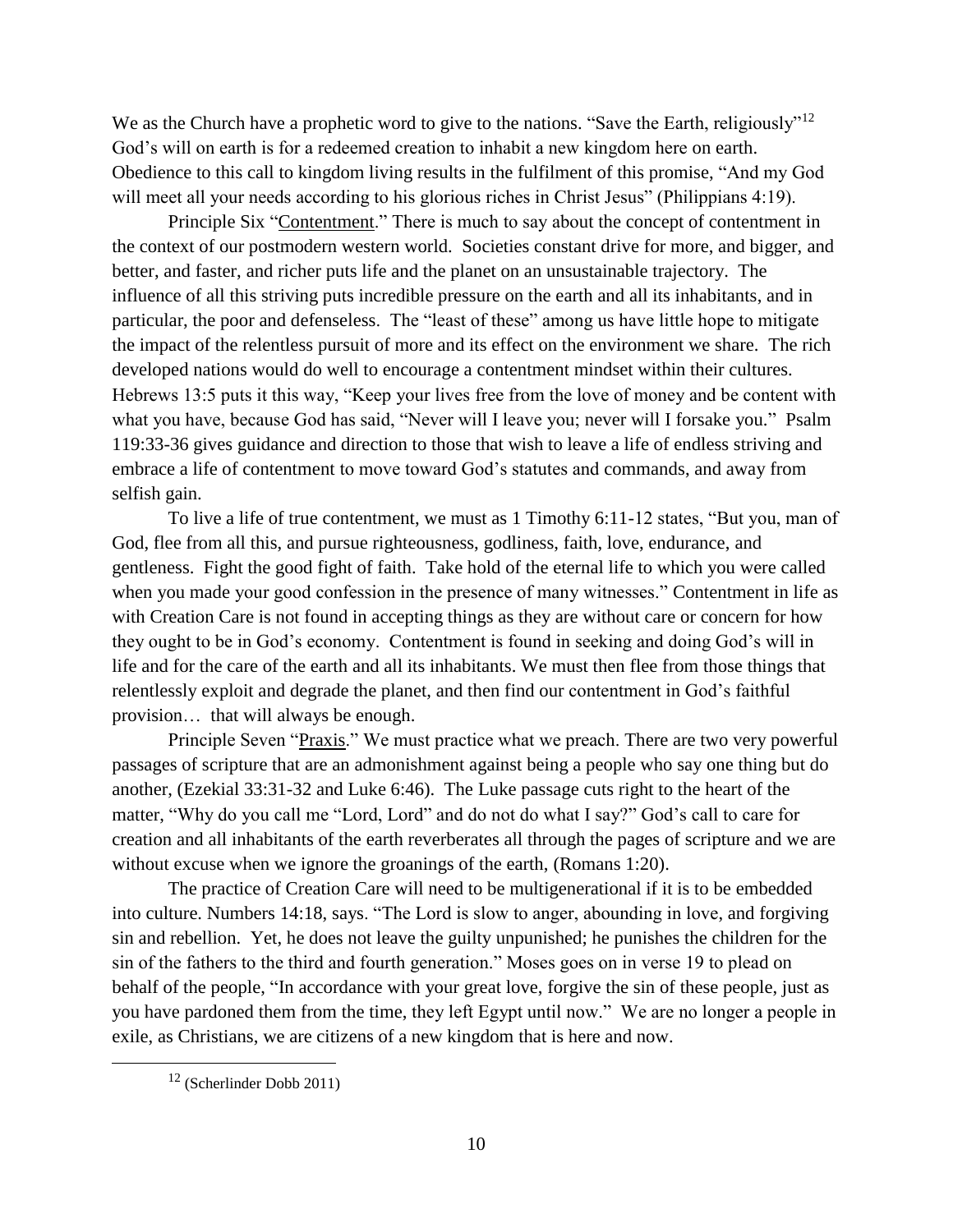This is an important message for all generations. From the oldest to the youngest inhabitants of the earth, we all share a common humanity and a need for a world where peace and beauty are valued, and dignity and respect are the rule for all life. Our practice of Creation Care should point our children and our children's children to Jesus, and God's plan for the world in which they live.

The practice of making the world a better place, (eco -justice), than what you received, has far more impetus than the concept of hoping to leave the world better than you found it. The song lyric, "this world is not my home I'm just a passing through" is the antithesis to "This is my Father's World" and suggest that the care for creation is somehow less important than heaven. We have not been saved from creation for a celestial home in heaven, but rather saved for creation to care for it and prepare for the return of the King. Heaven is certainly a reward for those who go on before, but the hope of the resurrection is that the Kingdom of God is here and now, and we have the opportunity to join in his mission to redeem and restore all creation.

"Biblical theology will help establish the values that govern our understanding of, and interaction with, the created world. But our practice of those values will be shaped by our understanding of the state of the created world and the particular ways in which its health may be endangered, on the one hand, or enhanced on, on the other. If "Creation Care" is not to remain and empty slogan, we must act on what we know."<sup>13</sup>

Principle Eight "Con-Servancy." Calvin DeWitt in his book *Earthwise* breaks the word conservancy down to its root meaning of con + serve, meaning "to serve with"<sup>14</sup> or alongside. God's call to Creation Care is to all humanity to work with and along side him in the process of redeeming and restoring a broken creation. Deuteronomy 11:13-20 provides cautionary guidance for what is required to live in the land that God has given to us. Faithful obedience to care for the earth will result in good things in a good land as we work to tend the garden and care for all living things. Failure to care for the earth because we have knelt at the altar of over consumption, exploitation of resources, and greed will result in a loss of the good land. Perhaps even ushering in the prophecy of Isaiah 24:4-6, indeed the entire chapter is a frightful picture of the consequences of sin. The lesson here is "Do right by God and enjoy nature; do wrong and you'll speedily be evicted from the good land that God gives you… in other words, Don't want God to evict us? – clean up our mess."<sup>15</sup> Here the final stanza of *This is my Fathers World* gives rise to hope and the clarity that creation is not undone by man's neglect. "This is my Father's world: O let me ne'er forget that though the wrong seems oft so strong, God is the Ruler yet.

 $13$  (Moo and Moo 2018, 41)

 $14$  (DeWitt 2011, 79)

<sup>15</sup> (Scherlinder Dobb 2011)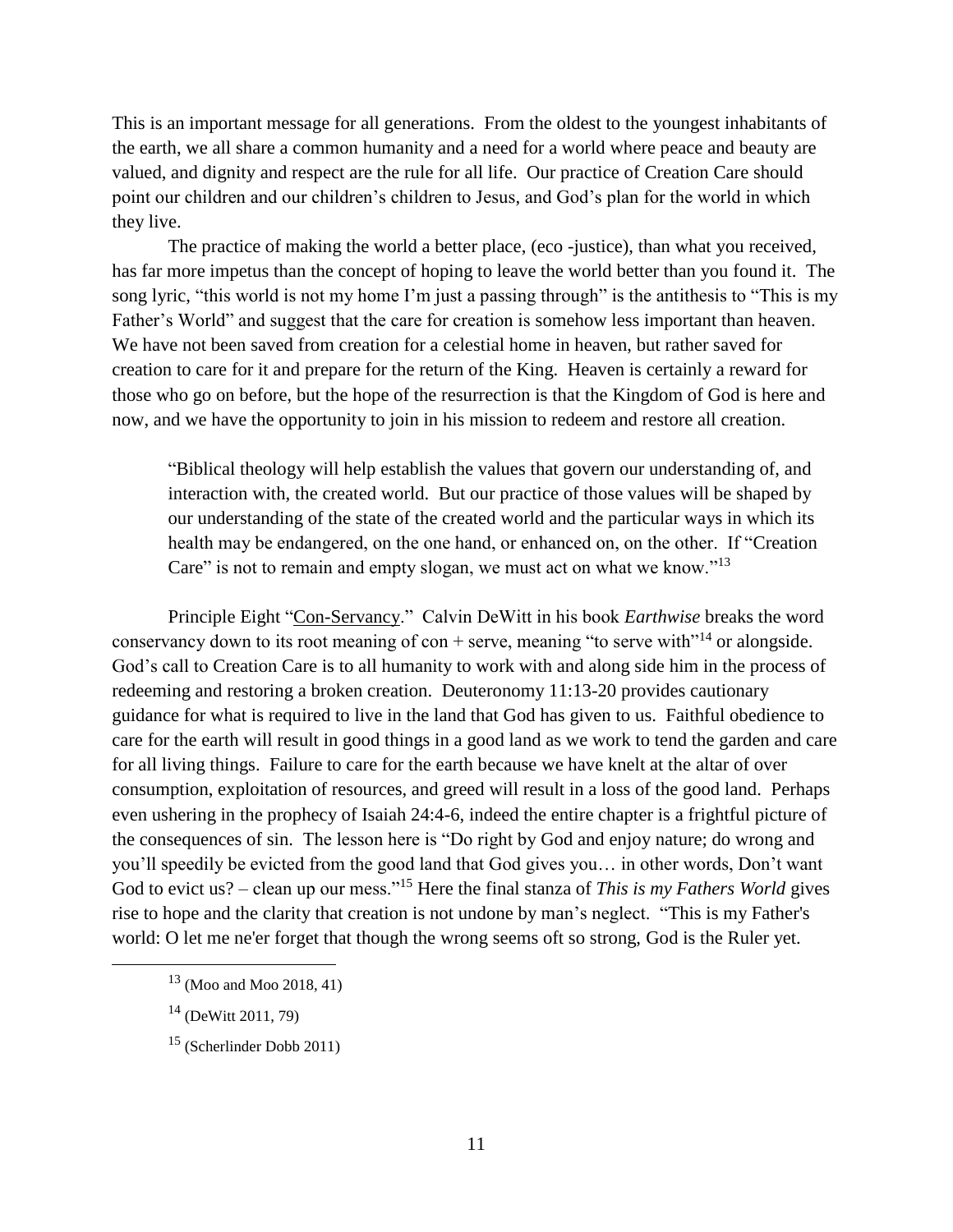This is my Father's world: Why should my heart be sad? The Lord is King: let the heavens ring! God reigns; let earth be glad!"

There is an important property of reciprocity here. "The essence of creation stewardship involves adjusting to and acting in accord with creation's need to sustain itself and to flourish with abundant life. In return, creation provides the habitat for us in which we also can enjoy flourishing abundant life."<sup>16</sup> We should always give more to the care and stewardship of the earth and its inhabitants than we take or consume, and in so doing, enjoy the good land that comes through obedience to God. This principle of con-servancy ties our relationship with God, with each other, with creation all together, and secures the third leg of the stool.

How then does this theology of Creation Care intersect and inform the movement of the Salvation Army?

The Salvation Army from its inception has been about meeting human needs wherever need is found, and to bring the message of the gospel as a light into the darkness. The founders of the Salvation Army, William and Catherine Booth, possessed a strong social conscious and felt God's call to the marginalized, disenfranchised, poor, and disaffected of London. William Booth would come to identify this group as the "submerged  $10<sup>th</sup>$ " and he resolved to do something about the conditions of life for them. Life for this submerged  $10<sup>th</sup>$  consisted of poverty, unemployment, lack of resources, polluted air and water, poor access to medical care, homelessness, substance abuse, death, and despair. These conditions are shockingly similar to the conditions that the majority of the world's population live in today. This so troubled William Booth that in 1890 he wrote a book to address a response to the needs of the submerged  $10<sup>th</sup>$ , and society as a whole, entitled *In Darkest England and the Way Out*. The inspiration for this book was William Booth's biblical understanding of God's mandate to care for all of humanity and the inhabitants of creation. It is from this book that the Army's Creation Care ethic finds its roots. Booth writes, "I hope before long to do something much better than write a book, namely, to establish an organization to utilize the waste, and then if I describe what is being done, it will be much better than by now explaining what I propose to do."<sup>17</sup> Ever the man of action, "Booth" sought to introduce "Household Salvage Brigades". These recycling brigades were to go from house to house to collect unwanted books, rags, paper, tin, and shoes – any items that had the potential to be reused."<sup>18</sup> These brigades provided employment and repurposed many usable items for the submerged  $10<sup>th</sup>$ . There were others at the time committed to caring for the poor and gathering items for reuse and recycling, for example, the Little Sisters of the Poor. Booth describes his efforts at being focused on "the unoccupied wilderness of waste being a wide enough area for the operations of our Brigade."<sup>19</sup>

<sup>16</sup> (DeWitt 2011, 85)

 $17$  (Booth 1890, 130)

<sup>18</sup> (Seaman, The Salvaging Army 2013)

<sup>19</sup> (Booth 1890, 126)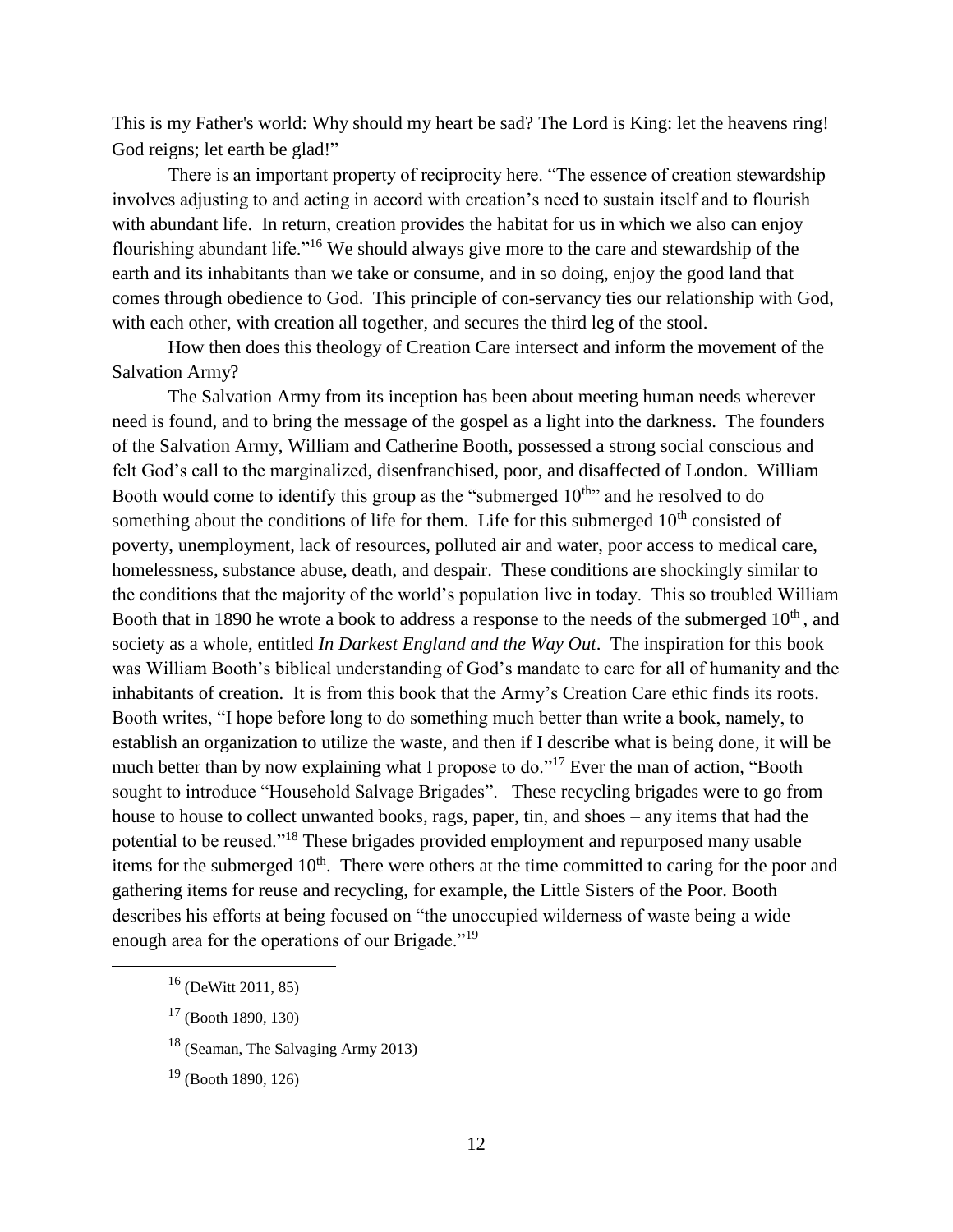And so, there was never any sense of competition for recyclable and reusable items, but rather a common bond of service to humanity and in so doing to care for creation.

This commitment to recycling in the early days of the movement was less about the environment and more about finding a way to meet needs but stirred the hearts of Salvationists for what was to come. Salvationist and Eco theologian, Matt Seamen, responds to the Salvationist call to holiness and sustainable living in this way, "If we as Salvationists are called to live holy, spiritfilled lives, growing and developing Christ's character in our own lives, and living out pure love for God and all God's creation, it then follows that living in sustainable ways that minimize negative impacts on fellow humanity and the rest of God's loved creation is an integral part of holiness."<sup>20</sup>

Next in William Booths plan was the creation of a City Colony, a Farm Colony, and a Colony over the sea. Each colony being a self-sustaining community that would influence the broader culture. The City Colony with its household salvage brigades would reuse, recycle, and upcycle, the waste, castoffs and excess from life in the city. Providing jobs, food, and resources for the submerged 10<sup>th</sup>. The Farm Colony, which included an industrial village for the making of bricks, would also process the items gathered by the Brigade, and meals would be prepared from the food waste gathered in town. The Farm Colony also included an agricultural village for market gardening and other food crops, and a co-op farm for the sustainability of life in the colony and was a model to be replicated. The overseas colony consisted of those who would have been trained to replicate the model in foreign lands where resources may be more readily available. There exists a symbiotic relationship between each of the colonies within Booth's plan. The choices made in the city impact life on the farm, the farm produces for the city, and those from the city and the farm look to replicate the model else where for the good of humanity.

Booth and his wife were passionate about improving conditions for the working poor and minimizing the environmental hazards afflicting many women and children in the match making industry of the day. Booth bought and retooled a match making factory converting the process from the use of the highly toxic and dangerous white phosphorus to the safer red phosphorous. The retooled factory included improved working conditions and hours. Catherine Booth initiated fresh air picnics for the working mothers and children to get them out of the factory and into the beauty of creation. The sale of these safety matches challenged the market forces of the day and soon all matches were made from red phosphorus. This is a great example of how the economics of Creation Care can work to make a difference in the lives of people and improve the environment while keeping the wheels of commerce spinning.

Two things that I believe are at the core of Booth's Creation Care ethos, can be found in the preface of *In Darkest England and the Way Out*.

 $20$  (Seaman, Holy Living, Sustainable Living 2014)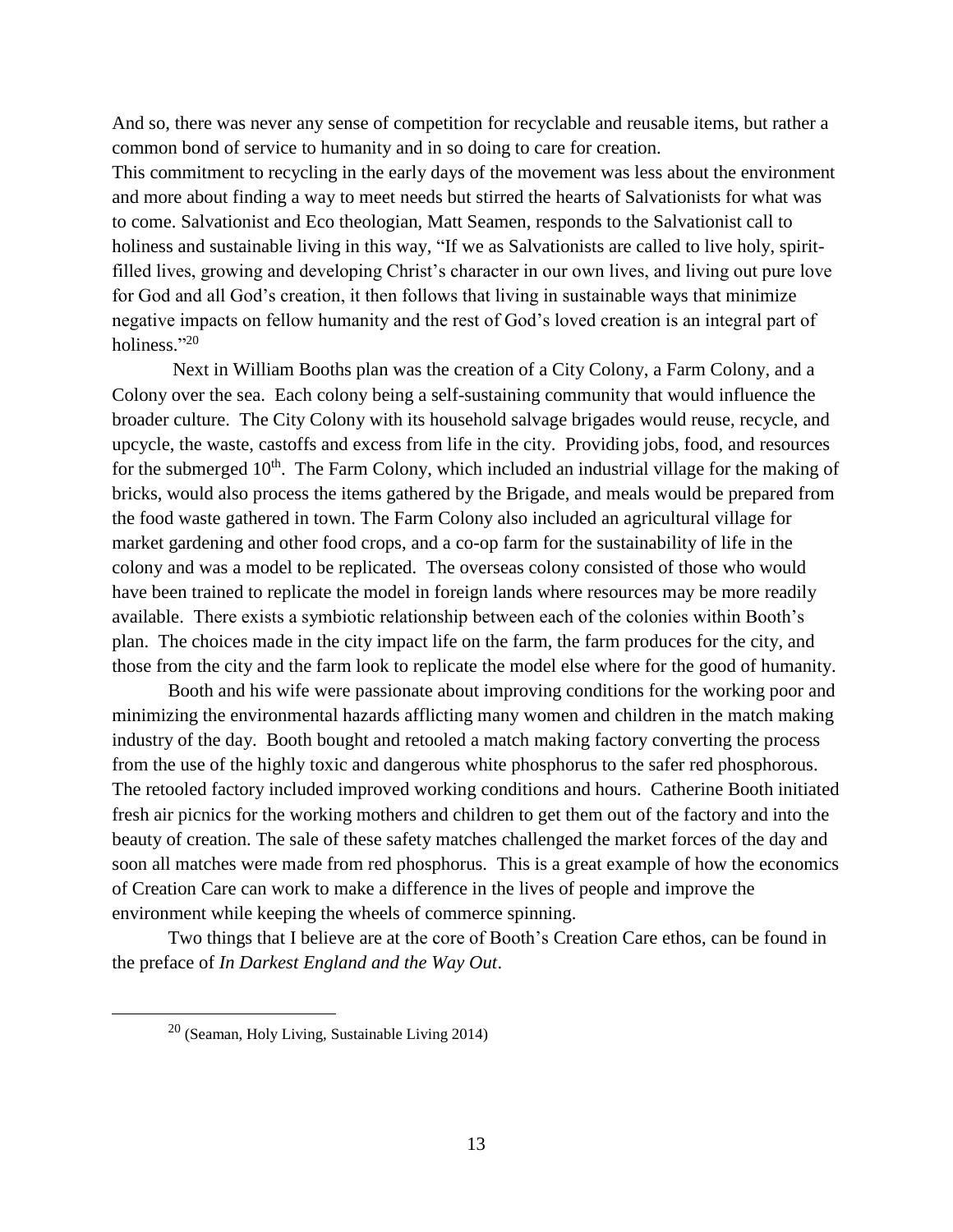Booth says, "My only hope for the permanent deliverance of mankind from misery, either in this world or the next, is the regeneration or remaking of the individual by the power of the Holy Ghost through Jesus Christ."<sup>21</sup> And second is, his statement, "But what is the use of preaching the Gospel to men whose whole attention is concentrated upon a mad, desperate struggle to keep themselves alive?"<sup>22</sup>

The Army now ministers in over one hundred and thirty countries around the world and much of what William Booth laid out is still in practice. There are farms, schools, hospitals, resource development programs, and many other capacity building programs around the world facilitated by Salvationists whose hearts are moved by a deepening commitment to ecojustice and Creation Care. Here is the current Salvation Army position statement regarding caring for the environment:

STATEMENT OF POSITION The Salvation Army believes people are made in the image of God and have been entrusted with the care of the Earth and everything in it. The Salvation Army recognizes environmental degradation as one of the most pressing issues facing the world today with its effects felt disproportionately by the most vulnerable communities, particularly in terms of health, livelihood, shelter and the opportunity to make choices. The Salvation Army is concerned about the effects of environmental damage on present and future generations. Sustainable environmental practices are required to meet today's global needs and aspirations without compromising the lives of future generations.<sup>23i</sup>

The action we take or do not take today as Salvationists for the sake of Creation Care will have a profound impact on the lives of others whom God loves deeply. These words from William Booth ought to resonate to the depths of the heart of every Salvationist, "Let us recognize that we are our brother's keeper, and set to work, … to make this world of ours a little bit more like home for whose whom we call our brethren."<sup>24</sup>

 $^{21}$  (Booth 1890)

 $^{22}$  (Ibid, 53)

<sup>23</sup> (The Salvation Army International commission on social justice 2014)

 $^{24}$  (Booth 1890, 91)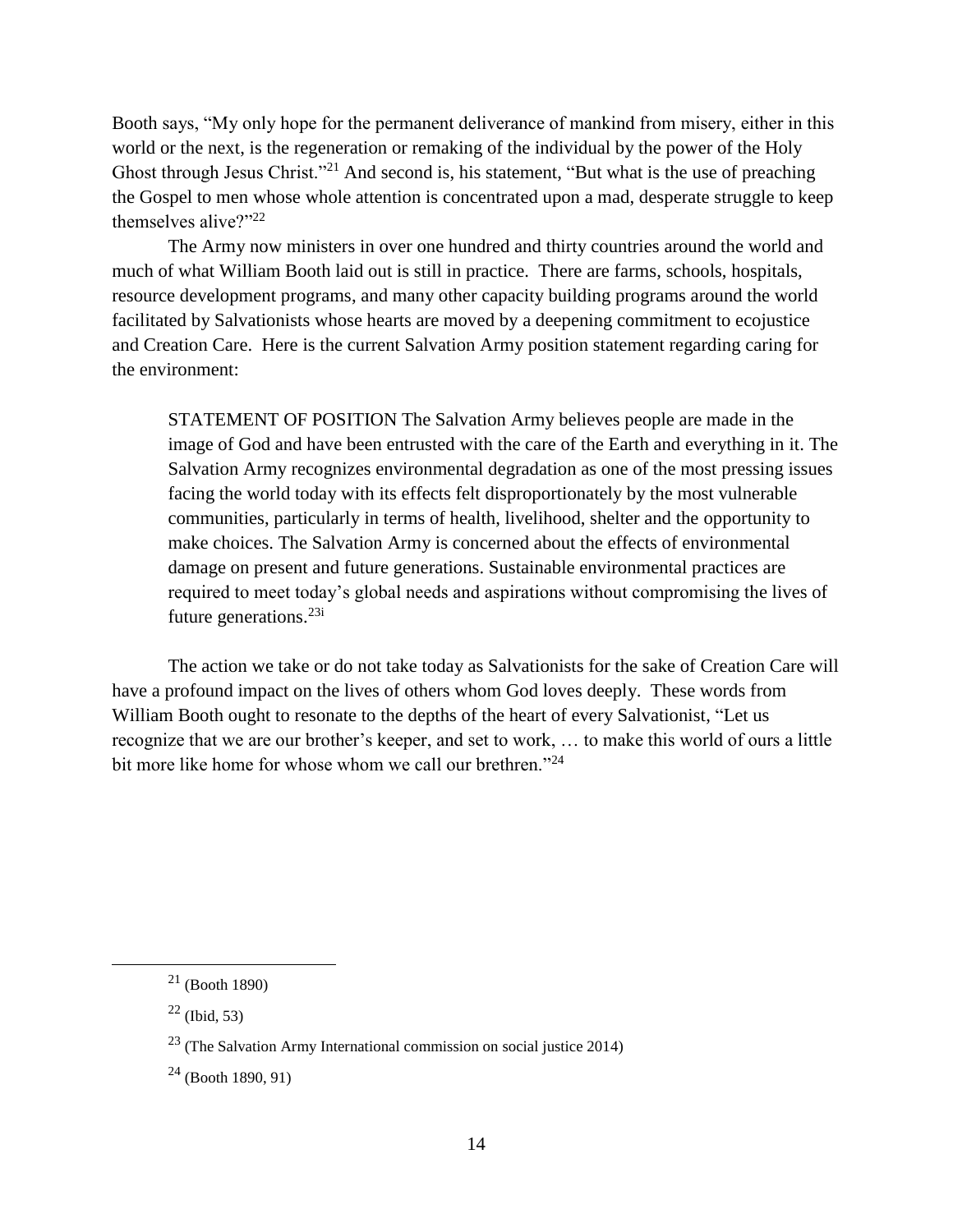### *SECTION TWO: CREATION CARE MODEL - STRUCTURE AND PROCESS*

*"We have lived our lives by the assumption that what was good for us would be good for the world. We have been wrong. We must change our lives so that it will be possible to live by the contrary assumption, that what is good for the world will be good for us. And that requires that we make the effort to know the world and learn what is good for it."*

#### **[Wendell Berry](https://www.azquotes.com/author/1332-Wendell_Berry)**

There exists today a tension between the perception that Camp teaches Creation Care as a core value and is actively engaged in regular and consistent practices, and the reality of the actual practices found at Camp that bear witness to Creation Care as a core value. This tension when embraced will thrust the Camp into a cycle of "increasing awareness." This cycle begins with "disturbance," the awareness that something needs to change or is about to change. The tension between the perception and the reality of what is taught and experienced at Camp in the realm of Creation Care is what creates disturbance and drives the development of this model. Disturbance is then followed by "chaos," this is a season of unrest and uncertainty that can either propel the initiative forward or create paralysis and a return to the status quo. The next step in the cycle is "letting go" and requires commitment and courage. Letting go represents a season of assessment, reflection, and the evaluation of barriers and priorities, challenges to comfort zones, and the long-held assumptions that because "we've always done it this way…we should always do it that way." The tools found within this model will help facilitate the letting go process and guide the Camp into the next season which is, "learning." The learning season consists of the development and implementation of the Creation Care and sustainability initiative that was first conceived out of disturbance, and which now has clarity and vision. As the season of learning progresses through implementation, evaluation, reflection, and adaptation, at some point disturbance will reenter the equation and the cycle of increasing awareness will begin anew. This return of the cycle should be expected and welcomed because it will always lead to new learning.<sup>25</sup>

Having discussed the theological foundation for a model of Creation Care in section one, we will now turn to the structure and process for the model and the elements that should receive consideration when developing a Creation Care and sustainability initiative.

There are seven key elements to the structure of this model.<sup>ii</sup> **Element #1:** *Form a Creation Care Leadership Team (CCLT).* This team should consist of key stakeholders and critical influencers within the Camps internal structure, as well as those external to Camps structure but who still have influence on decision making. Each member of the leadership team should be passionate about the opportunity to create a more sustainable Camp and ready to engage others in the area of Creation Care. They should also be prepared and empowered to speak on behalf of the group they represent. For example, there should be representation from the operations staff. They will ultimately bear the responsibility to keep systems operational and in good repair.

 $25$  (Robinson 2009)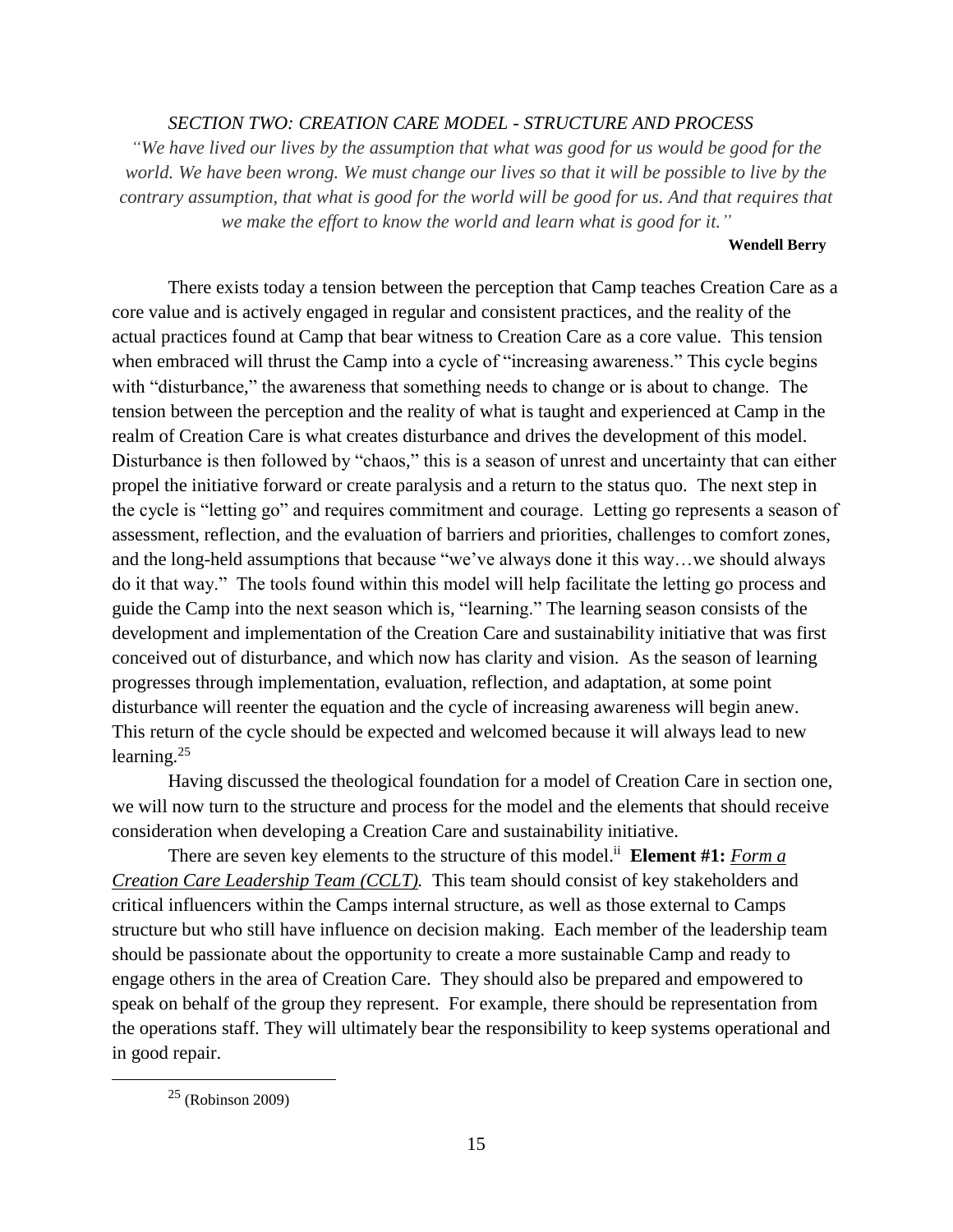A member of the summer program leadership team will have input critical to the creation of teachable moments and the impact that sustainable practices may have on program schedules and logistics. There should also be representation from either the Command Finance Council or an Officer in the field, from the Advisory Board or Council, and from key staff at Camp from business, finance, and food service to name a few possibilities.

The leadership team is also tasked with the important role of making sure that Creation Care is integrated holistically throughout the Army's delivery of service and not viewed as just a "Camp thing". A broad coalition of key stakeholders represented on the CCLT ensures that strategies taught at Camp will seamlessly transfer to the Corps and congregation when Campers and staff return home.

A sub committee of the leadership team would be made up of a small group of summer staff that would ensure that sustainability and Creation Care are practiced consistently. This subcommittee would be led by the person representing the summer Camp program on the leadership team (CCLT).

**Element #2**: *Create a Creation Care Statement and Guiding Principles Document.* The Creation Care statement should be the first order of business for the CCLT. This statement should also be integrated somehow into the larger mission statements of the Camp and be seen as a model for similar use at the corps and congregational level. The Creation Care statement should reflect the values of the Camp and should not just define another new program entity or idea. After prayerful consideration and a thoughtful review of scripture, the statement ought to include reference to things such as hope and the nearness to God that can be found in the beauty and order of creation; God's love and care for his creation; that humanity bears God's image; that careful stewardship honors God; and how Creation Care is an important piece of the Gospel story.

The development of a Creation Care statement should also be part of the experience for every cabin group at every session of Camp. The development of the Creation Care statement each week could be used as a time to introduce the sustainability practices of the Camp, to discuss the Camps larger Creation Care statement, and to give the Campers an active role in defining Creation Care for themselves, and then living into their own practices.

Once the Creation Care statement has been developed for Camp, the next step for the leadership team is to establish a Guiding Principles document.<sup>iii</sup> You will find a sample Guiding Principles document in Appendix A. When considering the development of your Guiding Principles document, keep the future in mind, where do you see your Camp and ministry in 10 years and not just in the here and now. By this I mean that often with this type of planning, we approach it with a "what is happening now," "What happens next," and "What happens in the future" mindset. Bob Johansen of the Institute for the Future suggests that what is needed today to keep ministries moving forward is for full spectrum thinking, which leads to more of a "what is happening now," "what is happening in the future," and "what is happening next," mindset. This idea of full spectrum thinking is about providing clarity over certainty.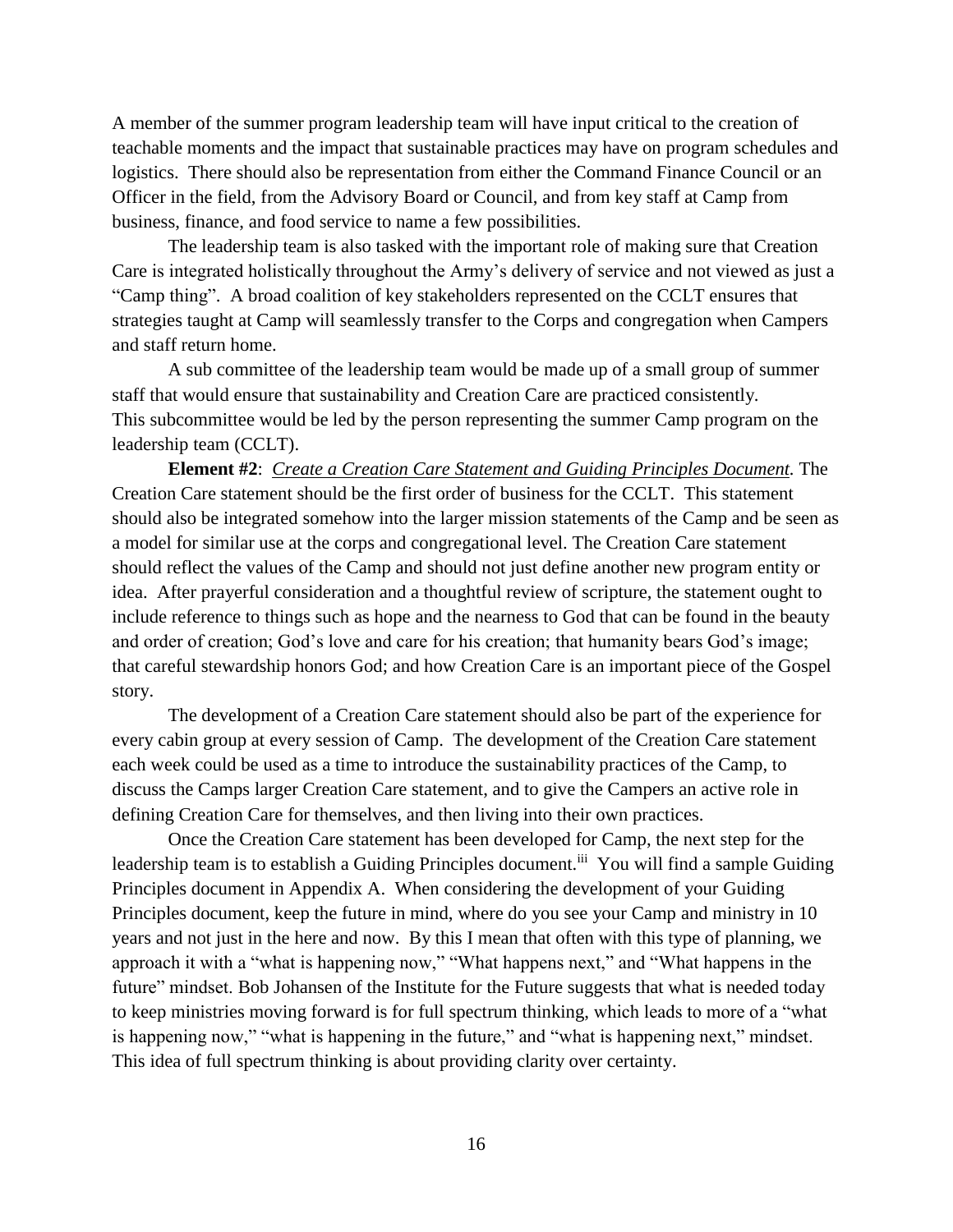In this postmodern pluralistic world, as Christians we need to have clarity of mission but avoid the peril of certainty of methods.<sup>26</sup> With respect to Creation Care and sustainability we must be willing to explore new ways of doing things by embracing the future and looking toward what may be next. The guiding principles document will provide clarity for planning, decision making, and buy in as culture begins to change internally, and for communicating a compelling case for Creation Care externally to funders, parents, Corps, and other interested partners.

**Element #3:** *Define the Ecological Setting of your Camp.* Richard Louv in his book *Last Child in the Woods* quoting biologist Elaine Brooks says, "Humans seldom value what they cannot name, or experience".<sup>27</sup> This statement has strong implications for how we communicate the truth and hope of the Gospel story. God's plan and intent has always been for humanity to know and love Him intimately, and to care for and love each other and all creation with that same depth of love. There is rich meaning and value to be known and called by your name. So, it is also with creation, we are far more apt to care for and value those things in the natural world that we can name and know something about.

This third element is about learning and knowing the rich diversity that make up the ecosystem(s) of the Camp property. Camp is more than just an assortment of buildings that house people and programs. It is made up of soil, trees, wind, sun and shade, rivers, creeks, lakes and ponds, mountains and valleys, deserts and beaches, and animals large and small. Creation Care is to know these features, their forms, structure and meaning and to integrate that knowledge into the Camp experience in a way that inspires and recaptures a sense of awe and wonder. The experience at Camp that evokes a sense of awe and wonder at the beauty of a sunset, the mist among the Redwood tree tops in the morning, or the teeming life found just below the duff on the forest floor, awakens the soul and unleashes a yearning to know the great designer and creator of it all.

Introducing others to the Creator is the sacred calling of those who serve in Christian Camping. This requires that each staff member knows and has experienced for themselves the gift of life from the Creator through Christ Jesus, and that they have a passion and desire to know and care for His creation as a means to point others to their Creator.

In order to better know and understand the place known as Camp, here are a few questions to ask that will serve as a primer to the discovery of what makes up the ecosystem at Camp and how to best care for it.

- 1. What kinds of soils are found on the Camp property and how do they shape the terrain and the use of the property?
- 2. What is the name of the watershed in which the Camp is located what are its uses, vulnerability and how is it protected?
- 3. How many kinds of plants and animals live on the Camp property and what are their names?

 $26$  (Johansen 2017, 33-35)

 $27$  (Louv 2008, 141)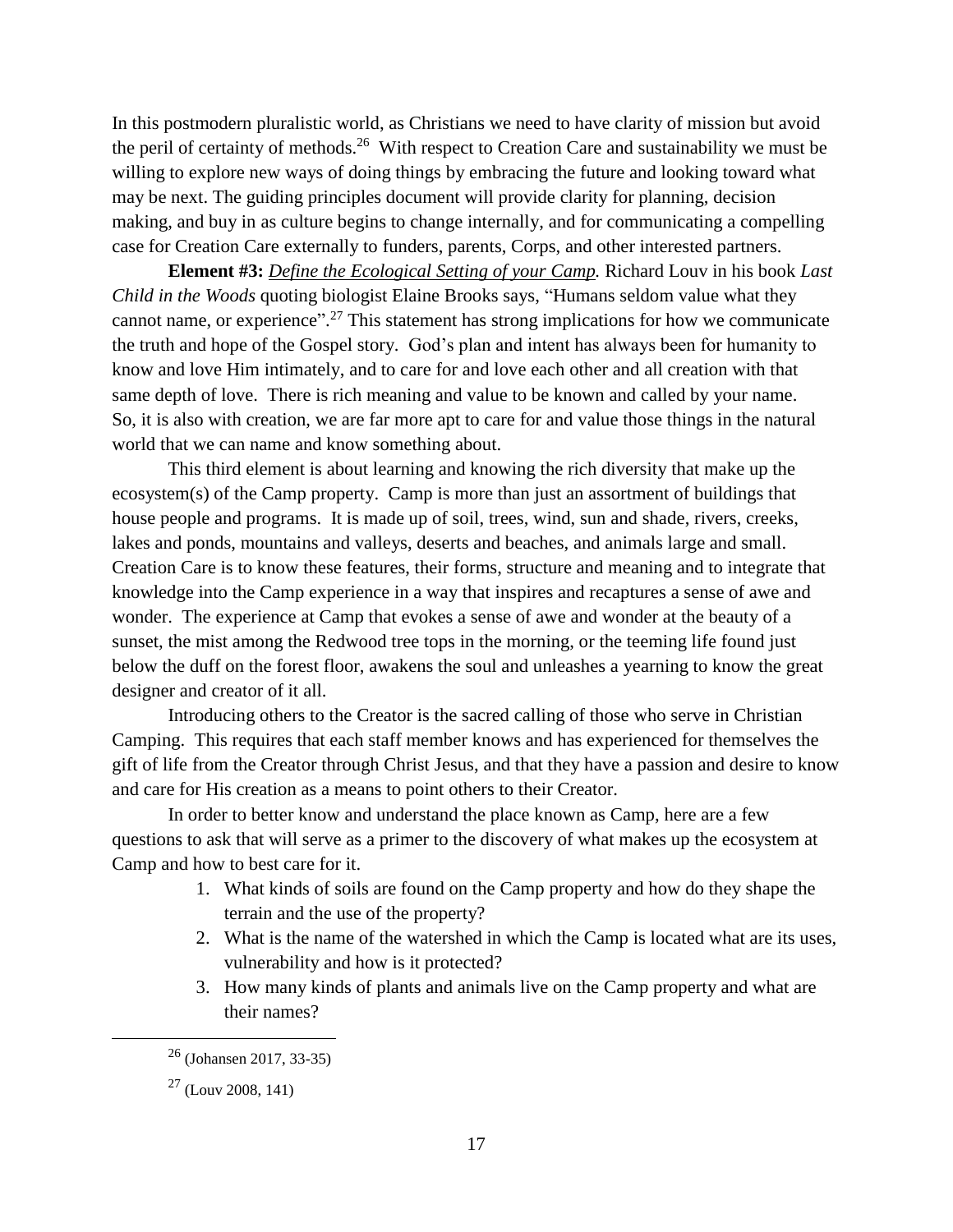- 4. How does the sun move across the sky and what impact does that have on the plants and animals, building design, and program planning?
- 5. Where do the prevailing winds come from?
- 6. What is the annual precipitation?<sup>28</sup>

This list is not meant to suggest that every Camp employ and have a staff botanist, geologist, and zoologist. Rather, it is meant to point out the importance of knowing the predominate species of plants and animals, the general strata and types of soils, and the impact that Camps use has on the watershed and why. We should however also be prepared with resources and assistance to help kids explore deeper when their sense of awe and wonder has been activated by experiences in nature.

**Element #4**: *Conduct a Creation Care Audit*. The purpose of the audit is to assess where things stand currently with respect to Creation Care and sustainability and to identify opportunities for deeper engagement in the future. The first step you should complete is an energy audit to determine your carbon footprint. A good place to start is to determine the baseline use for heating, cooling, and lighting. You might also consider emissions produced by trucks, mowers, trimmers, generators, etc., all for the purpose of developing a baseline from which to begin to look for opportunities to lower the carbon footprint of the Camp.

Once the energy audit is completed, the next step is to tackle the Creation Care and Sustainability Planning worksheet.<sup>iv</sup> This task should be undertaken by the CCLT and is best accomplished in three separate meetings, (the planning worksheet is included here as appendix B). A critical resource to this process is the Guiding Principles document referenced earlier as appendix A. This document will ensure to keep the conversation and discussion focused and on track.

Step One: The objective of this first step is for the Creation Care Leadership Team to identify the key issues of sustainability and Creation Care relative to the following primary domains: Waste, Buildings, Transportation, Energy, Water & Septic, Food & Dining, and Air & Climate. Within each domain it will be the task of the Creation Care Leadership Team to discuss and identify key issues, trends, and opportunities. The hope is that through this part of the process you will identify ways to minimize your ecological and carbon footprint. While there is no prescribed magic number of items necessary for each domain, you might begin the process by distributing the following list to stimulate discussion. As Step #1 develops, it is highly likely that no two Camps will arrive at the same conclusions or identify exactly the same issues.

- 1. What kind of paper is used in your copiers, printers, and hand towels.
- 2. What alternatives, other than using paper, do you have for communicating with staff, parents, and others.
- 3. What kind of cleaning supplies are used in the Camp? What is their environmental impact?

<sup>28</sup> (Gascho 2008, 148)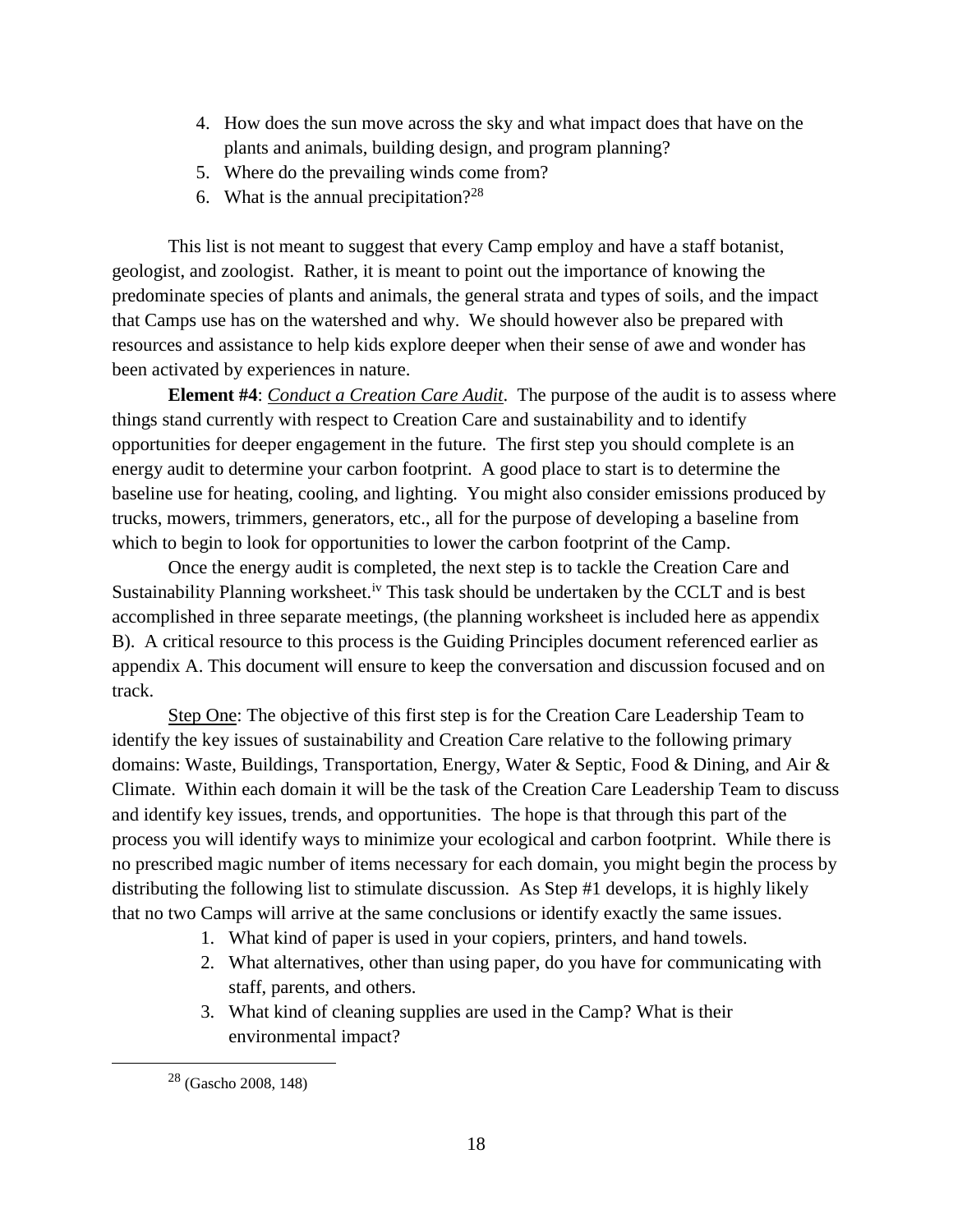- 4. What happens to the waste generated at Camp? Can it be reduced?
- 5. How might you make recycling a habit and embed it into the culture of Camp?
- 6. Is our landscaping environmentally friendly?
- 7. How could we reduce and reuse storm water runoff from roofs and parking  $\text{lots}$ ?<sup>29</sup>

Once the issues, trends, and opportunities have been identified within each domain, the next task is to rate each line item in importance. This is where the diversity of thinking and the different departments represented in the CCLT becomes critically important. Each member of the CCLT will bring valuable perspective to the discussion of each domain and should be encouraged to actively engage the process.

The Guiding Principles document comes into play at this point in the process because it clarifies the filter through which all decision making, prioritization, and long-term assessment will flow and be measured. You will see across the top of the Step One worksheet each of the guiding principles. Each member of the CCLT will score each line item based on its perceived impact and/or influence on each of the guiding principles. The scoring is based on a scale of 1-3, with 3 being maximum impact and/or influence and 1 being minimal impact and/or influence. This is a highly individual and subjective piece of the scoring process based on each member of the CCLT's understanding of the guiding principles.

Step Two: Once the individual scoring is complete, it is time to aggregate the scores and establish a rank order of importance. Step Two can be found in the appendix B. The task begins by moving the final score for each individual line item on Step One to the box marked, "Principle Score," on Step Two. Then, rank the scores from lowest to highest. All the principle scores should then be aggregated to establish a rank order of importance for the top ten or fifteen issues, trends, or opportunities that you will create a plan of action to implement. Implementation is the heart of Step Two. Once the rank order has been established, the CCLT should launch into dialog and discussion regarding the necessary steps to implementation for each priority item. First, is the issue, trend, or opportunity something to be pursued in the near term, intermediate term, or long term, or as earlier stated… now, in the future, or next. Each of these top ranked issues must also be prioritized and so an equally important part of the discussion at this point is to determine the ease of resource acquisition and allocation. The steps to implementation may be straight forward and easy but the pathway to resources more difficult, and so the pathway to implementation may be more difficult for some initiatives than for others. After the steps to implementation have been identified, along with prioritization and resource acquisition and allocation, the process of Step Two closes with the development of a critical path to completion for each item that is clear.

 $29$  (Gascho 2008, 149)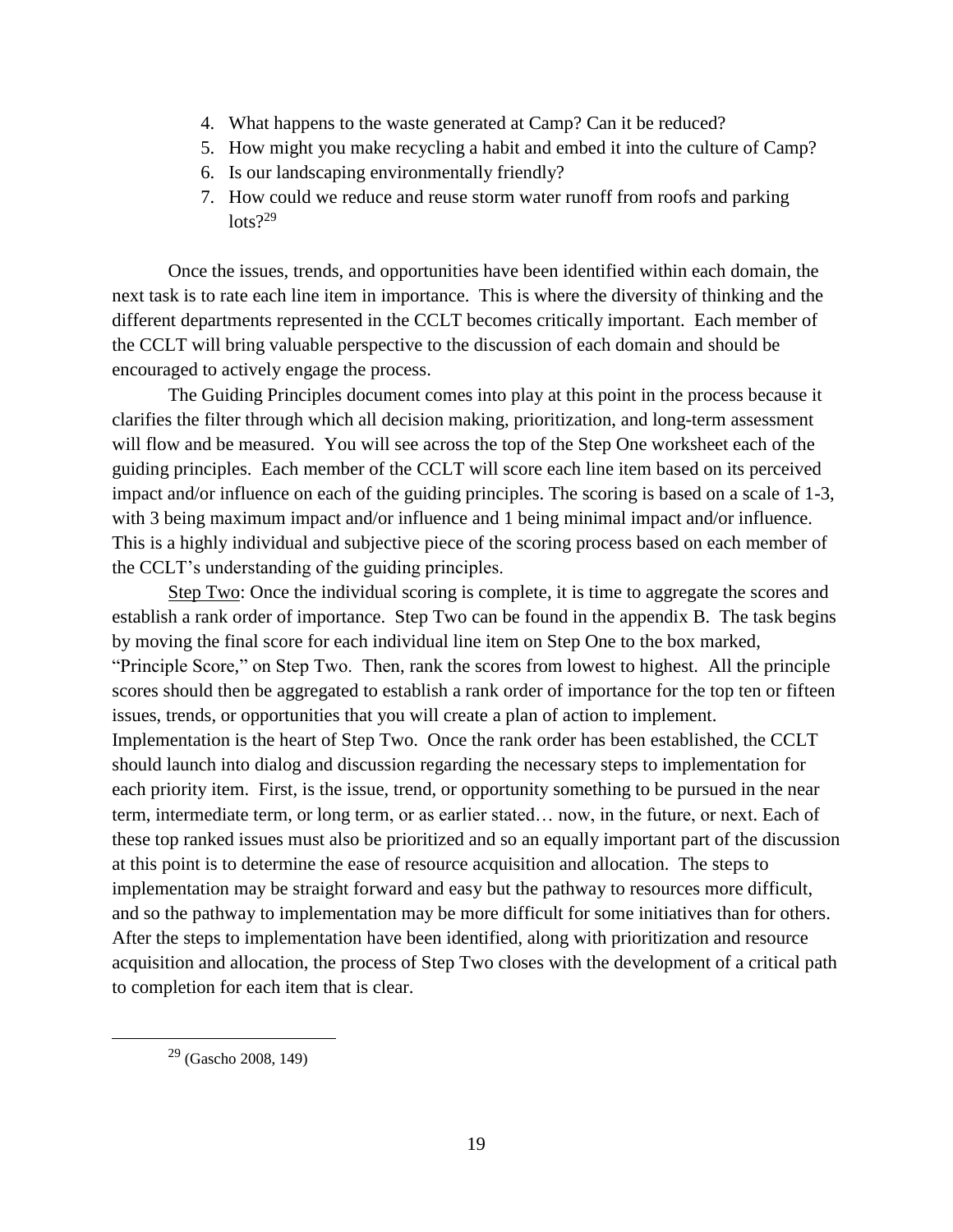Step Three: This is the last and final piece of the Creation Care and Sustainability Planning worksheet. Here is where the CCLT establishes accountability for each project or initiative by identifying who owns and will take responsibility to lead and interpret for the Camp community, the benefits of the process and expected outcomes. Each domain needs to have someone to champion the journey and to recruit help to steward each item through to completion. Once a champion has been identified for each domain, a preliminary deadline needs to be established for each initiative within the domain. This will add clarity to the process so long as there are periodic assessments of progress that are included in the critical path document for each initiative. Once the Creation Care audit is complete, it establishes a map with many routes to a more sustainable Camp.

**Element #5:** *Greening Camp and Growing Creation Care Ambassadors.* Creating a "Green" Camp is a noble and just enterprise but is incomplete without acknowledging the significance of Creation Care to the gospel story. We live in a postmodern, post Christian culture, whose world view is not so much looking for heaven, but rather, just a means to a better world and a brighter future.<sup>30</sup> Many of the Campers and staff that will come to Camp today and in the years ahead will be wrestling with this world view. Our commitment and modeling of Creation Care values and practices is a gospel issue.<sup>31</sup> Creation Care should be daily woven into the fabric of the Camp experience right along side the golden thread of the gospel. We diminish the importance of Creation Care as a lived value when we reduce it to a one-hour class or elective activity only at Camp.

As with the gospel, Creation Care must be proclaimed and demonstrated for it to influence and shape lives and culture. Proclamation begins with the training of the staff, both year-round and seasonal, to understand the interconnectedness of creation to the gospel and call on every Christian to bear witness to the good news. There needs to be a commitment by the year-round staff to model the use of the Camps best practices when it comes to Creation Care, and to use an agreed upon common language when teaching or describing the practices. The seasonal summer staff should be trained not only in terms of praxis, but also for proclamation. The seasonal staff need to know the "why" as well as the "how" of Creation Care at Camp.

Introducing Campers to terms such as conserve, reuse, recycle, and upcycle, and assisting their understanding through experiences at Camp, will help to ensure the possibility of these values traveling home with them at the end of the week. The demonstration side of Creation Care bears witness to a commitment to faithful stewardship of our relationship to God, to creation, and to each other. There will no doubt be many parts to this initiative that go unseen, but the impacts should still find their way into the common life of Camp. For example, monitoring kilowatt usage at the cabins and challenging the Campers to see which cabin or group of cabins can use the least amount of energy for the week.

<sup>30</sup> (Hescox and Douglas 2016, 78)

 $31$  Ibid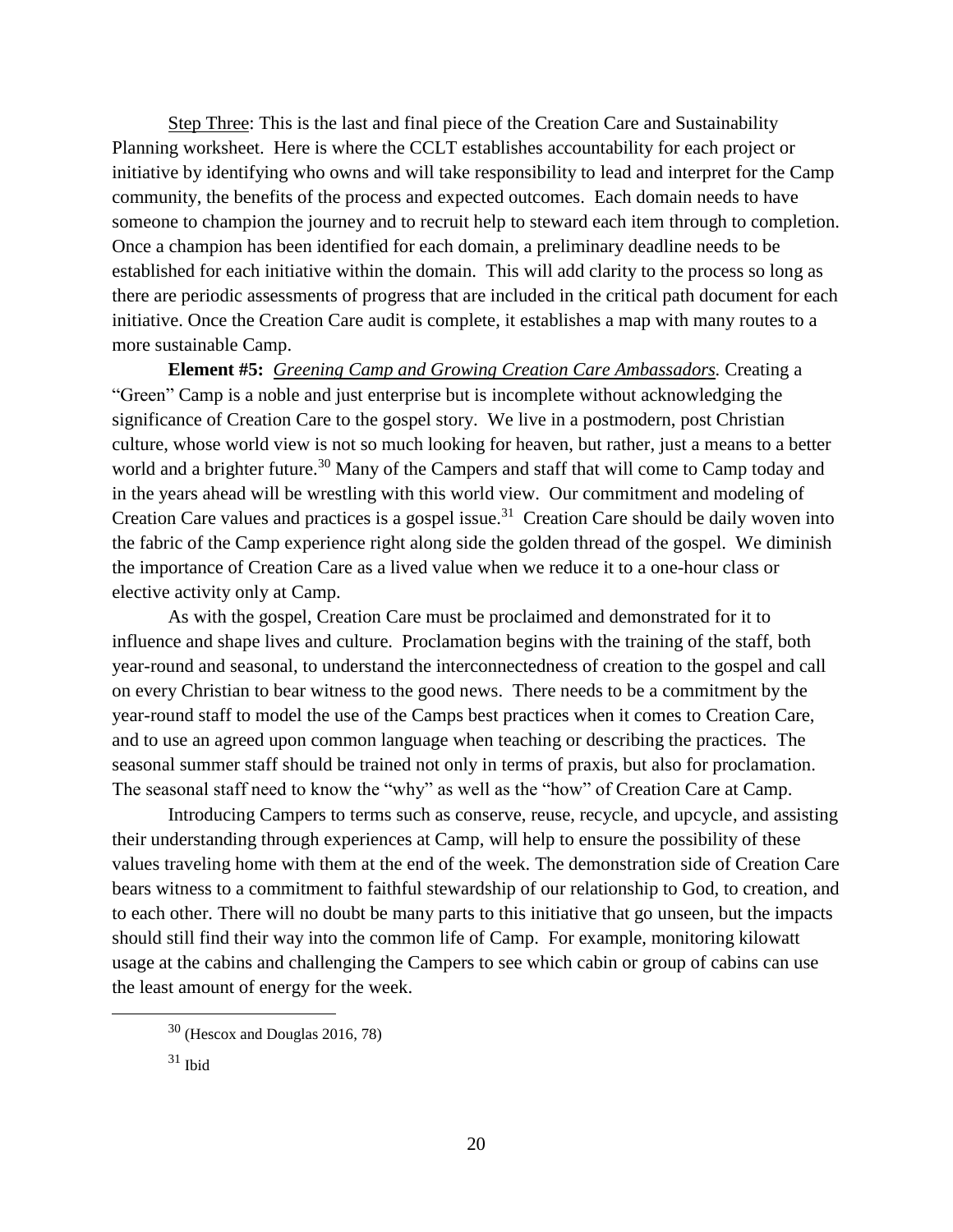Another option would be to have a scale at each meal to weigh the weight of leftover or unused food by cabin and to keep a running chart for the week. Rewarding the cabin at the end of the session who had the lowest weight total. One last example would be to collect clear fluids left in pitchers at meal time into a large trash can with a hose bib inserted near the bottom of the trash can. After dinner one cabin of Campers would take the trash can out of the Dining Hall to water nearby plants. Using signage around Camp that speaks of creation and encourages people to consider their part in caring for it, will also serve as reminders of God's love and design, and the Camp's Creation Care values. Each of these examples could easily be replicated at home and Campers should be encouraged to take home not only the praxis, but also be equipped to tell why it matters. Ideally, Campers and staff would be daily engaged in experiences that demonstrate their understanding and embrace of the concepts of conservation, reuse, recycling, and upcycling. I have included a list of resources and websites at the conclusion of the paper that will provide deeper insight and ideas for creating a "Green" Camp.

Growing Creation Care stewards at Camp will require programming at Camp that has scope and sequence and offers progression of skills and knowledge from year to year. The desire would be to provide Campers and staff opportunity to acquire a knowledge and experience base around the concept of Creation Care that moves from beginner through intermediate to mastery. Year one or level one for a Camper or staff member might be, "Promise Keeper." This begins the journey to understanding and the practice of Creation Care as a life value. The scope of teaching at this level would include God's plan for the world and our identity as image bearers and the roles and responsibilities that accompany that reality. The sequence would start with the creation story and God's design for our relationship to him, to each other, and to creation. Then as the Camp session progresses, each of these areas would be unpacked as the Campers engage in discovery and exploration of each topic. Year two or level two would be, "Keepers of the earth" and would provide opportunity for Campers to further explore their identity as image bearer and participate in specific projects and activities that focus on relationship building and Creation Care. At this level, Campers are given more autonomy for choosing to take a deeper dive into developing as Creation Care leaders within the Camp community. Year three or level three would be, "Creation Care Ambassador." This year the Camper continues the journey of discipleship to be found more in the image and likeness of Jesus. They will also take on more responsibilities in the support and modeling of the Camp values of conservation, reuse, recycle and upcycle. At this stage, the year three Camper will be trained and equipped to teach the core values of Creation Care to the new first year or level one Campers. This opportunity for training the first-year Campers also provides valuable experience for the year three Creation Care Ambassador so that when they return home, they can continue to promote Creation Care within their church, school and community. This completes one cycle and begins another.

Camp as temporary community is uniquely positioned to help Campers and staff prepare for new roles and responsibilities that will allow them to influence and shape their permanent community upon return home.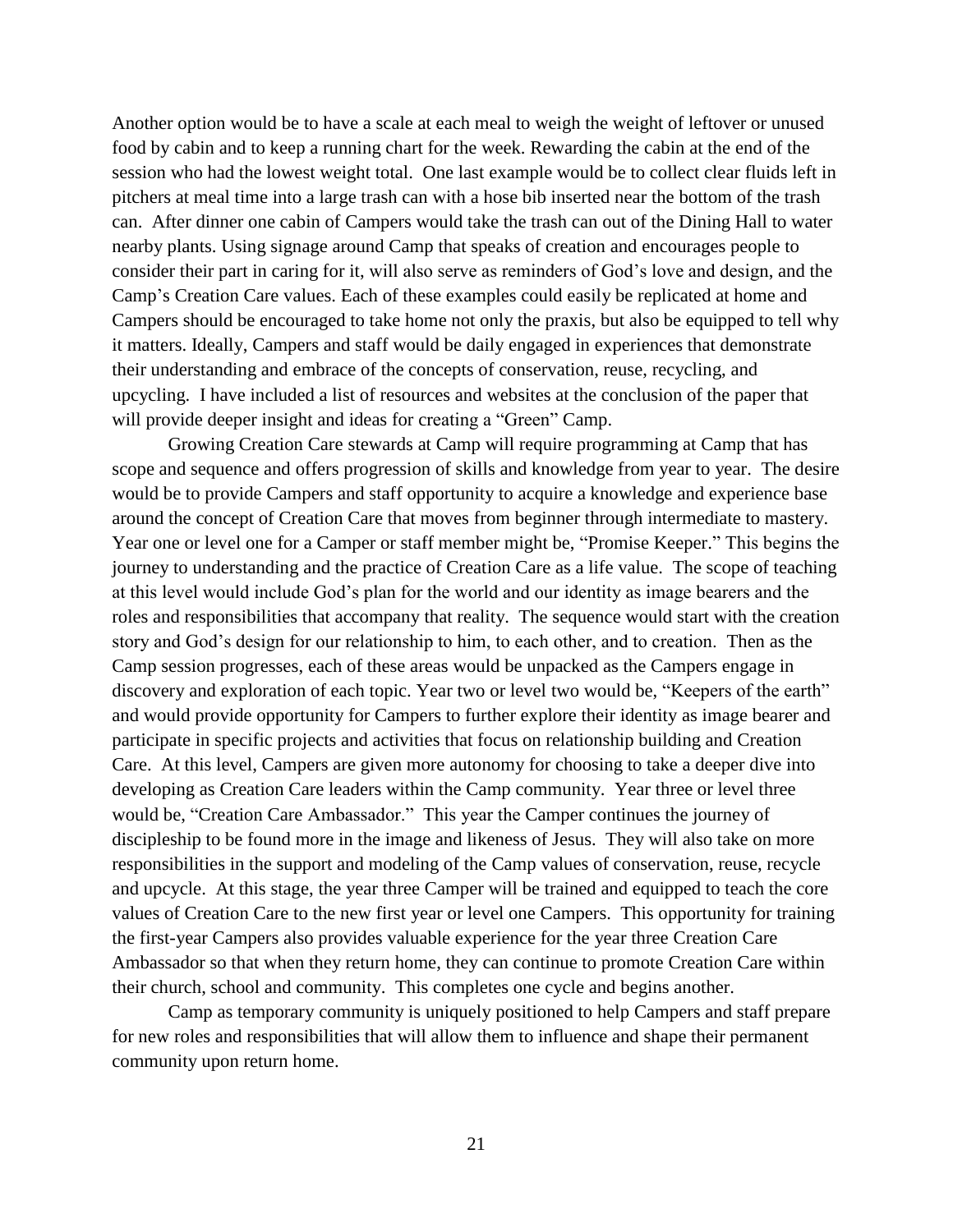Rites of passage become vitally important to launch people into the next season of life's journey, and bridging ceremonies help to inform and interpret new learning and readiness for new roles. To this end, at the conclusion of each Camp session, those Campers that have embraced the roles and responsibilities of one level and have demonstrated a readiness to move on to the next level would be celebrated by the whole of the Camp community at a bridging ceremony on the last night of Camp. The progression would be from, Camper to Promise Keeper, from Promise Keeper to Keeper of the Earth, and from Keeper of the Earth to Creation Care Ambassador.

**Element #6:** *Consider the Built Environment.* In this technology driven age where screen time vastly out paces stream time, it is imperative that Camps consider how the built environment of Camp invites people to experience creation. This is true especially for new capital improvements and should include architectural design considerations that invite the outside in and capture a sense of the awe and wonder of creation that awaits outside. Buildings and program areas should be designed for maximum energy efficiency and Leed certification where possible. When considering remodel and retrofit, it is also important to stop and consider current use of the space, proposed uses of the space, and what design modifications to the space would bear witness to Creation Care and capture the beauty of the natural setting of Camp. As budget allows, improving energy efficiency should be among the top priorities when planning and designing each remodel and retrofit.

This also applies to the construction of trails, pathways and roads within Camp. Trails should be constructed in such a way to minimize erosion and/or impact to sensitive areas of vegetation. Trails need clear signage and must also allow for a variety of fitness levels in terms of distance and elevation gain. It is important to give consideration to accessibility for people with limited or restricted mobility within your trail network. Where possible, create accessible trail options to key points of interest or views along the trails. Designing trails that include benches and rest stops with interpretive and/or devotional material that takes in spectacular views and the unique features of Camp, will also encourage prayer and reflection. Establishing a marked trail network and avoiding the use of game trails will help to minimize the impact to wildlife and help keep human impact to the ecosystem to a minimum.

Pathways and road surfaces need careful consideration around issues like storm water runoff, compactable materials consistent with accessibility requirements, heat, and dust and air quality to name just a few. Outside lighting is also an important consideration when considering how people safely navigate their way around Camp at night, experience optimum viewing of the night sky, and observe the movement and activities of nocturnal animals. The United States Forest Service Trail Construction and Maintenance Notebook is an excellent resource for trail planning, design and maintenance and is listed with the resources at the end of the paper.

**Element #7:** *Practice Eco-Justice and Build Capacity for the Same Within the Corps and Community.* The staff at Camp should lead and/or participate in community cleanup projects and activities that would include anything from stream, creek, or river cleanup, and riparian habitat restoration, to park or beach cleanup, and arbor day activities. Where timing and logistics allow, Campers should be included in these activities as well.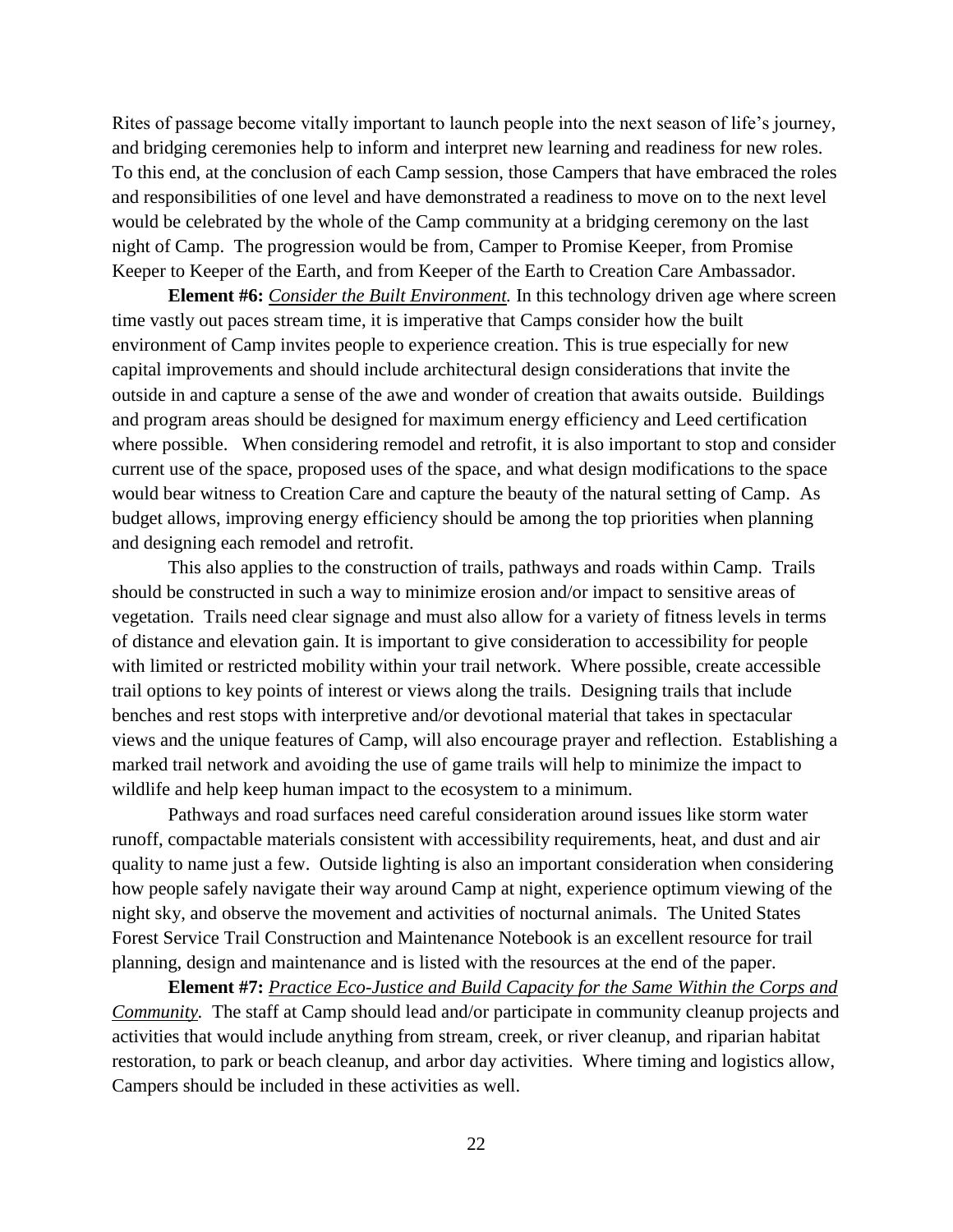In preparation for these projects, help staff and Campers to understand the experience as an act of worship and honor to God and His creation more than just merely an act of service to the community. When gathering to begin the project, whether leading or as participants, it is an important act of witness to take a moment to pray a prayer of confession for the damage and exploitation we have brought on creation. This confession puts in proper perspective the impact of our willful neglect of God's plan for creation, and our need for forgiveness and a return to right relationship with God and creation. Pray also that as God has granted new life to all who believe, that He would use the efforts of everyone gathered to restore and bring new life to the area being cleaned up as result of the efforts of the community. At the conclusion of the project, make a point to invite all that would join you to take a moment for a prayer of celebration in the restored beauty of God's creation.<sup>32</sup> Our stewardship and commitment to Creation Care at Camp, as important as it is, should not be siloed there, but should be used as an opportunity to witness to God's love for all His creation with the entire community. Finding opportunity for collaboration and partnership with other groups focused on care for the earth will open pathways for the gospel that can transform lives and communities.

Camp is at its best when it serves the needs of the Church, and the local Corps nearest to Camp is a natural partner in this initiative and can provide a rich collaborative network of community partners. As Creation Care Ambassadors are identified and activated at Camp and released back into their permanent community, they return prepared to engage the local Corps and community in new Creation Care initiatives. These new initiatives are framed by three things; awareness, appreciation, and stewardship. The Corps and congregation can raise awareness that there is work to be done to help heal and restore the damage carelessly and sometimes wantonly inflicted on creation. This is done by modeling and challenging others to embrace Creation Care as a shared value and practice that improves life for all living creatures, just as God designed. As Camp and the Corps congregation works together with local partners to address clean up and care for the ecosystem, a growing curiosity, knowledge, and appreciation for all forms of life and what sustains them should emerge. As knowledge and appreciation for the world grows, the Creation Care stewardship capacity of the community will also grow.<sup>33</sup> When this is true at the Camp and local Corps level, it should be replicated among all the Corps in a Division and perhaps exponentially among all Divisions within a Territory, and in every Territory within the country.

This section of the project was developed to provide form and structure to the model to introduce a process that can facilitate the planning and development of a Creation Care initiative at a Salvation Army Camp. Here again, by way of review are the key elements for consideration:

**Element #1:** *Form a Creation Care Leadership Team (CCLT).* **Element #2:** *Create a Creation Care Statement and Guiding Principles Document.*

<sup>32</sup> (Gascho 2008)

<sup>33</sup> (DeWitt 2011)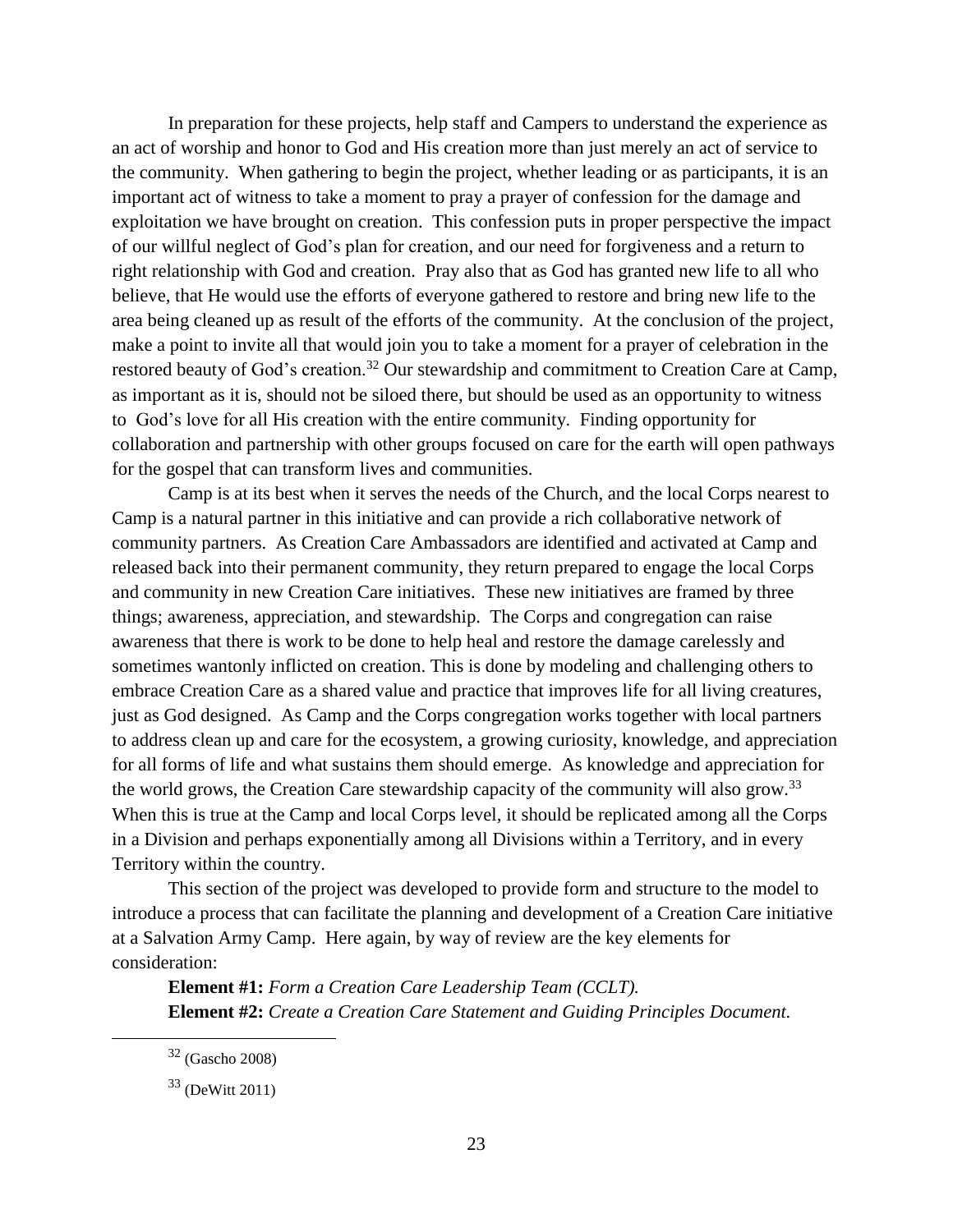**Element #3:** *Define the Ecological Setting of your Camp.* **Element #4:** *Conduct a Creation Care Audit*. **Element #5:** *Greening Camp and Growing Creation Care Ambassadors.* **Element #6:** *Consider the Built Environment.* **Element #7:** *Practice Eco-Justice and Build Capacity for the Same Within the Corps and Community.*

Implementation of a Creation Care initiative on this scale and proportion could have far reaching implications for the missional aspirations of the Salvation Army, as well as on the culture of the organization. The challenge will be in creating an awareness for a holistic Creation Care value to become a core component of the organizations mission and gospel proclamation. The next challenge will be leadership that can assess the readiness for culture change and the courage and will to lead the necessary change. Leading culture change will be the focus of section three.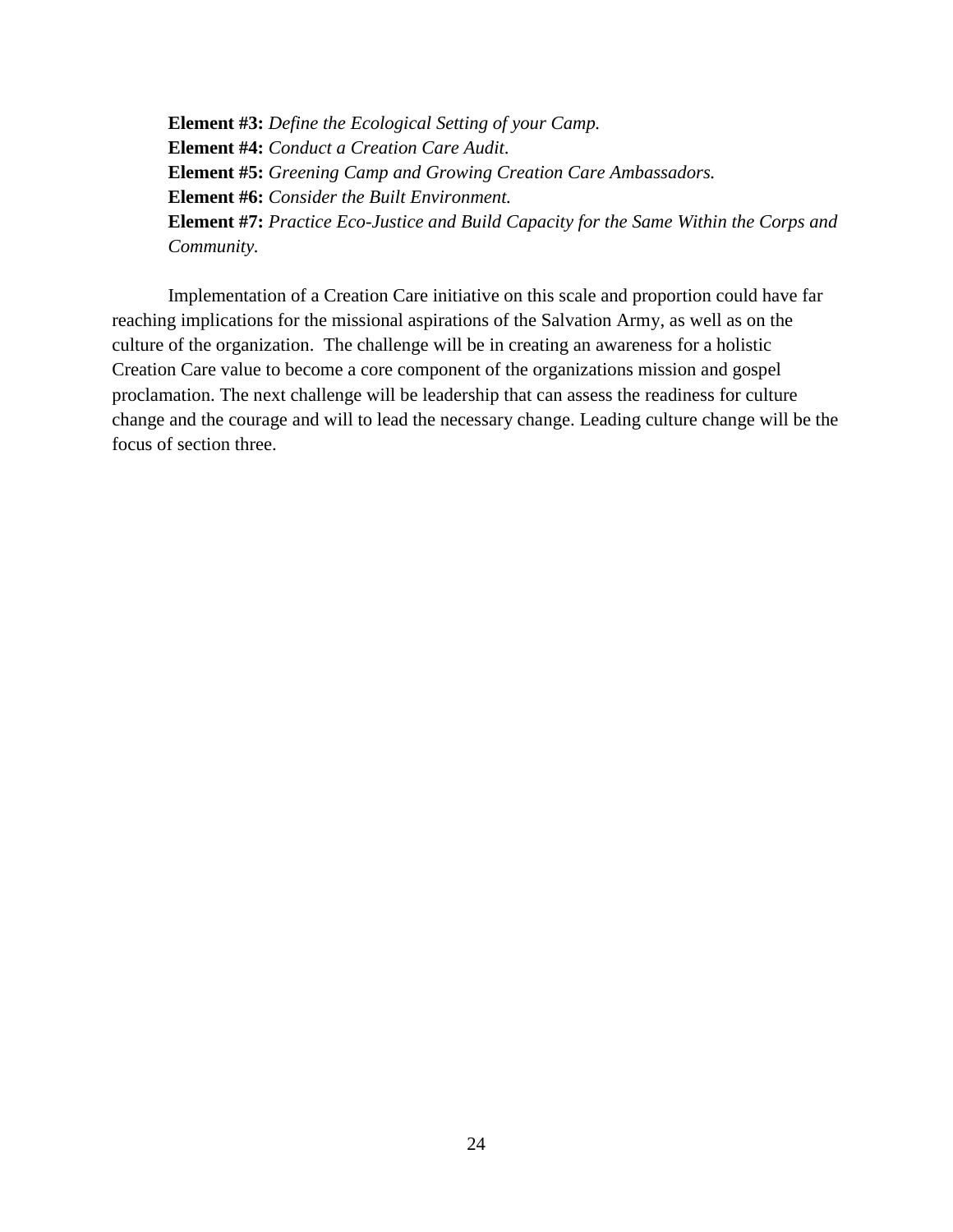## *SECTION THREE: INFLUENCING AND LEADING CHANGE "If we are to better the future we must disturb the present."* **Catherine Booth**

Influencing and leading change is about creating disturbance that challenges the status quo and the commonly held assumptions among a group of people or an organization about what constitutes impact. In considering change, Author, Ellen Glasgow, suggests that, "All change is not growth, as all movement is not forward." So, disturbance must be carefully considered and evaluated, and I believe can and often points to the need for change. Whether viewed as positive or negative, disturbance can be experienced as inspiration for the creation of new solutions for a changing world. The principle that, "all change is self-change," is true for both the individual as well as the organization. There are three factors that facilitate change. First is the awareness for the need to change and this is usually brought on by disturbance and a sense of disequilibrium. The second factor is to identify and foster growth and capacity for change. Skills need to be acquired or sharpened, knowledge needs to be expanded, and the steps necessary to change need to be built. The third factor necessary to change is a readiness to change. This is marked by a clear vision for why change is needed, how it will be implemented, and when. The first two factors are focused on response and strategy, but these alone will not yield the desired results. The third factor represents behavior change and without a change in behavior that establishes a new normal, strategy alone is an incomplete response to the need for change.

Building capacity for change that moves an organization from strategy to behavior change is what bridges the gap between transformation that activates an organization's culture in response to disturbance, and a strategic planning exercise collecting dust on the Divisional or Territorial Commander's shelf. The Salvation Army has from its inception, been an organization that relied on leaders that were sensitive to disturbance and could assess and evaluate the changing needs of society and adjust the Army culture to provide the greatest good. As the Army has matured and gained in institutional reputation, there have been unintended consequences that have impacted our ability to be as nimble as in the early days. One challenge to change in a large multinational ministry like the Salvation Army is hierarchy and bureaucracy that can stifle disturbance and limit innovation. This can create a disconnect between the culture of the Army at the local level and the more global Army. For example, there is an International Social Justice Commission with offices in London. This commission does important and significant work on a host of issues from human trafficking, refugees and asylum seekers, human rights, racial reconciliation, and caring for the environment, just to name a few. For the Army, each of these issues of social justice create disturbance and have helped identify within the organization those that are ready for change, those that have the capacity and influence too effect change, but we have struggled to link local readiness to global readiness.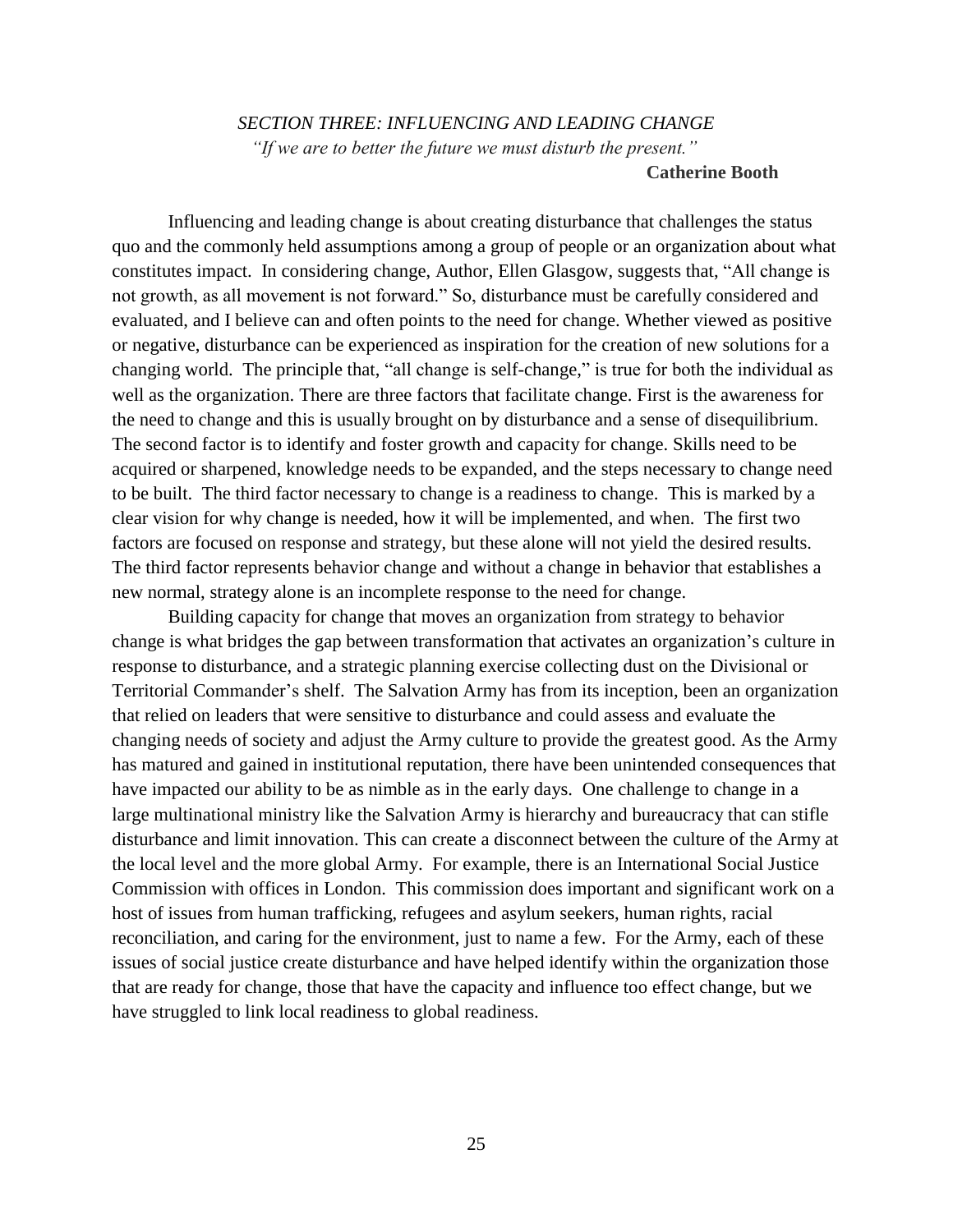The research and papers written by the Army on the topic of caring for the environment typically affirm our alignment with the concerns of the global community and the work that is being done by the Army around sustainability in the developing world, but includes very little about the impact of decisions and choices being made daily at the local congregational level on the health of the planet and the lives of others.

The strategy and papers written help to establish an emotional connection to global issues, but without a functional link to local life, there is distance created between the 'what is' and the 'what should be' that can deactivate the missional impulse to do something that makes a difference. Those that would seek to be influencers and lead change within the organization would do well to look for ways to close the distance between the emotional and the functional response to global issues they care about, and to keep the missional impulse alive and well. For this to happen around the issue of Creation Care, the leaders and influencers of the Army will need to create clarity regarding alignment to mission, purpose and measurable outcomes. Patrick Lencioni in his book, *The Advantage,* gives six questions that every leader must answer in order to gain and create clarity and communicate clarity to those they lead. These are the six questions: 1. Why do we exist? 2. How do we behave? 3. What do we do? 4. How will we succeed? 5. What is most important, right now? 6. Who must do it?<sup>34</sup> Seeking the answers to these six questions in and of themselves may create disturbance that requires a response ultimately leading to a healthier Army, but the answers contained here are also the foundation for behavioral and culture change when applied to our response to Creation Care.

I believe that any discussion about the anatomy of leadership must begin with the heart of the leader. Let's look at Jesus' ministry model and how it informs leaders on how to care for their heart. There are four chambers to the human heart just as there are four parts to the model of Jesus' life that I would like to unpack. Let me first suggest that the four key elements of Jesus ministry are Rest, Reflect, Retreat/Pray, and Live and Re-Engage ministry, and that these always follow in the same order. I would like to propose here that these elements of Jesus ministry align with the four chambers of the heart and present a model worthy of consideration. The first chamber is the Right Atrium and we'll call this "Rest." The Right Atrium receives tired, worn out, poorly oxygenated blood and begins the process of restoration and preparation. This is the first and essential piece of heart function, and this is where life's blood rests. This battle-weary blood pours into the Right Atrium from your head, arms, legs, and vital organs really needing some rest. The right Atrium also contains the pacemaker and keeps the heart in rhythm. You'll know when things are out of rhythm because your heart beat is not in sync with God's leading and direction, or you've just come through a time of intense life circumstances and things just feel off and you need some rest. Here are a couple examples of Jesus' ministry model and rest. In Mark 6: 30-31, we see that the disciples were telling Jesus all that they had been doing and teaching, they had been so busy that they had not taken the time to eat, or sleep, and now another crowd was growing and pressing in on Jesus.

<sup>34</sup> (Lencioni 2012, 77)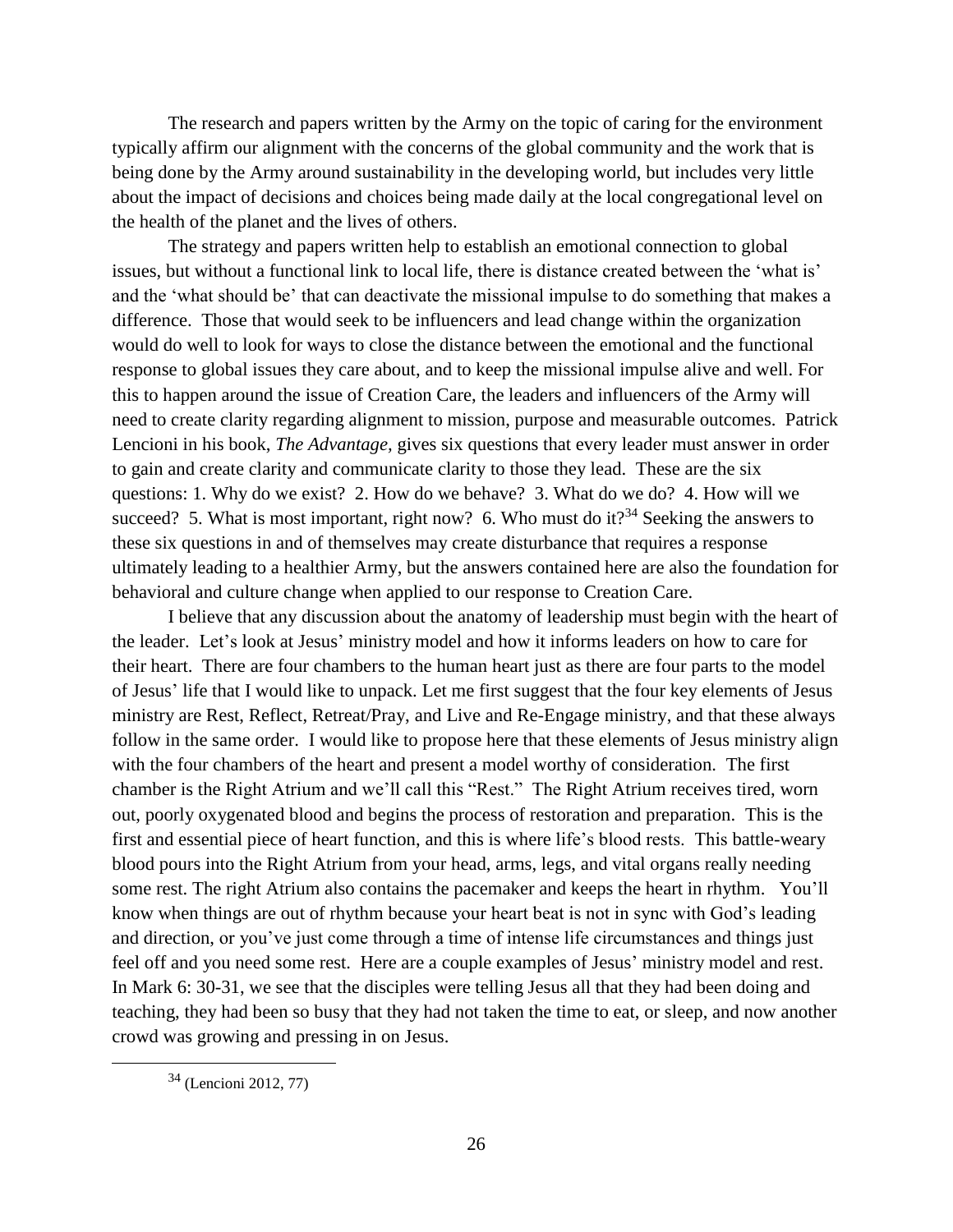Then Jesus says, "Come with me by yourselves to a quiet place and get some rest." Have you ever felt like this, and before you even had the chance to think about rest, you were pressed into the next big thing? Jesus didn't model that for his disciples, he rested… and if you and I claim to be followers of Christ then we ought to follow His lead don't you think. The second example is found in Matthew 11: 28-30. God's call and leading in your life, and mine, need not be burdensome, even when the life and ministry of the Christian can become stressful and difficult, feeling like a heavy yoke. Christ provides the alternative to this heavy load, and in Him can be found the sweetest rest. So, when that first chamber of your heart begins filling up with tired exhausted, poorly oxygenated blood, know that the one who loves you and calls you "Beloved," calls you to rest in Him while He does the work of restoring your body, mind, and soul.

The second chamber of the heart, is the Right Ventricle, and we'll call this "Reflection." Here are a few things to Reflect on when considering leading a Creation Care initiative like the one proposed by this paper; Where has my heart been, where is my heart now, where am I going and is there anything in my heart blocking my vision. The Right Ventricle receives that old tired blood from the Right Atrium and prepares to send it out to the lungs for re-oxygenation, (revitalization). It's this big strong muscle that shoots the blood to the lungs for that first cup of coffee, Monster or Red Bull of the morning. It's also the place where congestive heart failure can kill or severely damage the heart. When too much of that bad blood pumps in or leaks in through a leaky valve and causes the muscle to overwork, the rhythm of the heart can get all screwed up. Symptoms are: shortness of breath, pronounced veins, irregular heartbeat, fatigue, weakness, and fainting. Any of this sound familiar?

When it's time to reflect – Don't let your heart burst because you can't move that old blood on, for whatever reason. Times of reflection can lead to a life of greater Holiness. Hear the words of St. Peter. 1 Peter 1:13-15 & 22-23 remind us to "prepare our minds for action", to be "self-controlled and hopeful in grace", purified, and obedient to the truth so that you "love one another deeply, from the heart." When you get to the "where am I going" part of your time of reflection, here is a thought from Jeremiah that may be helpful advice for how to figure it out once you've answered the "is there anything in my heart blocking my vision" question. "This is what the Lord says, "Stand at the crossroads and look; ask for the ancient paths, ask where the good way is, and walk in it, and you will find rest for your souls...". Jeremiah 6:16. comes also with a cautionary editorial. "But you said we will not walk in it". When the time for reflection is over, don't sit on your hands and let that bad blood overwhelm your heart and cause congestive heart failure. Keep your heart in Rhythm and pumping blood into the lungs where big things are about to happen.

The third chamber of the heart is the Left Atrium and we'll call this Retreat and Pray. What does it mean to Retreat and Pray? It is a place set apart, and Camp comes quickly to mind. It is a place free of clutter and distraction, and a setting that activates all the senses to the wonder and awe of God's creation and plan for the world. It is not a coward's retreat, but it is safely away from conflict and discouraging influences. It is a place for hearing God speak and for the individual to respond.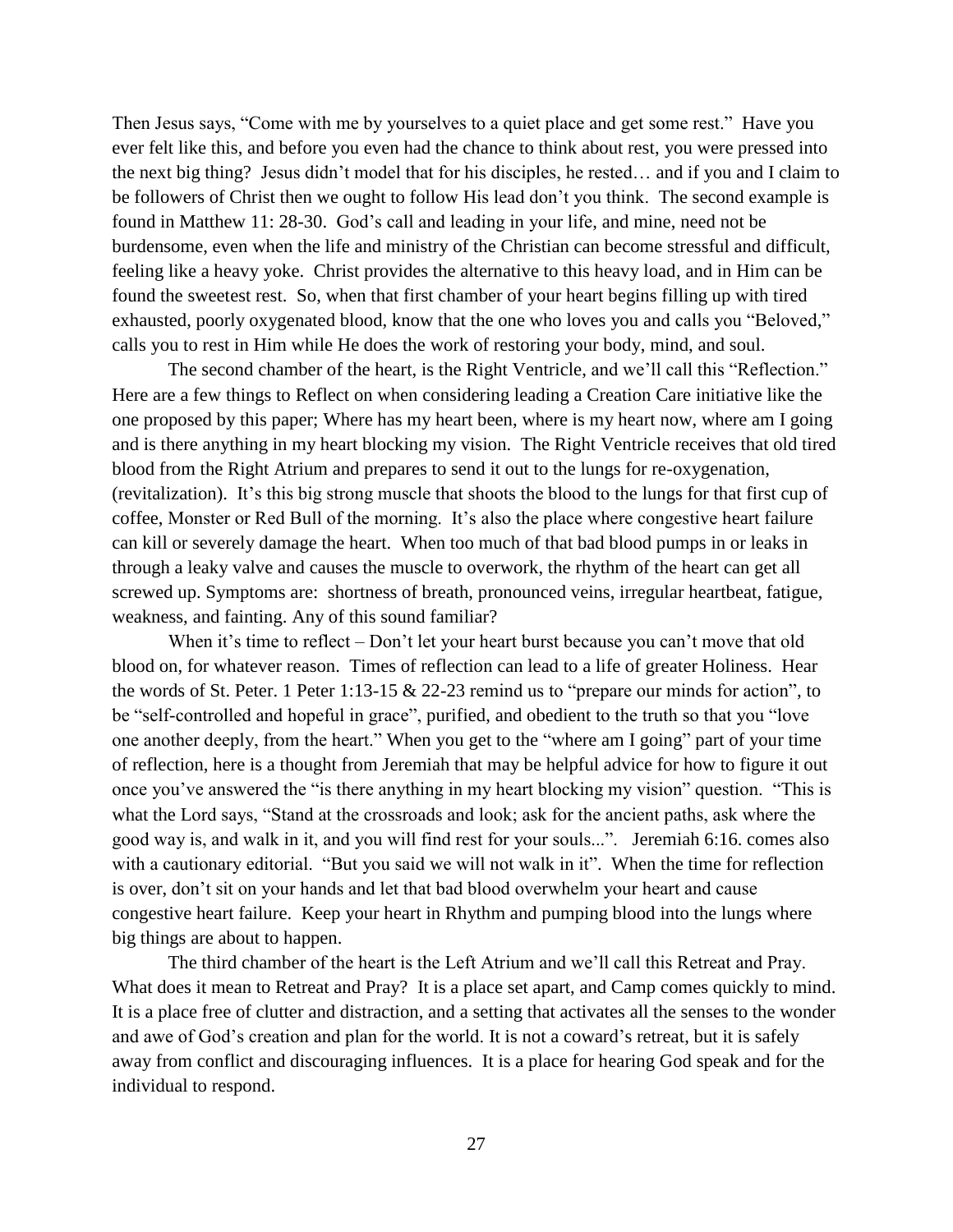The lungs send all this fortified oxygen rich blood back to the Left Atrium, the third chamber of the heart. It's here that the body counts the cost of the action that lays ahead. It's that place of anticipation of what's next, and for what's just over the horizon. The body needs that oxygen rich fortified blood to fuel peak performance physically, intellectually, emotionally, and spiritually.

When it's time to Retreat and Pray... follow Jesus' lead. Get outside. If you want to really know the Creator and hear His voice, you've got to experience His creation. Jesus never said to his disciples, "let's go to the Jerusalem Spa and Resort ... And oh, by the way, John could you order up some room service". No, when it was time to get away for a time of retreat, he took his guys to the mountains, seashore, river, and the desert. He knew that in these sacred spaces, his friends would have an encounter with his Father unlike any found anywhere else. Jesus lived this idea of retreat and prayer even as He prepared to call His disciples into ministry with Him, (Luke 6:12-13).

Here are a couple of thoughts on prayer. Martin Luther said "The fewer the words ... The better the prayer". Any leader preparing to lead and influence culture whether it is within an organization or more broadly within the culture at large, prayer is critical and must acknowledge the greatness of God in your life and your dependence on His voice to guide you. Then listen…. and then Respond. The prophet Jeremiah has a great message for the people about the importance of listening as part of prayer, (Jeremiah 33:2-3). Really hearing God is to acknowledge that he speaks in many ways. He speaks through Creation, in our relationships, through His Word, and even audibly for some. And if he is silent, don't assume he is not there. He may just be nodding and thinking, "You Go," You Got This…". Paul has a good word to share about prayer in 1 Timothy 2:1-4. Prayer is important so that we can live peaceful quiet lives marked by Godliness and dignity, and in so doing lead others to the "knowledge of truth". In these moments of Retreat and Prayer, as God fills the heart with fortified oxygen rich blood, creating a heart ready for action, listen well to His voice and respond.

The fourth chamber of the heart is the Left Ventricle and we'll call that, "Live/Re-Engage Ministry". Left Ventricle – Here is where that good fortified oxygenated blood gets sent back into the battle. Life giving blood flows to your head, arms, and legs, enabling you to think clearly and to live well. This energized blood fuels healthy living. So, breathe deeply and engage with the life that God has called you to. Live a life of influence and impact that can change and shape culture for the good of all inhabitants of the earth. Feel the rhythm of life and the heartbeat of the planet. Experience the surge of energy, focus, and an intentionality to life as new blood courses through your body giving new life to ministry opportunities for the sake of creation. Your work is worship, whatever it is, pastor, plumber, teacher, or parent. Work matters. Be a difference maker in your community, or Corps. Fill a need and at the same time make Creation Care a part of the rhythm of your life. Live into the life you've heard God calling you to.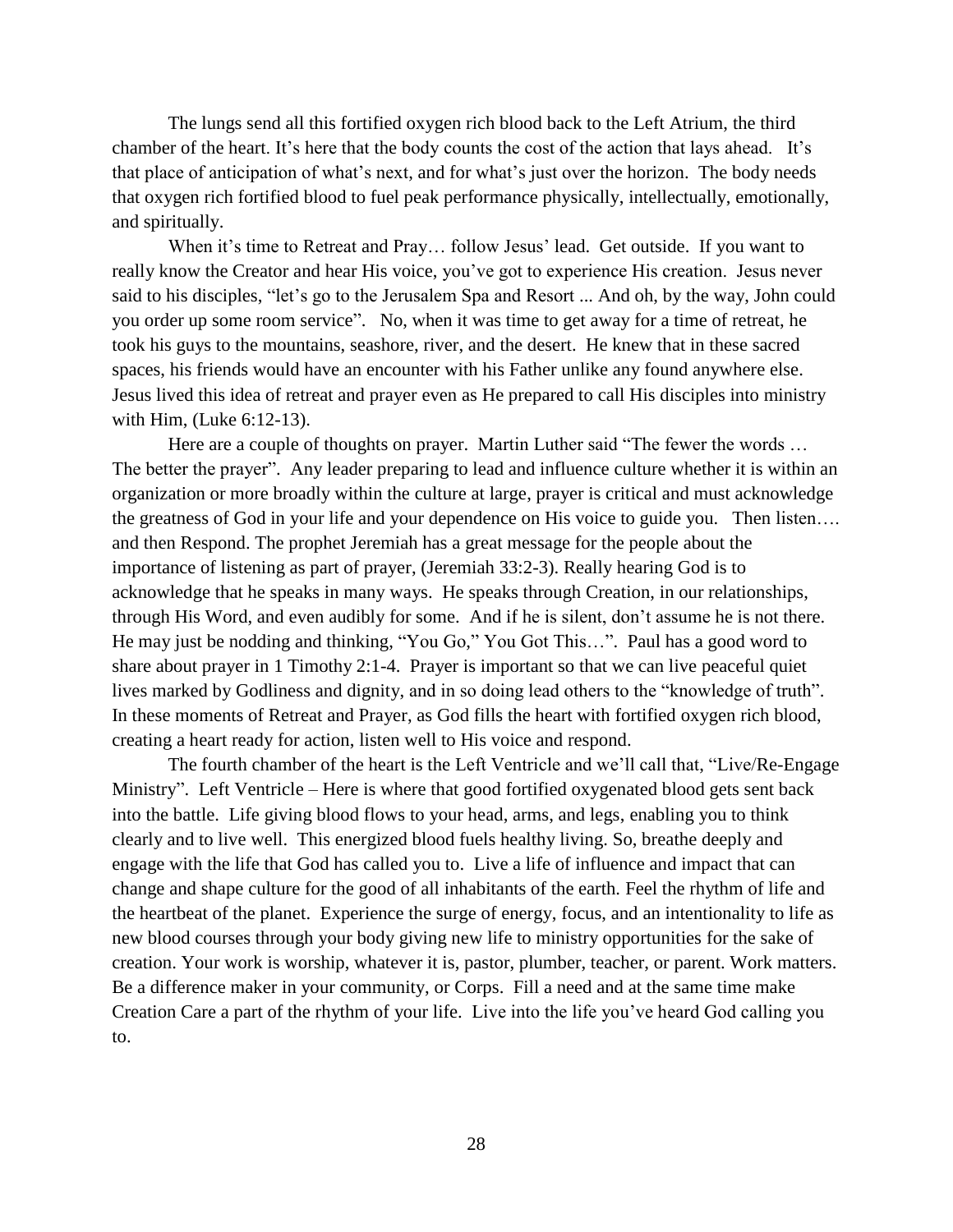Of critical importance however is the fact that while all this fortified blood is being distributed throughout the body, there is one artery who's only job is to supply blood back to the heart to keep it healthy, and in that way, it guards the heart. In the same way, you and I must guard our hearts and minds in order to be fit for ministry. Scripture tells us to "above all else guard the heart for it is the well spring of life," (Proverbs 4:22). Verses 23- 27 that follow give some important guidance for how to protect your heart. Philippians 4:6-7 provides another good word on how to protect your heart.

It's time then to live into God's plan. If you've been standing on the sidelines … those days are over. It is time for some to re-engage Creation Care as a ministry priority, and for many of us, the time to more fully engage is upon us. Luke 10:2 – The harvest is plentiful. You've got a heart that is now full of good fortified, well oxygenated blood. What will you do now to make Creation Care a ministry priority and how will you influence culture change where necessary?

Once matters of the heart have been attended to by those that wish to lead and influence change within the organization, it is important to consider the next phase, which is the 'leader as influencer'. Leading change requires the creation of a portal into the future, while at the same time managing the present well. The leader that would influence a brighter future must shift the current paradigm from focus on maintaining what's working now, to a focus on where the organization should be in ten years. This focus requires vision, conviction, and passion. The current model within the Salvation Army is a strategic planning model that looks something like this: 'The Present', 'What is next', and the 'Future'. This model gives rise to strategic planning that focuses largely on the here and now and leaves little time for the 'What is next,' and almost no time for the 'Future,' and so is not particularly future focused. I would propose a model that looks more like this: 'The Present, The Future, and What is next.' Author, Bob Johansen, calls this "full spectrum thinking" and suggests that "in the future, leaders will have to practice Foresight, Insight, and Action.<sup>35</sup> He goes on to define each: Foresight he describes as the ability to tell compelling stories of what is being envisioned for the future and the possibilities, Insight is defined as the ability to imagine new Insight stories, provoked by Foresight, about your role in the future that you want to create, and Action is defined as developing a compelling Action story about what you do, and tell it with great clarity of direction – but with great flexibility about execution.<sup>36</sup> Culture change is lead by those who think less in terms of dichotomies such as, in or out, black or white, we've always done it this way or we've never done it that way, and more with a full spectrum mindset that encourages "third way" thinking and solutions.

"A man convinced against his will, is of the same opinion still." This quote by, Benjamin Franklin, speaks to the important role that influence plays for those who seek to change culture and create a pathway to a brighter future. Even within a top down hierarchical organization such as the Salvation Army, those that wish to lead change should focus more on their ability to influence programs and policies than on rank and position within the organization.

<sup>35</sup> (Johansen 2017, 2)

<sup>36</sup> (Johansen 2017, 2)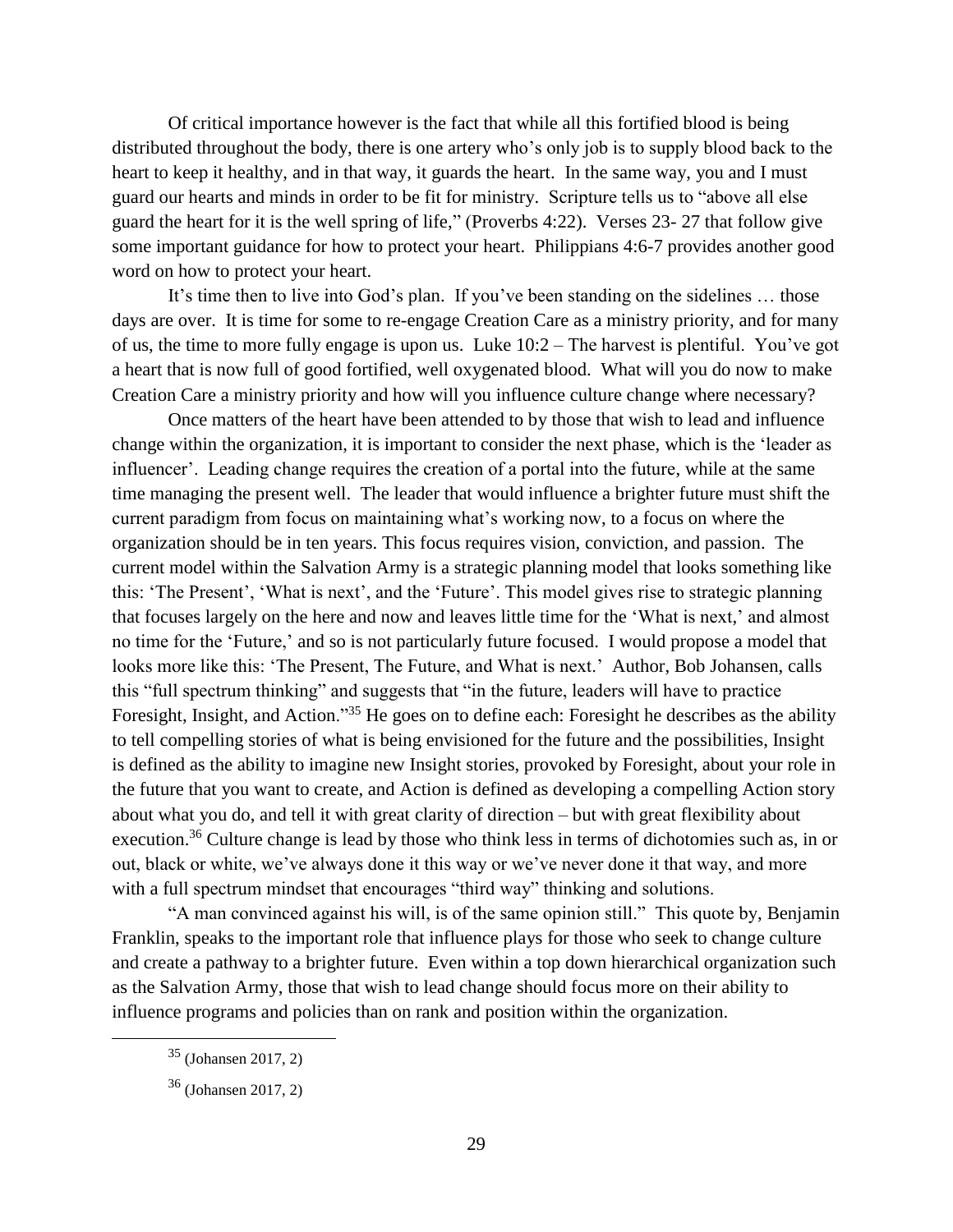Culture change requires changes in behavior, both individually and organizationally, and influence is often the key to behavior change even over position and power. Influencers are marked by the clarity of which they understand the goal and desired measures, and outcomes necessary to achieving the goal. Influencers also possess a consistent commitment to the effective measurement of progress that allows for course correction and celebration. Knowing what to measure and how to effectively measure provides the answer to the "why," measure and provides data and information to help shape future behavior. It is important to note the following, "A measure won't drive behavior if it doesn't maintain attention, and it certainly won't maintain attention if it's rarely assessed – especially if other measures are taken, discussed, and fretted over a hundred times more frequently."<sup>37</sup> This is of particular concern when considering the Salvation Army's functional response to a whole host of social and spiritual issues affecting culture… how do we then keep the issue of Creation Care top of mind? As I have proposed in this paper, I believe that the importance of the Camp experience as a powerful influencer for behavior change with respect to Creation Care must be clear to all within the community we reach, practiced at Camp and at each Corps in the Division/Territory, and measurable.

There are two additional key markers of influencers found in my reading of the book, *Influencers,* and they are "Finding vital behaviors", and, "Engage the six sources of Influence." Finding vital behaviors is all about discovering what are the obstacles and barriers that impact or limit engagement and uncovering and affirming behaviors that move people toward the goal. In terms of Creation Care at most Camps, this means doing the one or two, maybe even three of four things that demonstrate how local care for the planet can also have global implications. It is not possible to embrace every idea presented to reverse the human impacts of climate change for instance, but it is possible to do something. Doing good for the earth is a vital behavior.

The leader, as influencer, must develop the capacity to lead others to embrace the vital behaviors necessary to achieve the goal or desired outcomes. The last marker found among influencers is that they engage six sources of influence.<sup>38</sup> These sources of influence are: 1) Personal Motivation: The pursuit of the goal is something enjoyed and meaningful and should be a shared experienced of both the influencer and those being influenced; 2) Personal Ability: The influencer has the knowledge, skills, drive, and commitment to build the same reservoir of capacity in those being influenced; 3) Social Motivation: Here it is important for the influencer to understand why people don't take action, for example in the arena of Creation Care, and then create a compelling and desirable alternative that moves them beyond complacency or disaffection to a place of action; 4) Social Ability: This speaks to the full embrace of vital behaviors that have resulted in influence to the culture of the group and community. Have the behaviors become habit practiced across all aspects of life.

<sup>37</sup> (Grenny, et al. 2013, 22)

<sup>38</sup> (Grenny, et al. 2013, 28-34)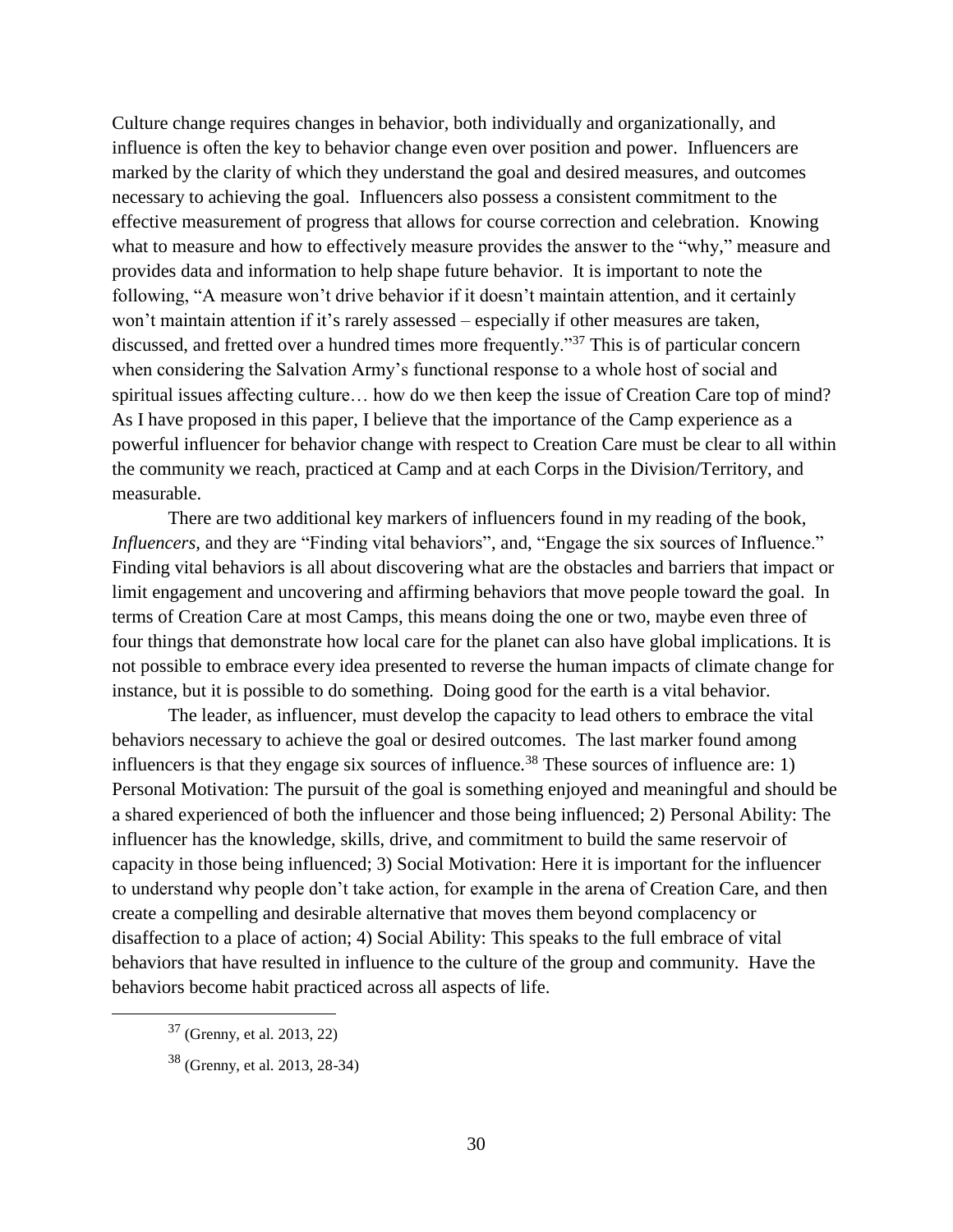For example, Creation Care values and practices learned at Camp are making their way into homes, schools, Corps, and communities. Social ability is best evidenced by the way a group is self-policing in terms of values and practices and their capacity to replicate communities rich in meaning; 5) Structural Motivation: The influencer must work to answer this question, does the institution or organization, or in this case, does the Salvation Army, reward action that enable identified vital behavior in the area of Creation Care?; 6) Structural Ability: Within the structure of the Salvation Army, those that wish to influence change in the culture around the issue of Creation Care will find a robust distribution chain for disseminating ideas, the challenge comes in transitioning ideas to action. $\overline{v}$ 

In order to lead change in the future and to influence culture in positive ways, the following eight stages will help to guide the process. These stages are adapted from the book *Leading Change* by John Kotter. Here are the stages and we will explore each specifically through the lens of creating an improved culture of Creation Care throughout Salvation Army Camps:

- 1. Establishing a sense of urgency
- 2. Creating the Guiding Coalition
- 3. Developing a vision and strategy
- 4. Communicating the change vision
- 5. Empowering broad-based action
- 6. Generating short term wins
- 7. Consolidating gains and producing more change
- 8. Anchoring new approaches in the culture<sup>39</sup>

The first four stages represent strategy, the awareness of need, critical thought, preparation and launch of the initiative. The last four stages represent implementation, assessment and evaluation, course correction, and new practices that validate the change in culture.

**Stage One:** Establishing a Sense of Urgency. This means recognizing the biblical mandate that we have been given to be careful stewards of creation and to not sit idly by unresponsive to the groanings of creation. If, as Christians, we are to be on mission with God for the purpose of redeeming and restoring all creation, and I believe that we are, we cannot sit and wait for heaven while the world that has been entrusted to our care and keeping, suffers. Establishing a sense of urgency also requires a willingness to embrace the scientific community with respect to the impact of global climate change, whether naturally occurring or influenced by manmade influences, or a combination of both. "We happen to live in a time when the scale of our impact on earth is out of all proportion to what it has ever been before. The collective force of our recent actions is comparable to geological forces that usually operate over millennia."<sup>40</sup>

<sup>39</sup> (Kotter 2012, 23)

 $40$  (Moo and Moo 2018, 219)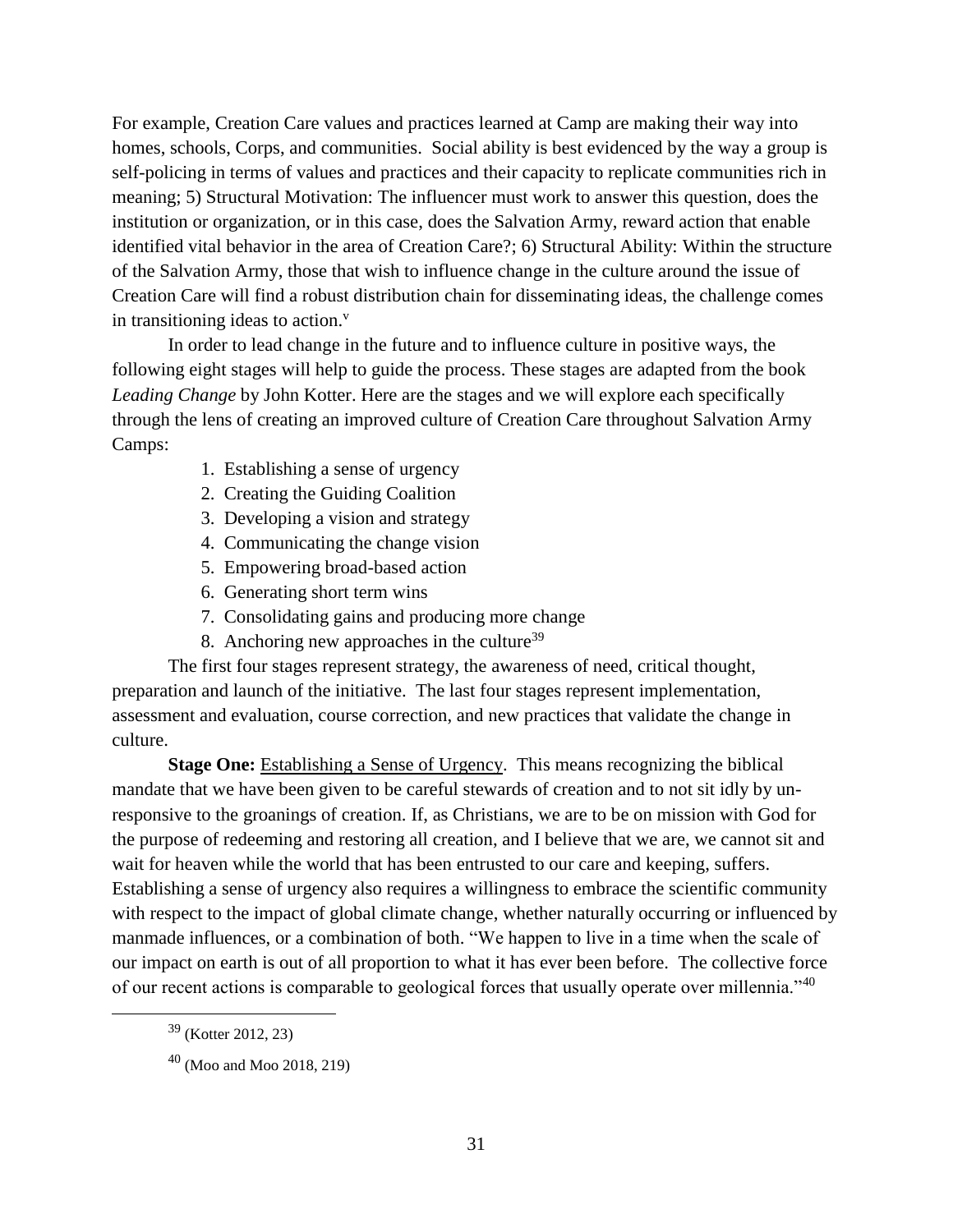There is urgency in this reality and the remedy is to be found at the intersection of faith and science. Faith in God as creator provides the baseline for what His original design and intent for earth was, and science can inform us of the current and impending impact of climate change. If we do not embrace a sense of urgency about climate change, Isaiah 24:4-6 speaks loud and clear to the peril that continued degradation and exploitation of the earth will cause. We have an obligation to improve our care of the earth to the Lord, to the generations that follow, and to all that currently inhabit the planet.

In order to establish a sense of urgency about Creation Care within the Salvation Army Camp community, the realities of the Biblical mandate to care for creation need to be juxtaposed with the realities of the broad consensus of current climate change science. This will reveal the consequences to a world that has not been faithful to care for the "Garden," and yet still points to the promise that creation is not undone by man's exploitation and greed. The urgency then is to a return to God's plan and to obediently care for all that he has entrusted to us.

**Stage Two**: Creating the Guiding Coalition. An effective Guiding Coalition within a Salvation Army context would have to be considered a multi-tiered coalition. Tier one would be the Divisional level, tier two would be the Territorial/National level, and tier three would be the International level. The key to the Guiding Coalition at each level is to have both influencers as well as key decision makers with the power to influence process and implement policy. Each level would function independently as a think tank for practitioners, conduit for best practices and new technologies, advocacy, and internal and external communication. Level one being focused on developing local competencies, level two being focused on ensuring clarity of goals, and values, and a consistent implementation of the model across the US national landscape. The third level would be to harmonize what is being done at the local level with the implications for the Army's work globally. For example, how are the same alternative energy sources being used to reduce CO2 emissions in the United States and providing access to power and fresh water in the developing world.

The three tiers of the Guiding Coalition must have opportunity to collaborate for the purpose of assessing and evaluating process, policy implementation, and impact. For this Guiding Coalition to create just another Ad Hoc committee or add to the bureaucracy of an organization that can at time be paralyzed by its own institutions, would be counterproductive and ineffective.

**Stage Three:** Developing a Vision and Strategy. This is a strength of the Army, specifically at the Divisional/Territorial levels. However, the strategic planning initiatives often focus on impacting the behavior of others in support or response to the work of the Army within the culture, then they do on the need for behavior change within the Army culture to respond to a changing culture. For example, it is one thing for the Division to post the Salvation Army position statement on care for the environment to their website and quite another to ensure that all Corps and programs within the Division have a Creation Care plan in place that is measurable and effective in communicating this value.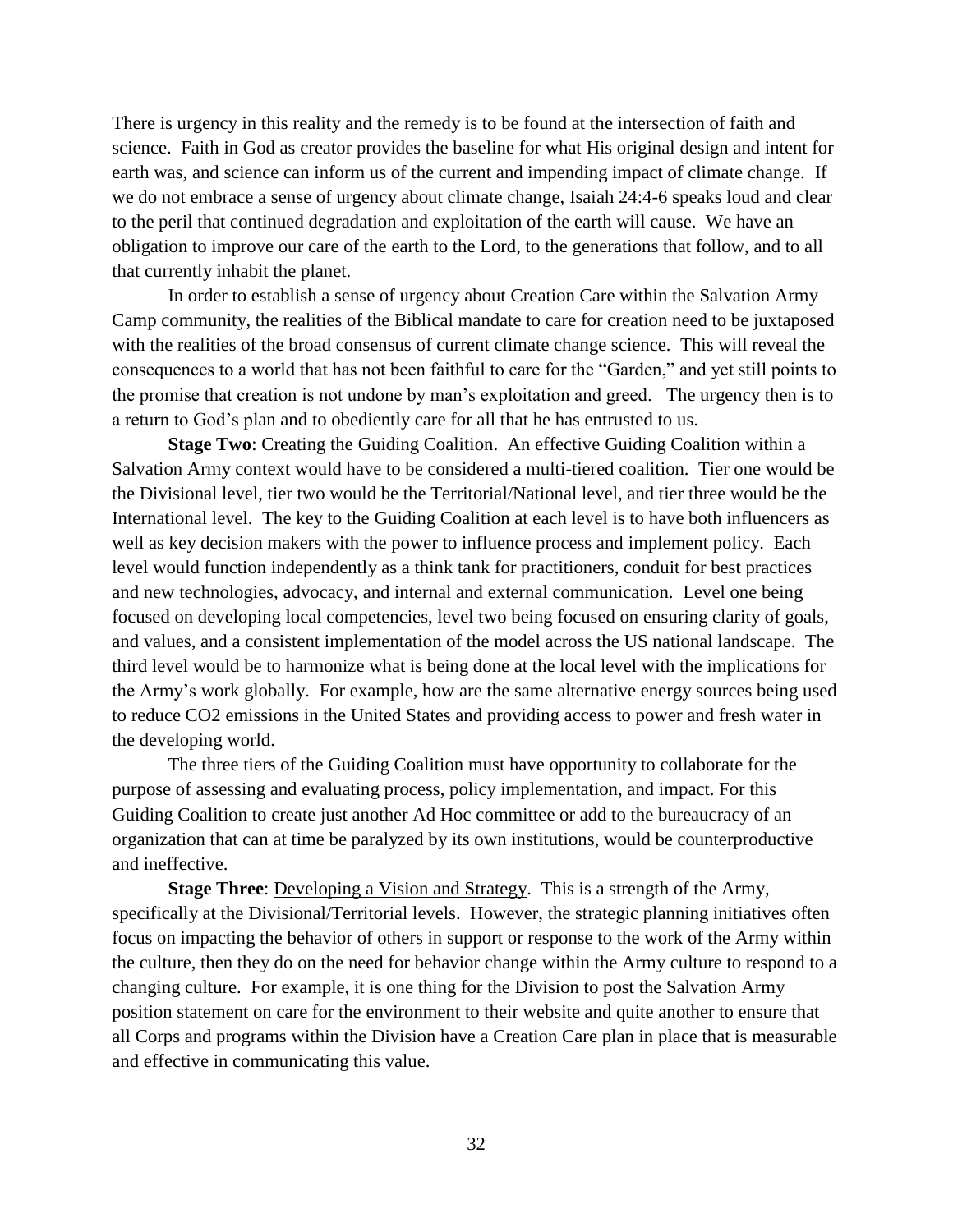At the National/International level, the strength is more found in the area of vision casting, but a singular strategic plan gets difficult to manage internationally when considering global differences in culture.

The development of vision and strategy for creation must first begin with a solid biblical theology for Creation Care, coupled with an understanding of the current scientific realities. The strategic planning process should consider individual action as well as community involvement. The vision for Creation Care at Camp should be for a model that can be replicated at home and in the community when Campers and staff return from Camp. The strategy then would include both things 'caught', like the general revelation of God on a crystal-clear starry night, and 'taught', by teaching Campers that reducing the use of carbon fuels will help keep the atmosphere clean and clear so that we can enjoy the night sky for years to come. The strategy must link back directly to the vision and must be realistic and sustainable. John Kotter lays out the characteristics of an effective vision in this way:

- Imaginable: Conveys a picture of what the future will look like
- Desirable: Appeals to the long-term interests of employees, customers, and others who have a stake in the enterprise
- Feasible: Comprises realistic, attainable goals
- Focused: Is clear enough to provide guidance in decision making
- Flexible: Is general enough to allow individual initiative and alternative responses in light of changing conditions
- Communicable: Is easy to communicate; can be successfully explained within five minutes <sup>41</sup>

A clear vision and strategy for Creation Care is important but incomplete without behavior change that leads to practices that have tangible results on the current Creation Care culture of the Army.

**Stage Four:** Communicating the Change Vision. Once the vision and strategy have been established, there are two very important points to keep in mind. First is, communicating the vision with clarity. Patrick Lencioni writing in, *The Advantage* shares an important concept about establishing clarity. The concept is simply stated; "create clarity", "overcommunicate clarity," and "reinforce clarity."<sup>42</sup> This need for clarity requires using every communication channel at your disposal. The vision and strategy for the Creation Care initiative should be communicated at Camp, at the Corps and associated programs and ministries, at the training college, and at Officer's Councils. It should also be an agenda item for Advisory Board and Council meetings at least quarterly. I would also suggest a monthly Territorial pod cast that speaks to the issues and challenges, successes, and stories of the impact of the Creation Care initiative both locally and globally.

 $41$  (Kotter 2012, 74)

 $42$  (Lencioni 2012)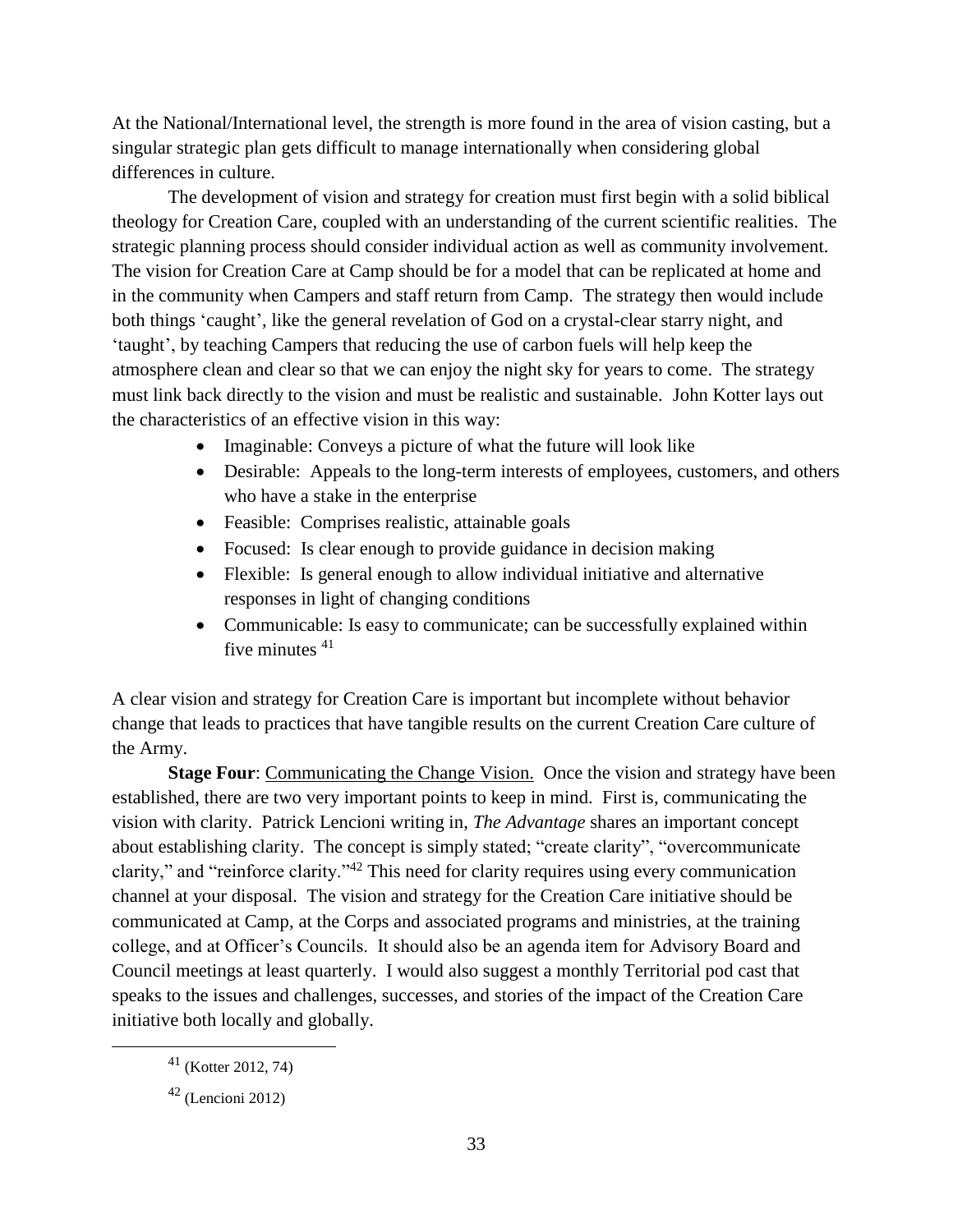All appropriate social media platforms should also be engaged to communicate the vision and strategy, both internally and to external Army audiences as well. The messaging to the external audiences may open doors of gospel engagement around shared values with those who may be hostile to the intersection of faith and the environment.

Most critical to the successful messaging of the vision and strategy are the actions and modeling done by those of the Guiding Coalition, the influencers, and leaders of the Creation Care movement within the Salvation Army. This is where the need for culture change is probably most evident. A bold vision for Creation Care must find its home in the actions of those charged with implementing the strategy and bringing the vision to life. There will always be an element of culture change necessary whenever vision requires a bold strategy, and culture change requires leadership that models courage, clarity, commitment, and personal engagement. Personal practical engagement from the Guiding Coalition is critical here because it communicates, buy in, accountability, shared values, and the likelihood of sustainable resources to equip and keep the initiative moving forward. In looking for examples of engaged leadership, today's Salvation Army need only to look to William Booth as a model of leadership with a bold vision and strategy for the way forward to a brighter future and a better world for all earth's inhabitants.

**Stage Five:** Empowering Broad-Based Action.This stage begins the hard work of implementation of action steps that are informed by the strategy and fulfill the vision. This is a crucial step in moving the strategic planning, once completed, off the book shelf and into the culture of the organization. This step begins by identifying and removing and/or mitigating structural barriers to implementation within the organization. For a top down hierarchical organization like the Salvation Army that has now become fairly set in its ways and comfortable with its institutions and processes, recognizing the barriers and obstacles is one thing, while moving on them in a timely way is sometimes another. One such obstacle or barrier within the Army is the tradition of creating silos for every program, and the requirement that new ideas must somehow fit neatly into one of the program silos. When there is pressure within the organization to ensure that existing programs are being utilized, and goals and outcomes met before new ideas can be considered, innovation can be stifled or delayed. Creation Care for example should not be considered a program feature to be offered once a week at youth programs or at Camp, and then only to fulfill a program time slot. Creation Care should be experienced and expressed as a community value. Each Camp, Corps, or program should be required to implement their Creation Care and stewardship plan in ways that are effective and meaningful to their respective communities, and not required to fit into a Creation Care box designed by others.

The emerging leaders of the Army today are challenging the Boomer Generation, still largely in control, to think differently about the rigid barriers that come with institutional respectability, and to embrace processes that encourage innovation and a nimbler response to changing cultural dynamics. One way that this is being seen is in the current efforts to reimagine programs so that they are less transactional and more transformational. Program development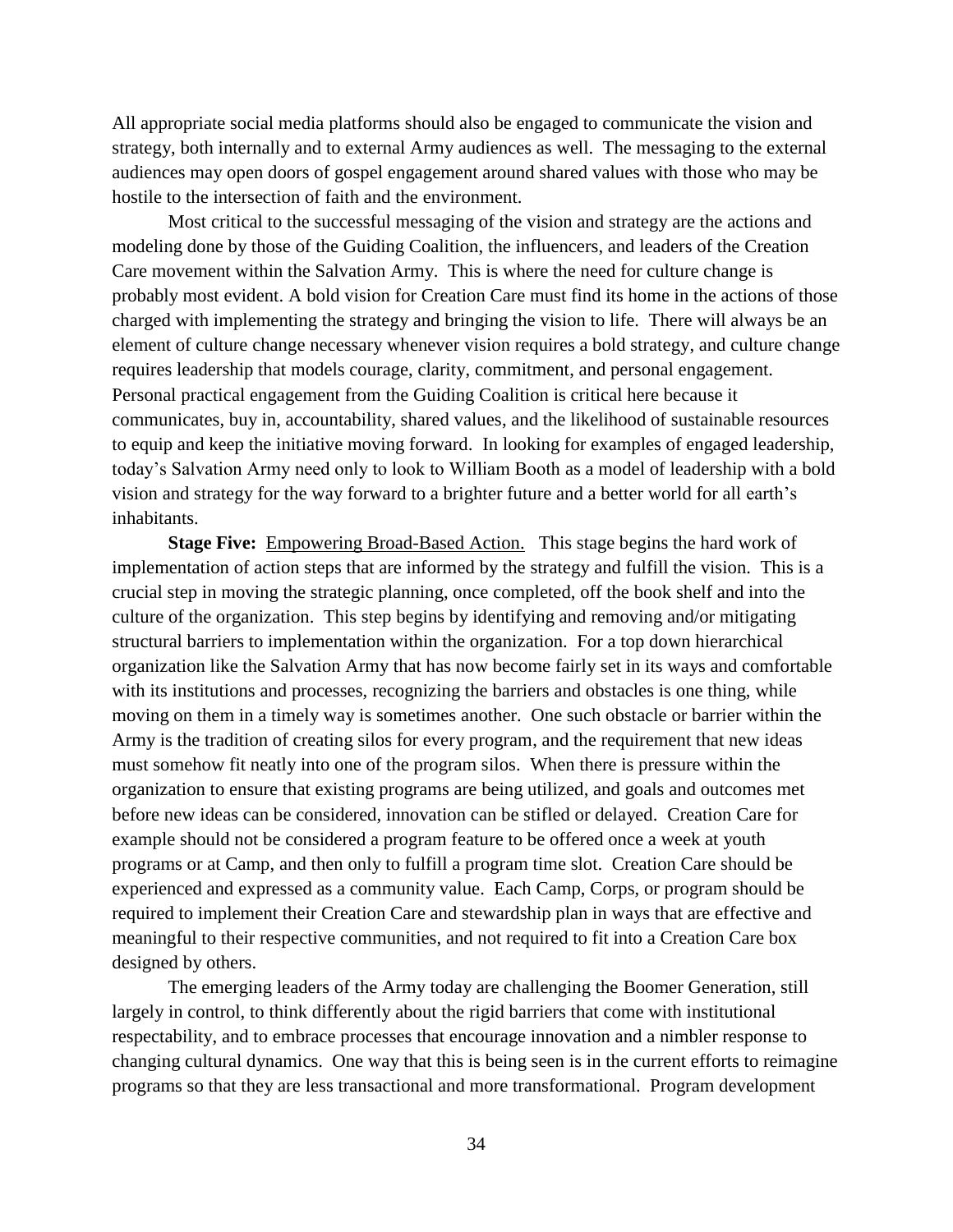along transformational experience aligns well with the ethos of Creation Care and fuels innovation, creativity, risk taking, and empowers critical thinking. The emerging leaders in this postmodern world are looking for opportunities to make immediate impact on the issues of their day and not necessarily willing to wait for their turn in a future that is decided by others. The Army would do well to clear the obstacles from the pathway to new ideas and innovation. Clearing the path does not require abdicating responsibility to provide training and guidance, wisdom, and insight in support of emerging leaders, but it does require creating a positive learning environment where the actions of emerging leaders matter and have consequences.

As with all initiatives and new ideas, there will be the creative innovators that jump on board first followed by the early adopters, and it is for this group that every effort should be made to affirm and equip as they blaze the trail forward. The next group will be those sitting on the fence waiting to see what happens and how the participation in the process is viewed and rewarded. For this group, it is important to provide ample opportunities for training and discovery on their way to commitment. The last group will always be with us, and they will just come along to get along. For this group, it will be important to create a desirability to be part of the process so that they can share in the benefits of being part of the group.

Empowering broad-based action means that the entire community buys in and is committed to action through participation in Creation Care activities, training, new skill development, and advocacy. This level of buy in is only as strong as its weakest link, so careful attention must be given to eliminate any sentiment or divisive action that could undermine the vision or hinder the desired culture change. When opposition or complacency appear, you must assess as quickly as possible, what or where there may be unmet needs and then address them so that alignment with the vision can be reestablished. For the cause of Creation Care, it is of no value to leave anyone behind and it is a waste of energy and resources to drag people along kicking and screaming.

**Stage Six:** Generating Short Term Wins. Notice that this stage is about "generating" short term wins, not hoping for them, or just praying that they will happen, but actually generating them and making them happen in a planned for and intentional way. Leading culture change is not about catchy slogans and gimmicky stunts that raise awareness for a moment, only to see the issue soon fade into obscurity and the status quo return. For real and lasting change to begin to impact the trajectory of culture, there needs to be attainable bench marks along the way that allow for evaluation and assessment of the process so that appropriate course correction can be made if necessary. As we've discussed, clarity of vision is essential for any initiative to move forward, but it must not me handcuffed by a sense of certainty in methods to achieve outcomes. The importance of creating an environment that embraces measurement and assessment of outcomes cannot be over stated here. "Good measures don't merely inform us. They also drive the right behavior."<sup>43</sup> The right behavior applied to strategic vision and priorities leads to success.

<sup>43</sup> (Grenny, et al. 2013, 25)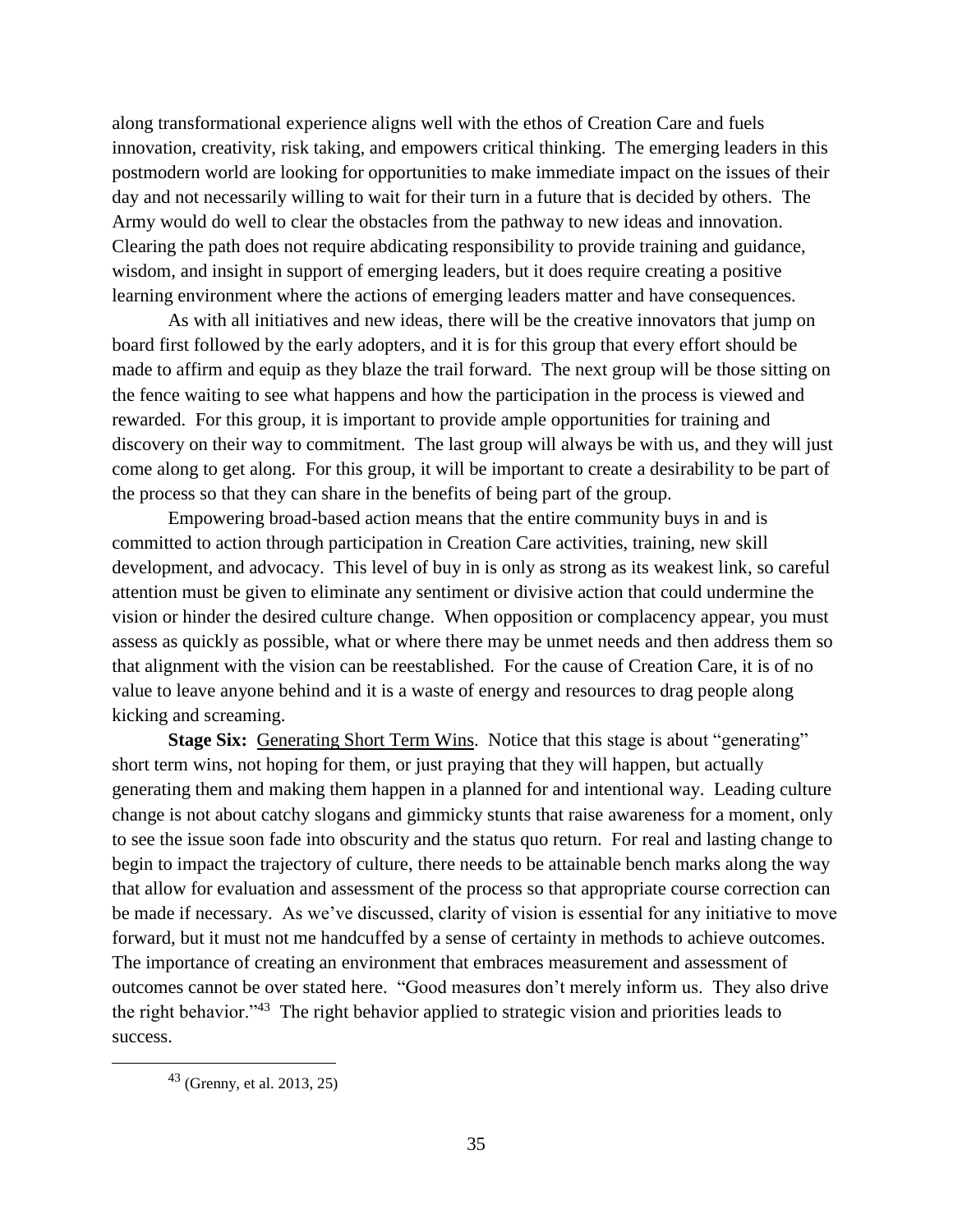These bench marks or short-term wins need to make a tangible impact, as well as be measurable. For example, publishing a newsletter on schedule that announces a Creation Care initiative is far different than a stated goal of reducing the number of loads taken to the landfill by twenty five percent in six months, and achieving that goal. The reduction of waste carried to the landfill is a win and is reason to celebrate all the different steps that were taken across all departments to achieve it. Another important aspect of short-term wins is that they provide opportunity to help people to recognize, and to be recognized, for what they are doing and the difference it makes to the world around them.

A celebration also allows a bit of break in the action in terms of the pace of innovation and implementation of ideas and new practices and allows a moment for reflection on the journey. When considering the Creation Care, it is extremely important to take the time to reflect on the short term wins locally, and the resulting impacts globally. If the Salvation Army culture changes around the issue of Creation Care and the tangible impact of local short-term wins demonstrates positive effects on life in community, the global implications of action taken locally will carry more significance. When local action on Creation Care can be seen more broadly as the fuel for global impact, the influence on culture will be dramatic.

To review the role of short-term wins, I have adapted this list created by John Kotter:

- Short-term wins provide evidence that the sacrifice of time, energy, effort and commitment to vision, are worth it.
- Short-term wins affirm and reward influencers and change agents by acknowledging hard work and vision. Affirmation builds morale and deepens commitment.
- Short-term wins help to fine tune vision and strategies, giving the Guiding Coalition good data and feedback on their ideas.
- Short-term wins help to encourage people to get off the fence and quiets the detractors.
- Short-term wins provide those in Salvation Army administration with evidence that the initiative is sustainable, and their engagement with culture transformation is being rewarded.
- Short-term wins build momentum and point to a compelling future that strengthens and grows community engagement.<sup>44</sup>

So why is it so important to increase or build momentum? At this point in the journey to affect change and influence culture, the organizational inertia may be stiff to break through, and the cumulative impact of the short-term wins may provide the energy needed for real breakthrough and lasting change.

<sup>44</sup> (Kotter 2012, 127)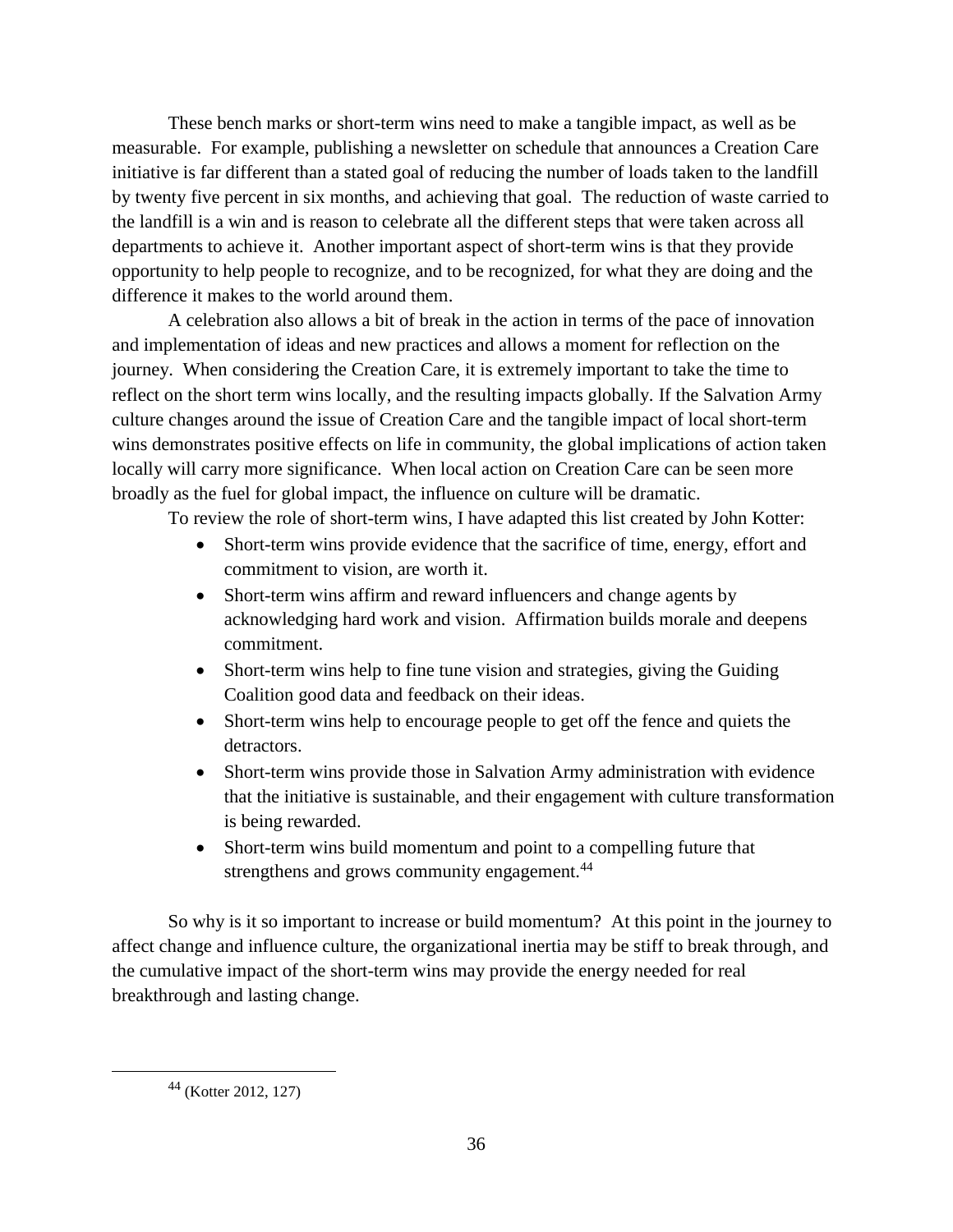**Stage Seven:** Consolidating Gains and Producing More Change. In a Salvation Army context, new initiatives often are seen to have a shelf life because they are heavily dependent on the Officer(s) in charge who are generally in an appointment for three to five years, and not focused particularly on long term thinking. This regular transition of Officer leadership can have detrimental impact on the development and sustainability of a Guiding Coalition that can carry a new initiative forward. Early wins can generate a great deal of excitement, especially when they are announced and promoted by a charismatic high energy leader. The risk is that rather than ushering a season of transformation and growth, the early wins can be seen as a flash in the pan and the high energy charismatic leader, without the grounding of a Guiding Coalition is soon on to the next big thing. Continuity in process and practice and clarity of vision through times of transition, is perhaps among the biggest challenges facing the Salvation Army and will require culture change in order to transform and create a more sustainable future.

Consolidating gains accomplishes two very important goals. First, consolidating gains builds credibility in the process, demonstrates that outcomes are attainable, and keeps the vision top of mind. This earned credibility can also act as a protective barrier against complacency. It is one thing to take a moment to celebrate a win and reset the sails to catch the wind, but it is dangerous to linger in the glow of the moment and lose the sense of urgency that fuels the pursuit of the vision. Maintaining a sense of urgency in the pursuit of the vision is important, but as Jon Kotter states, "A higher rate of urgency does not imply ever present panic, anxiety or fear. It means a state in which complacency is virtually absent, in which people are always looking for both problems and opportunities, and in which the norm is "do it now"."<sup>45</sup> The second thing that is accomplished by consolidating gains is that it creates momentum, discourages dissent, and creates an openness and readiness for more change. The need for more change may manifest differently within each of the levels of the organizational structure of the Salvation Army, but the short-term gains acquired will validate the process that leads to effective change. Ongoing change is a necessary, and I would even say an essential piece of any journey of transformation. Change engages all senses, inspires curiosity, invites innovation, and provokes learning.

There is an interdependence within the structure of the Salvation Army that benefits from the consolidation of gains at each level of the organization. Gains or outcomes achieved at Camp that lead to additional outcomes or gains achieved at the Corps level, provide demonstrable gains at the Divisional level, etc. For example, as a result of Creation Care gains at the Corps, openness to additional change in the use of disposable flatware, might be to completely eliminate their use. Because of the wins at the Corps level around the Division, additional changes might be made for the permanent establishment of a Divisional sustainability committee. An additional change that might be seen at the Territorial level, albeit a significant one, might be that consideration is given to keep Officer's longer in appointments who are actively leading their congregations in Creation Care practices.

 $45$  (Kotter 2012, 170)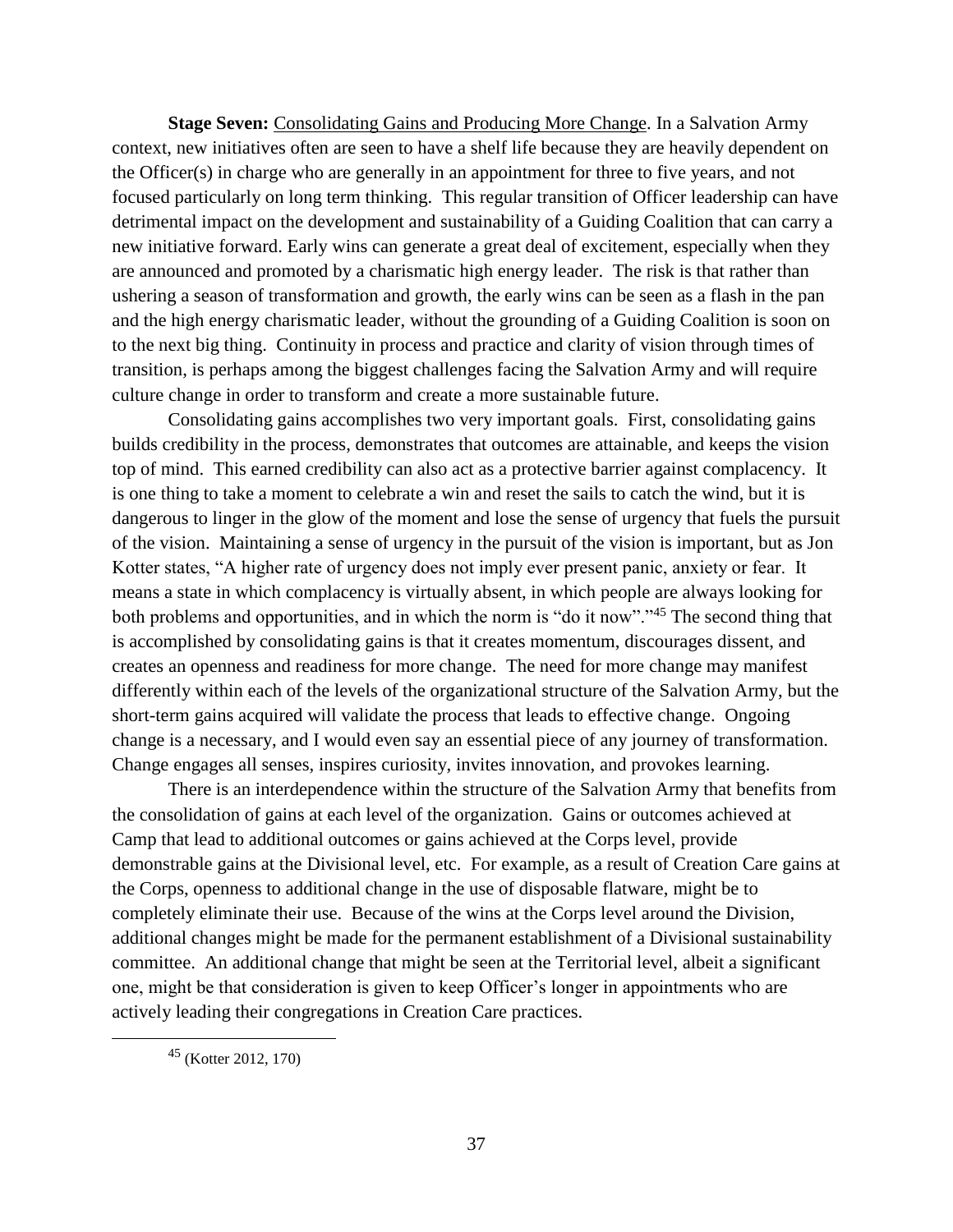A healthy interdependence is necessary in an organization such as the Salvation Army because without leadership and the capacity for wins at each level, the momentum fueling a Creation Care initiative can easily subside and head winds can begin to appear that can collapse the sails.

**Stage Eight:** Anchoring New Approaches in the Culture: Culture change at its core is behavior change and those who would influence culture and lead toward a brighter future must understand these three key concepts regarding the human experience. These are the deepest yearnings of a postmodern world. First, there is within each person a deep need for a sense of belonging; belonging to something bigger than ourselves, something of meaning and value. Second, understanding that to belong also requires behavior consistent with those things that bring meaning and value to the group. Third, a belief that the choices and actions we take matter to our community and the world. This belief is understood as originating from the heart of the Creator God. Belong, behave, and believe become the anchor points for culture change.

To belong is to be connected to mission and to vision. This requires leaders and influencers to over communicate a compelling message that aligns the heart and mind with a willingness to engage the cause. Behavior is acknowledging that acceptance into community requires adherence to a certain code of moral, ethical, and spiritual behavior. It also affirms a commitment to shared accountability for right behavior and a welcoming embrace of others into community. Belief is recognizing that belonging and behavior that benefits community are the byproduct of belief. Belief is ultimately the discovery of God's plan for the world and our role and purpose in that plan.

Voices of influence and leadership that will have the greatest impact on behavioral change and facilitate culture change within the Salvation Army will undoubtedly be those that belong to the organization, and/or who possess a strong affinity for her. These voices will need to model and demonstrate the value of new behaviors and a transformed culture to the future success of the Salvation Army if the necessary changes are to become anchored in the culture. For change to be anchored in culture, it really must be transformational, not transactional. When leaders and influencers begin to help those in community to view behavior change, less in terms of roles to be fulfilled and more as responsibilities to honor, culture change is happening.

Stay focused and committed to clarity of vision and avoid mission creep that can draw resources and energy away from desired outcomes. When considering anchoring change in culture keep in mind the 80/20 rule, "This rule suggests that for whatever your change topic may be, 80 percent of your results come from 20 percent of your efforts. This means that even for the most complicated problems, say, 10 different behaviors, influencers should focus their efforts on the top  $2$  – and only the top 2.<sup>346</sup> By staying focused, systems and processes improve along the way securing their place in the culture.

Lastly, be mindful of the importance of succession planning. This is another area where Salvation Army culture is poised for change.

 $46$  (Grenny, et al. 2013, 44)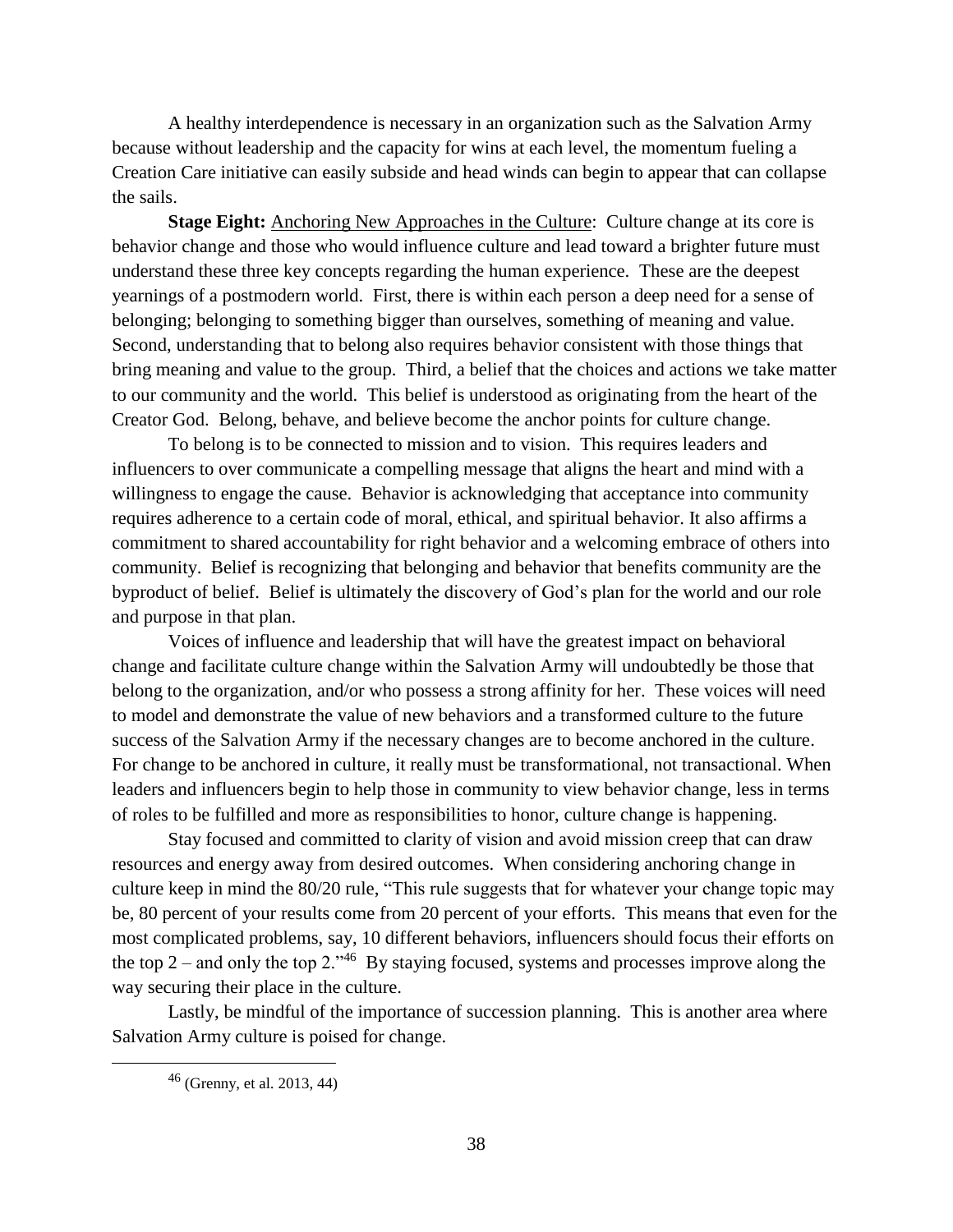Succession planning is about who will continue to lead the charge when current leadership moves on, retires, and transitions to other things. Succession planning is about the thoughtful and intentional development of the next generation of leaders and influencers. Quality training of current and emerging leaders ensures that new behaviors that impact a changing/transforming culture are learned, practiced, and played out. Thereby, the changes are anchored onto the cultural landscape. Leadership training and development rarely happens by osmosis, so, time, resources, and energy should be given to the recruitment, training, and sending of leaders into the world.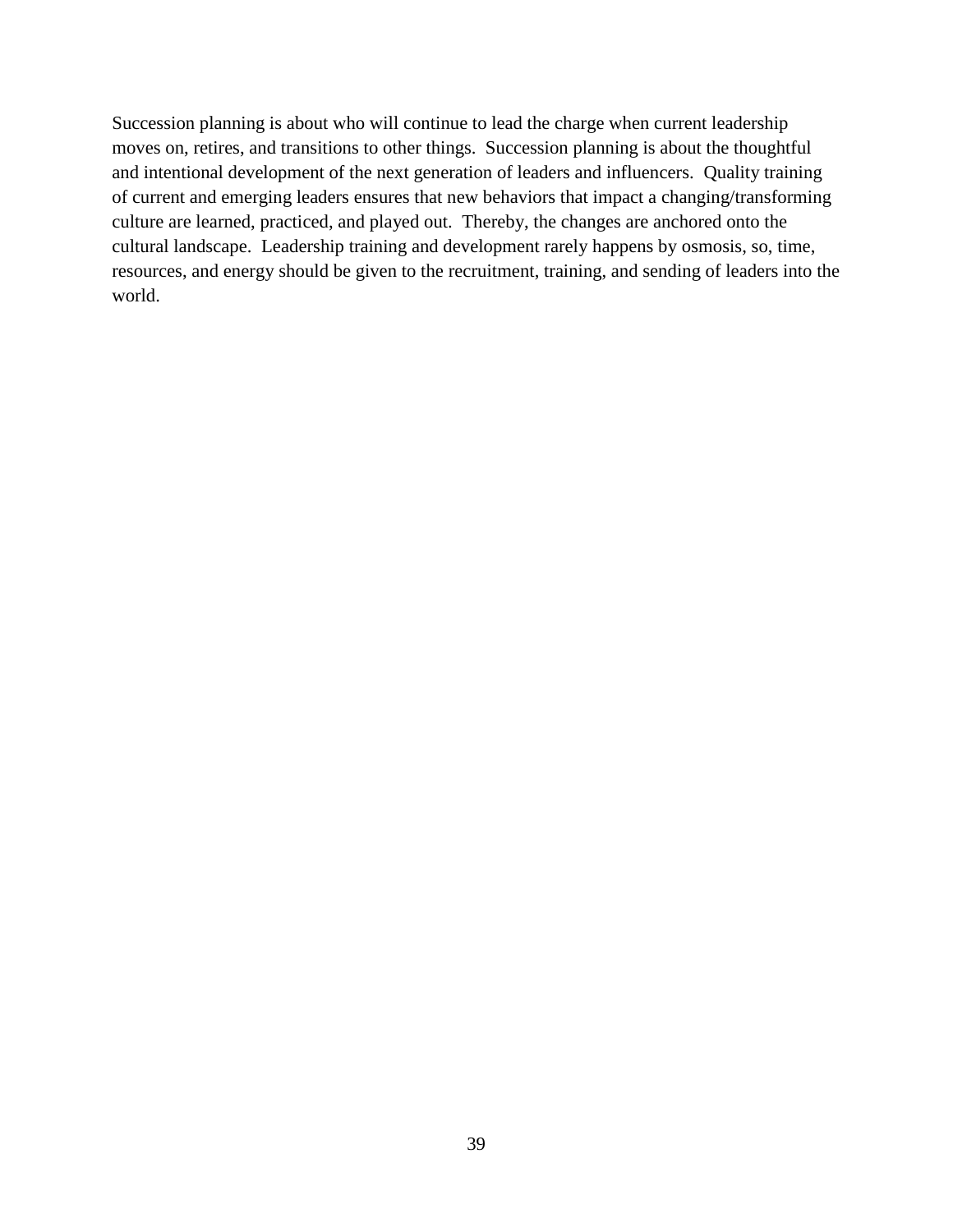#### *CONCLUSION*

This model of Creation Care represents the beginning of a journey toward a fuller embrace of God's mission to reach a lost and broken world. A critical part of that mission is to be used by God as ambassadors of peace, reconciliation, and restoration to a right relationship with God, his people, and to all inhabitants of this planet we call home. We have been called to be caretakers of the earth and care givers to its inhabitants. There is a difference between understanding Creation Care as a, "role" or a, "responsibility." Roles can be temporary, neglected, often changing and sometimes abandoned. Responsibilities when fulfilled shape character, inform decisions, affirm life in community, and honor God. So, it is not our role to care for creation as role is defined here, but rather our sacred responsibility. It is an inseparable truth that doing what is right for the planet is also right for its inhabitants. When the earth thrives, so do its inhabitants. At the end of creation God saw all that he had created and said that it was "very good." God takes great delight, I believe, in bringing order out of chaos and so, the chaos created by the current and impending realities of climate change do not mean that creation is undone. It is instead a clear call to the followers of Jesus to get to work caring for creation and to bear witness to God's power working through them and in the world, to restore order out of chaos.

I have attempted to present a theology of Creation Care and environmental stewardship that is faithful to the Biblical text, and that becomes the foundation from which to call others to action. From the theological foundation, I then presented a structural model that can help guide the development of a Creation Care initiative. This model included the importance of establishing a Guiding Coalition reflective of the groups and communities served in an effort to listen, identify, and establish an action plan to embed Creation Care into the heartbeat of the cultural milieu of the Salvation Army. In order to effect culture change, there must be leaders and influencers who have clarity of vision and who understand that to influence and change culture, you must first change behavior.

The third and final section of the model explores what it takes to lead and influence change within an organization and addresses some of the challenges and opportunities for culture change within the Salvation Army necessary to a fuller embrace of Creation Care as a core value. It is my hope that this project will serve as a primer to discussion within the Salvation Army Camp community, and that as the initiative grows and matures at Camp, it will have wide ranging implications to the way we practice Creation Care and stewardship throughout the Salvation Army world.

In this postmodern world where religion is often at odds with culture and viewed with suspicion regarding a competing agenda when it comes to Creation Care and climate change, I am reminded of this quote from Blaise Pascal, "Men despise religion. They hate it and are afraid it may be true. The cure for this is first to show that religion is not contrary to reason, but worthy of reverence and respect. Next, make it attractive, make good men wish it were true, and then show that it is."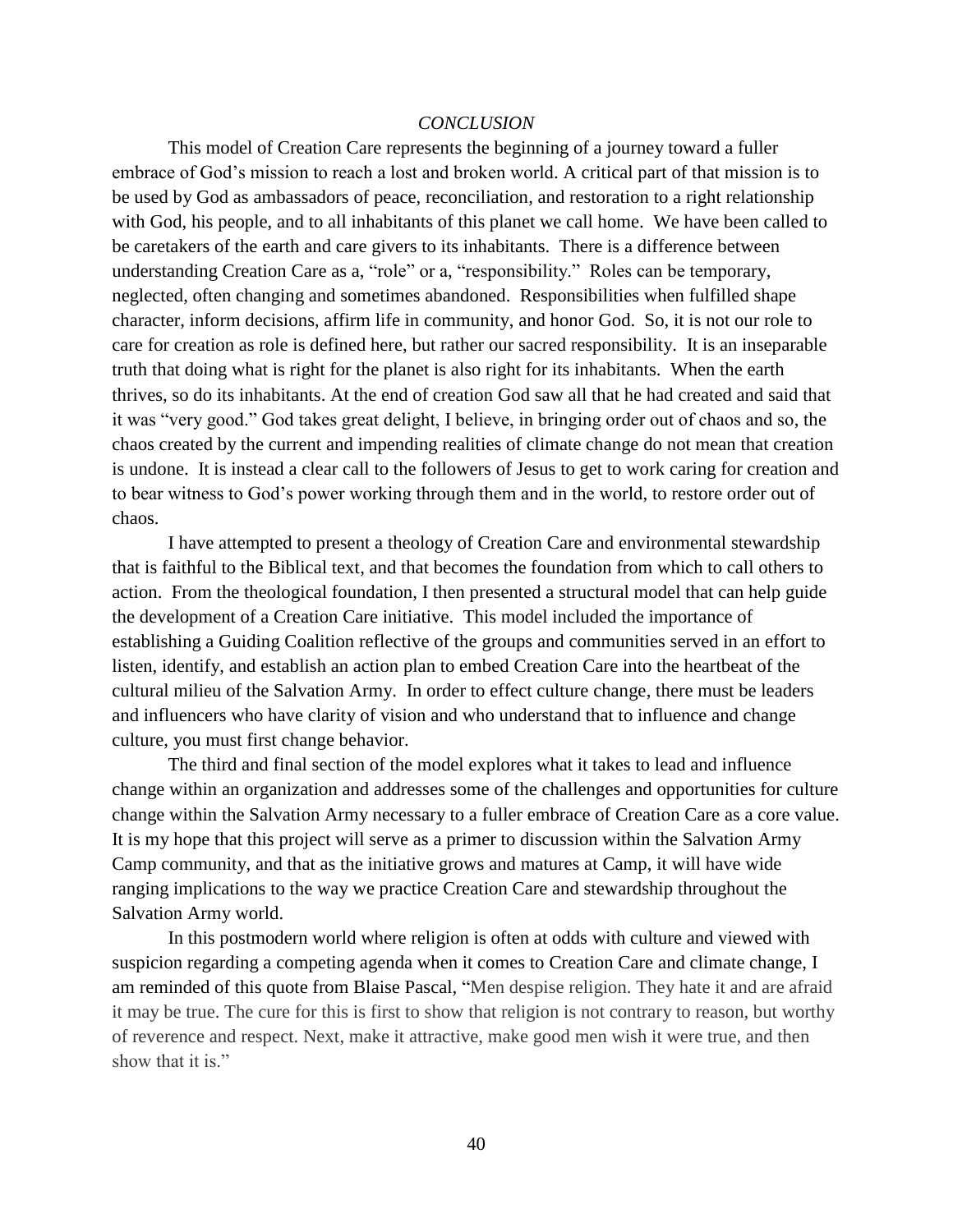While the earth groans and people debate agendas about the causes and cures, we as Christians have a great message to deliver, which is that God is already at work making all things right, and together we can all join in this work. For the church of today and the branch known as the Salvation Army, Creation Care is our Mars Hill moment, and for the sake of the gospel, the earth, and all her inhabitants, we dare not lose the moment.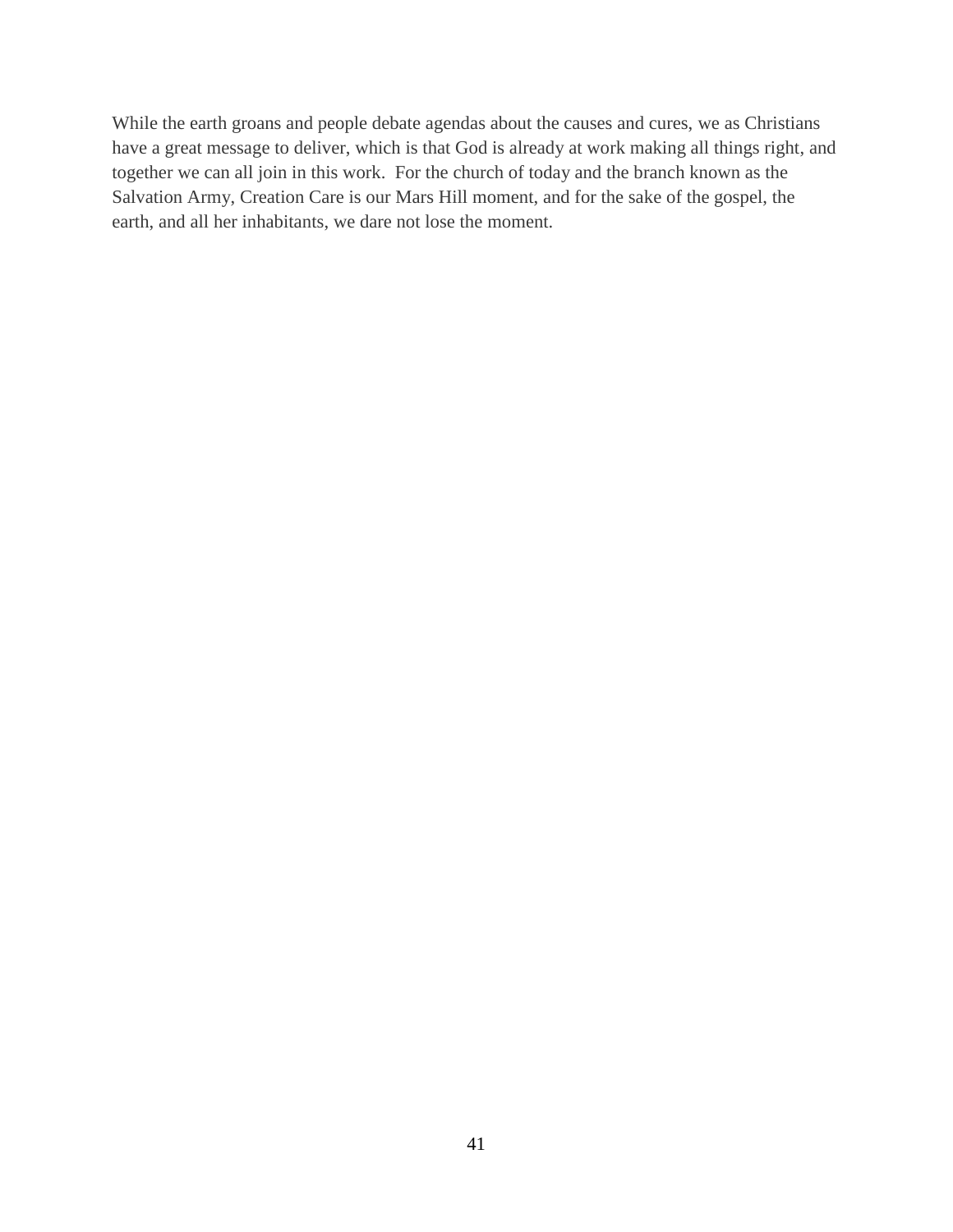## **Appendix A**



## **Creation Care and Sustainability Initiative - GUIDING PRINCIPLES**

The following principles are being developed to guide decision making, prioritization, and long-term assessment of initiatives, impacts, and influence on the Army's Camping community.

- 1. Theological/Biblical: Camp serves the Corps and fulfills our biblical calling to be responsible stewards of creation as demonstrated by:
	- *a. Connecting people with God*
	- *b. Restores hope in today's youth*
	- *c. Creates space for faith formation and life transformation.*
	- *d. Promotes health of individuals and communities*
	- e. *Contributes to the redemption of creation*
- 2. Environmental: Camp will make a positive environmental contribution as demonstrated by:
	- *a. Improved carbon foot print*
	- *b. Lowers fossil fuel consumption*
	- *c. Promoting healthy living*
	- *d. Enhancing conservation value of natural resources*
	- *e. Purchasing within the local economy*
	- *f. Teaching youth to practice Creation Care and make responsible decisions about the environment*
- 3. Educational: Through *hands-on* learning, the principles and practices of sustainable living are reproduced in the lives of our Campers, families, and Corps. This social benefit will be evidenced by:
	- *a. Increasing and improving the linkage between Camp and the local Corps.*
	- *b. Evaluations, research, and parental testimony provide evidence of Camp's training being carried over and used at home, school, and Corps.*
	- *c. Builds social competencies and contributes to the social, emotional, and educational development of Campers and staff.*
- 4. Promotional: The initiative helps draw people and resources to Camp while building its reputation as a leader in sustainability and Creation Care. This will be evidenced by:
	- *a. The Army perceives Camp as a leader in Youth Development, holistic spiritual, educational, emotional, recreational and social development*
	- *b. Encouraging sustainability practices within the organization and using it to promote continuing best practices learned at Camp in their at-home lives*
	- *c. Donors support and foundation grants*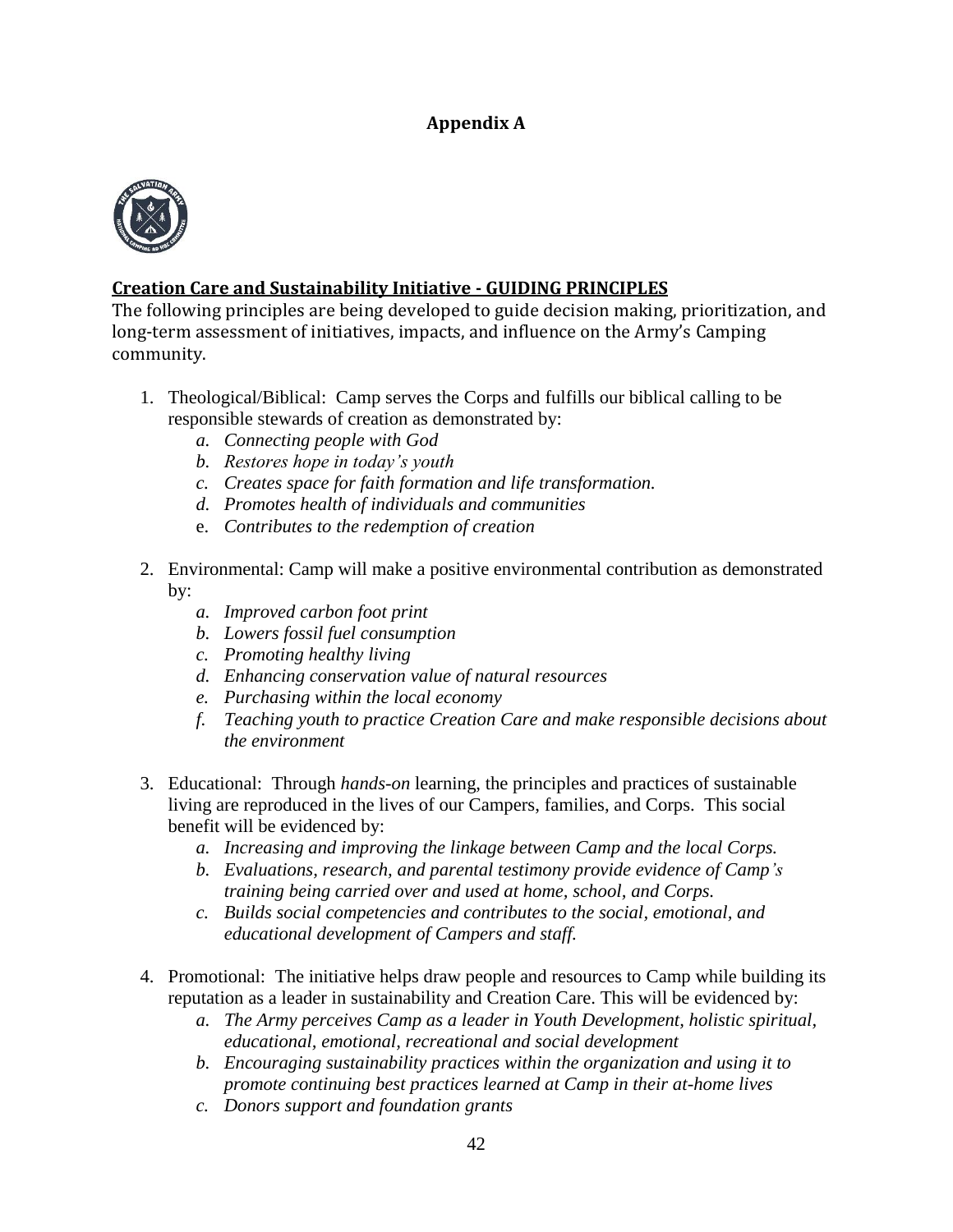- *d. Congregational and community engagement*
- *e. CCCA/ACA etc. seminars and workshops presenters*
- *f. Web presence territorially and nationally will promote Camp as the guiding force for Creation Care and sustainability within the organization.*
- 5. Financial: The initiative provides financial benefit to Camp in either increased revenue or decreased expense. Criteria for decision making on financial benefit include:
	- *a. Amount of initial investment related to speed of pay back*
	- *b. Probability and ease of acquiring initial investment*
	- *c. Amount of ongoing cost (time and money) to sustain the initiative*
	- *d. Revenue generated over the long haul*
	- *e. Cost savings by pooling buying power*
	- *f. National, Territorial, Divisional implications*
- 6. Operational: The initiative improves workflow efficiency, maximizes use of resources (time and goods), and can be done with excellence. Evidence of this benefit include:
	- *a. Identifies a critical path to approval and implementation (National, Territorial or Divisional)*
	- *b. Decreased mileage on vehicles (in Camp and out of Camp)*
	- *c. Simplified or streamlined work flow (Business, site and facilities, program, etc.)*
	- *d. Establishes best practices guidance documents and resources for Camping community*
	- *e. Establishes a list of preferred vendors and resources to share information across the board*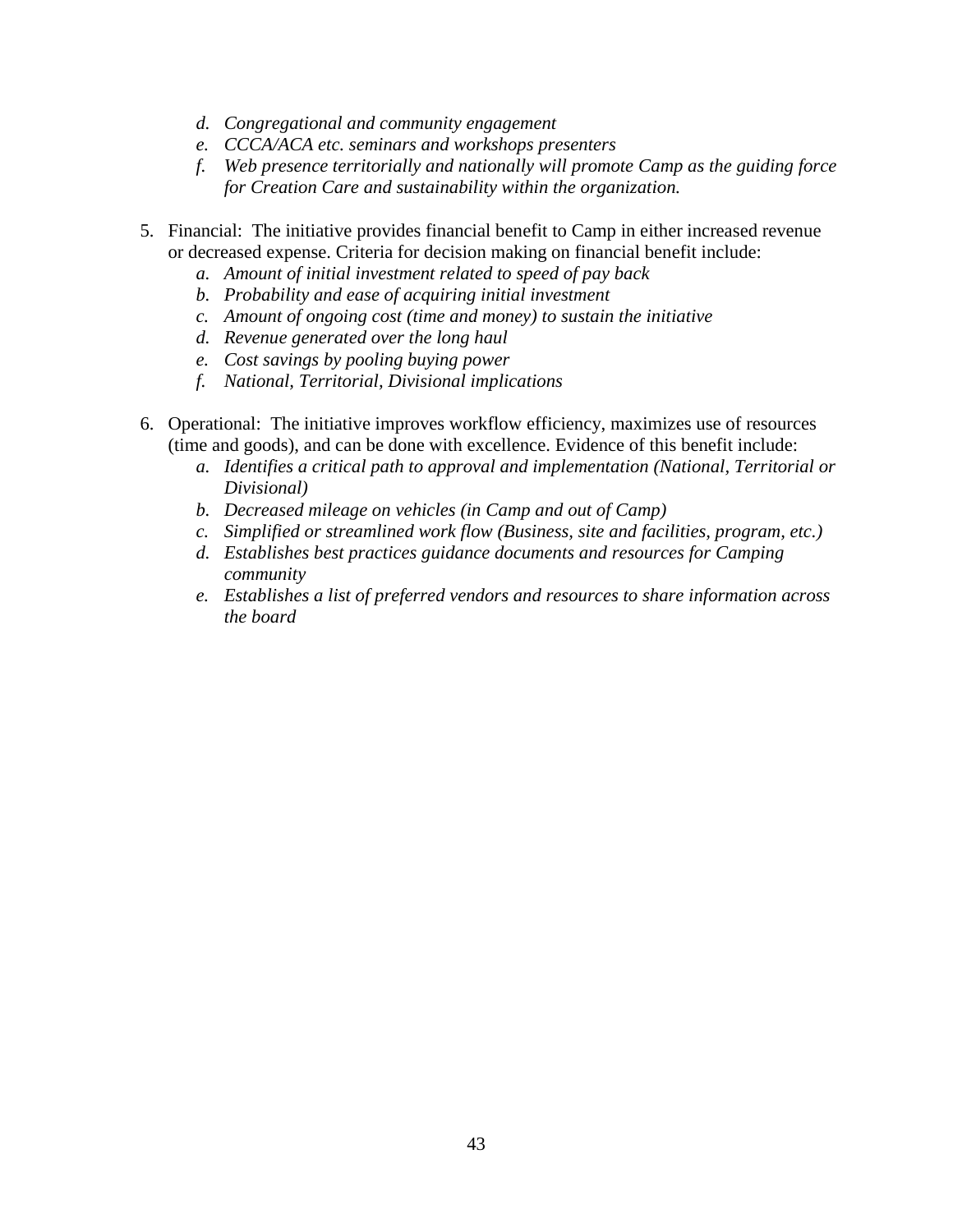



## Creation Care and Sustainability Planning - Step #1

|                                               | Theological | Educational | Promotional | Environmental | Operational | Financial | Total       |
|-----------------------------------------------|-------------|-------------|-------------|---------------|-------------|-----------|-------------|
| <b>WASTE</b>                                  |             |             |             |               |             |           |             |
| <b>Building material waste</b>                |             |             |             |               |             |           | $\pmb{0}$   |
| Paper waste                                   |             |             |             |               |             |           | $\mathbf 0$ |
| Recycling/upcycling                           |             |             |             |               |             |           | $\mathbf 0$ |
|                                               |             |             |             |               |             |           | $\pmb{0}$   |
|                                               |             |             |             |               |             |           | $\mathbf 0$ |
| <b>BUILDINGS</b>                              |             |             |             |               |             |           |             |
| Windows                                       |             |             |             |               |             |           | $\pmb{0}$   |
| Insulation                                    |             |             |             |               |             |           | $\pmb{0}$   |
| Design & Retrofit                             |             |             |             |               |             |           | $\pmb{0}$   |
|                                               |             |             |             |               |             |           | $\pmb{0}$   |
|                                               |             |             |             |               |             |           | $\mathbf 0$ |
| <b>TRANSPORTATION</b>                         |             |             |             |               |             |           |             |
| Fleet composition                             |             |             |             |               |             |           | $\bf{0}$    |
| Gas vs. Electric                              |             |             |             |               |             |           | $\mathbf 0$ |
| Trip type and fuel consumption                |             |             |             |               |             |           | $\pmb{0}$   |
|                                               |             |             |             |               |             |           | $\pmb{0}$   |
|                                               |             |             |             |               |             |           | $\mathbf 0$ |
| <b>GOUNDS</b>                                 |             |             |             |               |             |           |             |
| Forest management                             |             |             |             |               |             |           | $\bf{0}$    |
| Strategic Landscaping                         |             |             |             |               |             |           | $\pmb{0}$   |
| Irrigation and Storm water                    |             |             |             |               |             |           | $\pmb{0}$   |
|                                               |             |             |             |               |             |           | $\bf{0}$    |
|                                               |             |             |             |               |             |           | $\mathbf 0$ |
| <b>Energy</b>                                 |             |             |             |               |             |           |             |
| Consumption                                   |             |             |             |               |             |           | $\bf{0}$    |
| Alternative sources - Solar, wind, geothermal |             |             |             |               |             |           | $\mathbf 0$ |
| Lighting                                      |             |             |             |               |             |           | $\pmb{0}$   |
|                                               |             |             |             |               |             |           | $\pmb{0}$   |
|                                               |             |             |             |               |             |           | $\mathbf 0$ |
| <b>Water &amp; Septic</b>                     |             |             |             |               |             |           |             |
| Water shed and pollution                      |             |             |             |               |             |           | $\pmb{0}$   |
| Sustainable septic                            |             |             |             |               |             |           | $\pmb{0}$   |
| Wells                                         |             |             |             |               |             |           | $\pmb{0}$   |
|                                               |             |             |             |               |             |           | $\pmb{0}$   |
|                                               |             |             |             |               |             |           | $\mathbf 0$ |
| <b>Food &amp; Dining</b>                      |             |             |             |               |             |           |             |
| Local sourcing                                |             |             |             |               |             |           | $\pmb{0}$   |
| Garden                                        |             |             |             |               |             |           | $\mathbf 0$ |
| Portion control                               |             |             |             |               |             |           | $\pmb{0}$   |
|                                               |             |             |             |               |             |           | $\pmb{0}$   |
|                                               |             |             |             |               |             |           | $\mathbf 0$ |
| <b>Air Climate</b>                            |             |             |             |               |             |           |             |
| Campfires                                     |             |             |             |               |             |           | $\pmb{0}$   |
| Air Quality monitoring                        |             |             |             |               |             |           | $\mathbf 0$ |
| Emissions                                     |             |             |             |               |             |           | $\pmb{0}$   |
|                                               |             |             |             |               |             |           | $\pmb{0}$   |
|                                               |             |             |             |               |             |           | $\mathbf 0$ |

**Instructions**: Ranking scale 1-3 with 1 being minimal impact to the category and 3<br>being considerable impact to the category. For each domain, please rank each<br>category according to the scale indicated. Total each line it

| example below |  |  |
|---------------|--|--|

| <b>EXAMPLE</b>          | Theological | Educational | Promotional | Environmental | Operational | Financial | Total |
|-------------------------|-------------|-------------|-------------|---------------|-------------|-----------|-------|
| <b>WASTE</b>            |             |             |             |               |             |           |       |
| Building material waste |             |             |             |               |             |           |       |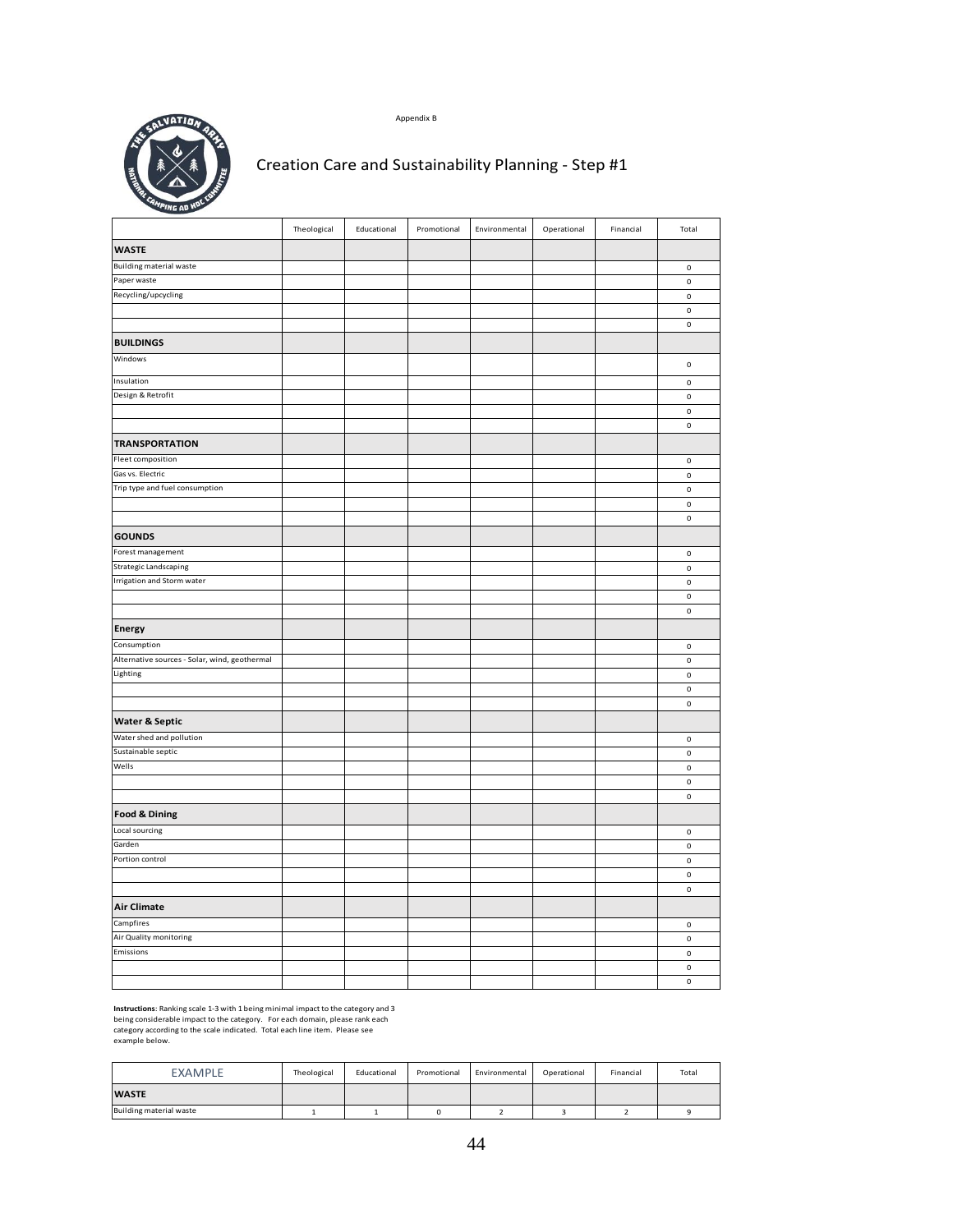Appendix B



# Creation Care and Sustainability Planning - Step #2

| CAMPING AD HOL CO                                   |                    |      |       | Check the column you think is<br>most relevant for this project. |      |                                           |                                                          |
|-----------------------------------------------------|--------------------|------|-------|------------------------------------------------------------------|------|-------------------------------------------|----------------------------------------------------------|
|                                                     | Principle<br>score | Rank | Short | Medium                                                           | Long | List Potential steps<br>and critical path | Ease of Resource<br>allocation (hard3,<br>med 2, easy 1) |
| <b>WASTE</b>                                        |                    |      |       |                                                                  |      |                                           |                                                          |
| <b>Building material waste</b>                      |                    |      |       |                                                                  |      |                                           |                                                          |
| Paper waste                                         |                    |      |       |                                                                  |      |                                           |                                                          |
| Recycling/upcycling                                 |                    |      |       |                                                                  |      |                                           |                                                          |
|                                                     |                    |      |       |                                                                  |      |                                           |                                                          |
|                                                     |                    |      |       |                                                                  |      |                                           |                                                          |
| <b>BUILDINGS</b>                                    |                    |      |       |                                                                  |      |                                           |                                                          |
| Windows                                             |                    |      |       |                                                                  |      |                                           |                                                          |
| Insulation                                          |                    |      |       |                                                                  |      |                                           |                                                          |
| Design & Retrofit                                   |                    |      |       |                                                                  |      |                                           |                                                          |
|                                                     |                    |      |       |                                                                  |      |                                           |                                                          |
| <b>TRANSPORTATION</b>                               |                    |      |       |                                                                  |      |                                           |                                                          |
| Fleet composition                                   |                    |      |       |                                                                  |      |                                           |                                                          |
| Gas vs. Electric                                    |                    |      |       |                                                                  |      |                                           |                                                          |
| Trip type and fuel consumption                      |                    |      |       |                                                                  |      |                                           |                                                          |
|                                                     |                    |      |       |                                                                  |      |                                           |                                                          |
|                                                     |                    |      |       |                                                                  |      |                                           |                                                          |
| <b>GOUNDS</b>                                       |                    |      |       |                                                                  |      |                                           |                                                          |
|                                                     |                    |      |       |                                                                  |      |                                           |                                                          |
| Forest management                                   |                    |      |       |                                                                  |      |                                           |                                                          |
| Strategic Landscaping<br>Irrigation and Storm water |                    |      |       |                                                                  |      |                                           |                                                          |
|                                                     |                    |      |       |                                                                  |      |                                           |                                                          |
|                                                     |                    |      |       |                                                                  |      |                                           |                                                          |
| <b>Energy</b>                                       |                    |      |       |                                                                  |      |                                           |                                                          |
| Consumption                                         |                    |      |       |                                                                  |      |                                           |                                                          |
| Alternative sources - Solar, wind, geothermal       |                    |      |       |                                                                  |      |                                           |                                                          |
| Lighting                                            |                    |      |       |                                                                  |      |                                           |                                                          |
|                                                     |                    |      |       |                                                                  |      |                                           |                                                          |
|                                                     |                    |      |       |                                                                  |      |                                           |                                                          |
| <b>Water &amp; Septic</b>                           |                    |      |       |                                                                  |      |                                           |                                                          |
| Water shed and pollution                            |                    |      |       |                                                                  |      |                                           |                                                          |
| Sustainable septic                                  |                    |      |       |                                                                  |      |                                           |                                                          |
| Wells                                               |                    |      |       |                                                                  |      |                                           |                                                          |
|                                                     |                    |      |       |                                                                  |      |                                           |                                                          |
|                                                     |                    |      |       |                                                                  |      |                                           |                                                          |
| <b>Food &amp; Dining</b>                            |                    |      |       |                                                                  |      |                                           |                                                          |
| Local sourcing                                      |                    |      |       |                                                                  |      |                                           |                                                          |
| Garden                                              |                    |      |       |                                                                  |      |                                           |                                                          |
| Portion control                                     |                    |      |       |                                                                  |      |                                           |                                                          |
|                                                     |                    |      |       |                                                                  |      |                                           |                                                          |
|                                                     |                    |      |       |                                                                  |      |                                           |                                                          |
| <b>Air Climate</b>                                  |                    |      |       |                                                                  |      |                                           |                                                          |
| Campfires                                           |                    |      |       |                                                                  |      |                                           |                                                          |
| Air Quality monitoring                              |                    |      |       |                                                                  |      |                                           |                                                          |
| Emissions                                           |                    |      |       |                                                                  |      |                                           |                                                          |
|                                                     |                    |      |       |                                                                  |      |                                           |                                                          |
|                                                     |                    |      |       |                                                                  |      |                                           |                                                          |

**Instructions**: Carry total scores for each line item in Step #1 into **Step #2.** Give rank order to each item and rank order to each domain. Next, identify whether you see this as a short , medium, or long term objective. Finally, provide steps to create a critical path to implementation and identify conditions for resource allocation.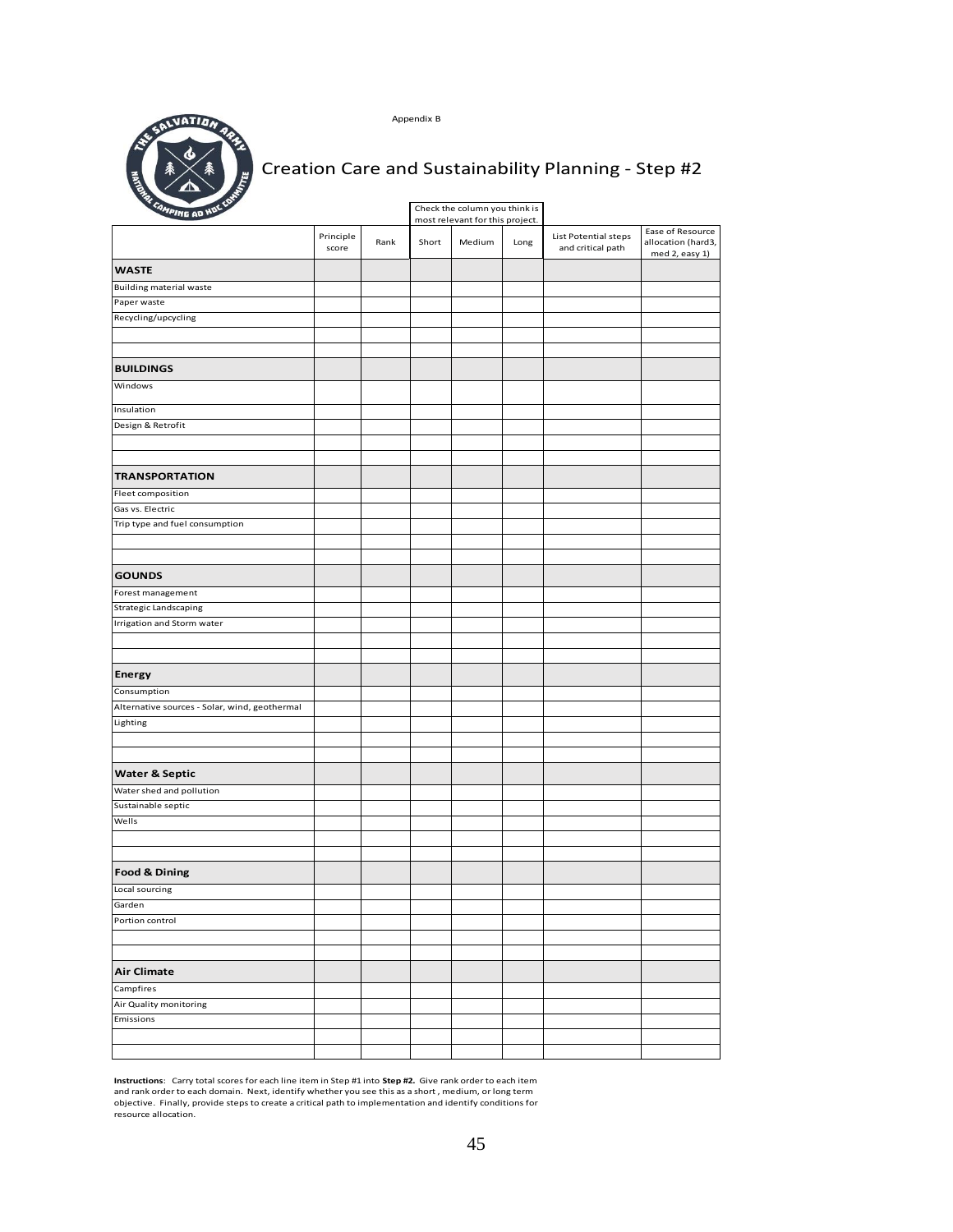



## Creation Care and Sustainability Planning - Step #3

| <b>CAMPING AD HOL C.</b>                      |                    |      | Check the column you think is<br>most relevant for this project. |        |      |                                          |                                                          |        |                 |
|-----------------------------------------------|--------------------|------|------------------------------------------------------------------|--------|------|------------------------------------------|----------------------------------------------------------|--------|-----------------|
|                                               | Principle<br>score | Rank | Short                                                            | Medium | Long | List Potential step and<br>critical path | Ease of Resource<br>allocation (hard3,<br>med 2, easy 1) | Leader | <b>Due Date</b> |
| <b>WASTE</b>                                  |                    |      |                                                                  |        |      |                                          |                                                          |        |                 |
| <b>Building material waste</b>                |                    |      |                                                                  |        |      |                                          |                                                          |        |                 |
| Paper waste                                   |                    |      |                                                                  |        |      |                                          |                                                          |        |                 |
| Recycling/upcycling                           |                    |      |                                                                  |        |      |                                          |                                                          |        |                 |
|                                               |                    |      |                                                                  |        |      |                                          |                                                          |        |                 |
|                                               |                    |      |                                                                  |        |      |                                          |                                                          |        |                 |
| <b>BUILDINGS</b>                              |                    |      |                                                                  |        |      |                                          |                                                          |        |                 |
| Windows                                       |                    |      |                                                                  |        |      |                                          |                                                          |        |                 |
| Insulation                                    |                    |      |                                                                  |        |      |                                          |                                                          |        |                 |
| Design & Retrofit                             |                    |      |                                                                  |        |      |                                          |                                                          |        |                 |
|                                               |                    |      |                                                                  |        |      |                                          |                                                          |        |                 |
|                                               |                    |      |                                                                  |        |      |                                          |                                                          |        |                 |
| <b>TRANSPORTATION</b>                         |                    |      |                                                                  |        |      |                                          |                                                          |        |                 |
| Fleet composition                             |                    |      |                                                                  |        |      |                                          |                                                          |        |                 |
| Gas vs. Electric                              |                    |      |                                                                  |        |      |                                          |                                                          |        |                 |
| Trip type and fuel consumption                |                    |      |                                                                  |        |      |                                          |                                                          |        |                 |
|                                               |                    |      |                                                                  |        |      |                                          |                                                          |        |                 |
|                                               |                    |      |                                                                  |        |      |                                          |                                                          |        |                 |
| <b>GOUNDS</b>                                 |                    |      |                                                                  |        |      |                                          |                                                          |        |                 |
| Forest management                             |                    |      |                                                                  |        |      |                                          |                                                          |        |                 |
| Strategic Landscaping                         |                    |      |                                                                  |        |      |                                          |                                                          |        |                 |
| Irrigation and Storm water                    |                    |      |                                                                  |        |      |                                          |                                                          |        |                 |
|                                               |                    |      |                                                                  |        |      |                                          |                                                          |        |                 |
|                                               |                    |      |                                                                  |        |      |                                          |                                                          |        |                 |
| <b>Energy</b>                                 |                    |      |                                                                  |        |      |                                          |                                                          |        |                 |
| Consumption                                   |                    |      |                                                                  |        |      |                                          |                                                          |        |                 |
| Alternative sources - Solar, wind, geothermal |                    |      |                                                                  |        |      |                                          |                                                          |        |                 |
| Lighting                                      |                    |      |                                                                  |        |      |                                          |                                                          |        |                 |
|                                               |                    |      |                                                                  |        |      |                                          |                                                          |        |                 |
|                                               |                    |      |                                                                  |        |      |                                          |                                                          |        |                 |
| <b>Water &amp; Septic</b>                     |                    |      |                                                                  |        |      |                                          |                                                          |        |                 |
| Water shed and pollution                      |                    |      |                                                                  |        |      |                                          |                                                          |        |                 |
| Sustainable septic                            |                    |      |                                                                  |        |      |                                          |                                                          |        |                 |
| Wells                                         |                    |      |                                                                  |        |      |                                          |                                                          |        |                 |
|                                               |                    |      |                                                                  |        |      |                                          |                                                          |        |                 |
|                                               |                    |      |                                                                  |        |      |                                          |                                                          |        |                 |
| <b>Food &amp; Dining</b>                      |                    |      |                                                                  |        |      |                                          |                                                          |        |                 |
| Local sourcing                                |                    |      |                                                                  |        |      |                                          |                                                          |        |                 |
| Garden                                        |                    |      |                                                                  |        |      |                                          |                                                          |        |                 |
| Portion control                               |                    |      |                                                                  |        |      |                                          |                                                          |        |                 |
|                                               |                    |      |                                                                  |        |      |                                          |                                                          |        |                 |
|                                               |                    |      |                                                                  |        |      |                                          |                                                          |        |                 |
| <b>Air Climate</b>                            |                    |      |                                                                  |        |      |                                          |                                                          |        |                 |
| Campfires                                     |                    |      |                                                                  |        |      |                                          |                                                          |        |                 |
| Air Quality monitoring                        |                    |      |                                                                  |        |      |                                          |                                                          |        |                 |
| Emissions                                     |                    |      |                                                                  |        |      |                                          |                                                          |        |                 |
|                                               |                    |      |                                                                  |        |      |                                          |                                                          |        |                 |
|                                               |                    |      |                                                                  |        |      |                                          |                                                          |        |                 |

**Instructions**: This step consists of identifing a leader for each of the domains. The leader should come from the Creation Care<br>Leadership Team and be prepared to facilitate and influence both culture change where necessa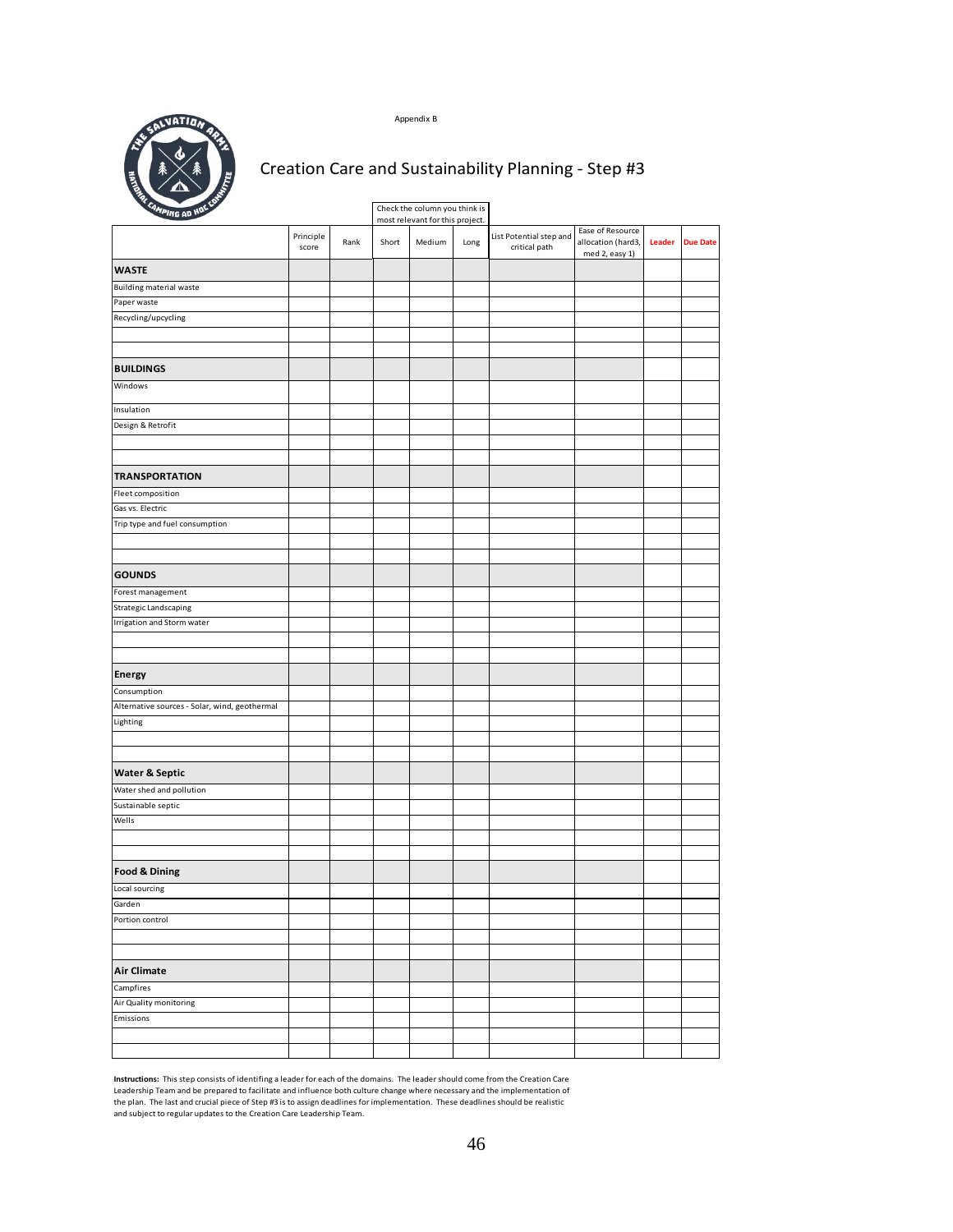#### *Bibliography*

- n.d. *A Rocha - International conservation and hope.* Accessed January 5, 2019. https://www.arocha.org/en/.
- n.d. *Au Sable Institute.* Accessed August 5, 2018. https://www.ausable.org/.
- Bell, Colin, and Robert White. 2016. *Creation Care and the Gospel.* Peabody: Hendrickson Publishers.
- Bible, The Holy. 2003. *New International Version.* Zondervan.
- Booth, William. 1890. *in Darkest England and the Way Out.* London: The Salvation Army.
- Bouma-Prediger, Steven. 2010. *For the Beauty of the Earth: a Christian vision for Creation Care.* Grand Rapids: Baker Publishing Group.
- n.d. *Catholic Climate Covenant.* Accessed August 8, 2018. https://catholicclimatecovenant.org/.
- n.d. *Center for Sustainable Climate Solutions.* Accessed 8 13, 2018.
	- https://www.sustainableclimatesolutions.org/.
- Coleson, Joseph. 2010. *Care of Creation: Chritian voices on God, Humanity and the Environment.* Fishers: Wesleyan Publishing House.
- DeWitt, Calvin B. 2011. *Earthwise: A guide to hopeful Creation Care.* Grand Rapids: Faith Alive Christian Resources.
- 2016. *Before the Flood.* Directed by National Geographic. Performed by Leonardo DiCaprio.
- n.d. *Earth Ministry.* Accessed August 5, 2018. https://earthministry.org/.
- Ellingson, Stephen. 2016. *To Care for Creation: The Emergence of the Religious Environmental Movement.* Chicago: University of Chicago Press.
- n.d. *Evangelical Environmental Network.* Accessed January 5, 2019. www.creationcare.org.
- Gascho, Luke. 2008. *Creation Care: Keepers of the Earth.* Goshen: MMA Stewardship Solutions and Herald Press.
- Grenny, Joseph, Kerry Patterson, David Maxfield, Ron McMillon, and Al Switzler. 2013. *Influencer: The New Science of Leading Change.* New York: McGraw Hill Education.
- Hescox, Mitch, and Paul Douglas. 2016. *Caring for Creation.* Bloomington: Bethany House Publishers.
- Johansen, Bob. 2017. *The New Leadership Literacies.* Oakland: Berrett-KoehlerPublishers, Inc.
- Kotter, John P. 2012. *Leading Change - with new preface.* Boston: Harvard Business Review Press.
- Lencioni, Patrick. 2012. *The Advantage.* San Francisco: Jossey-Bass A Wiley Imprint.
- Lousanne Movement. 2011. "The Cape Town Commitment." *Lousanne Movement.* Accessed April 22, 2019. www.lausanne.org/content/ctc/ctcommitment#capetown.
- Louv, Richard. 2008. *Last child in the Woods.* Algonquin Books.
- n.d. *Mennonite Creation Care Network.* Accessed January 5, 2018. https://mennocreationcare.org/.
- Moo, Douglas J., and Jonthan A. Moo. 2018. *Creation Care ; A Biblical Theology of the Natural World.* Grand Rapids: Zondervan .
- Robinson, Greg. 2009. *Adventure and the Way of Jesus.* Bethany: Wood 'N' Barnes Publishing and Distribution .
- Scherlinder Dobb, Rabbi Fred. 2011. *Ethical Principles on Creation Care.* Washington, May 5. Seaman, Matt. 2014. "Holy Living, Sustainable Living." *Pipeline*, February: 25.
- —. 2013. "The Salvaging Army." *Pipeline*, November: 37.